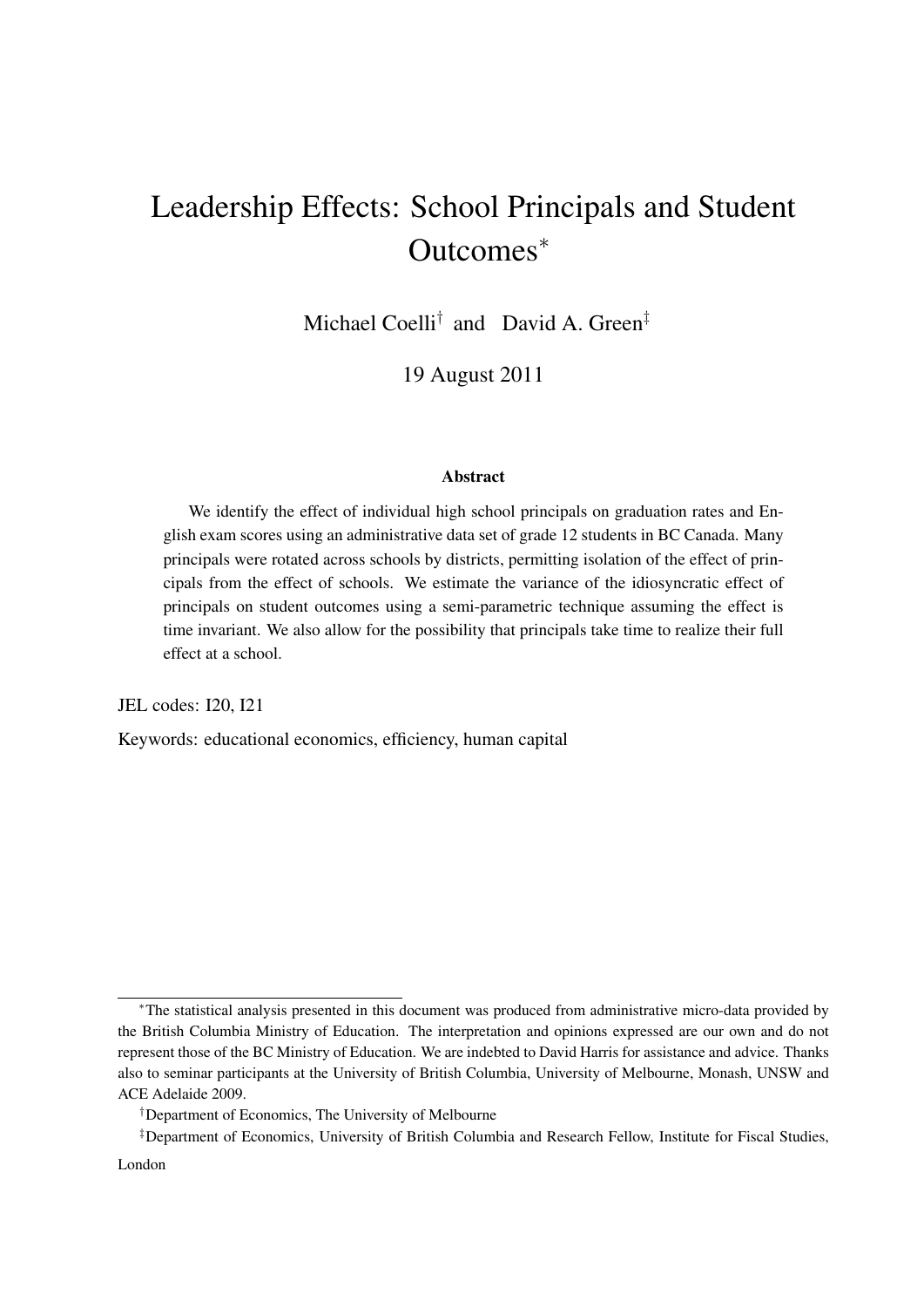# 1 Introduction

Years after the Coleman Report (1966) on schooling in the United States, there remains considerable debate on whether schools can actually improve student outcomes.<sup>1</sup> The Report's authors claimed that measurable school inputs, such as spending per student, pupil-teacher ratios, and the education and experience of teachers, had no significant effect on student outcomes, once student family background and peer effects were controlled for. However, more recent research focusing on unobservable teacher "quality" (or, teacher "fixed effects") finds that teachers matter,<sup>2</sup> supporting claims in parts of the education literature. In this paper, we employ the techniques from the teacher fixed effect literature to examine a less studied part of the schooling production function: principals.

School principals may affect student outcomes through a variety of paths. As school leaders, they have considerable influence on aspects of the school such as teacher supervision and retention, introducing new curricula (in some cases) and teaching techniques, student discipline, and student allocation to teachers and classes. Education scholars have grouped these pathways into: (1) purposes and goals, (2) structure and social networks, (3) people, and (4) organizational culture (Hallinger and Heck(1998)). Research in that literature has examined the impact of principals within a wider agenda of attempting to identify the attributes of high achieving or effective schools and has found mixed results concerning principal effects (Hallinger and Heck(1998)). However, most of the education literature research is based on surveys of teacher perceptions about leadership and school conditions, raising concerns about endogeneity and mismeasurement.<sup>3</sup> As we will discuss momentarily, there is now a small but growing economics

<sup>&</sup>lt;sup>1</sup>The exchange between Krueger (2003) and Hanushek (2003) highlights the extent of this debate.

<sup>2</sup>This research includes, among others, Goldhaber and Brewer (1997), Park and Hannum (2002), Rowan et al (2002), Uribe et al (2003), Rockoff (2004), Nye et al (2004), Rivkin et al (2005), Kane et al (2008), Aaronson et al (2007), Konstantanopoulos (2007), Leigh (2007) and Koedel (2008). Older teacher fixed effect studies include Hanushek (1971), Armor et al (1976) and Murnane and Phillips (1981).

<sup>&</sup>lt;sup>3</sup>For example, in the survey used in Leithwood and Jantzi (1999) teachers are asked to rate how strongly they agree with the statement, "Our school administrators have a strong presence in the school."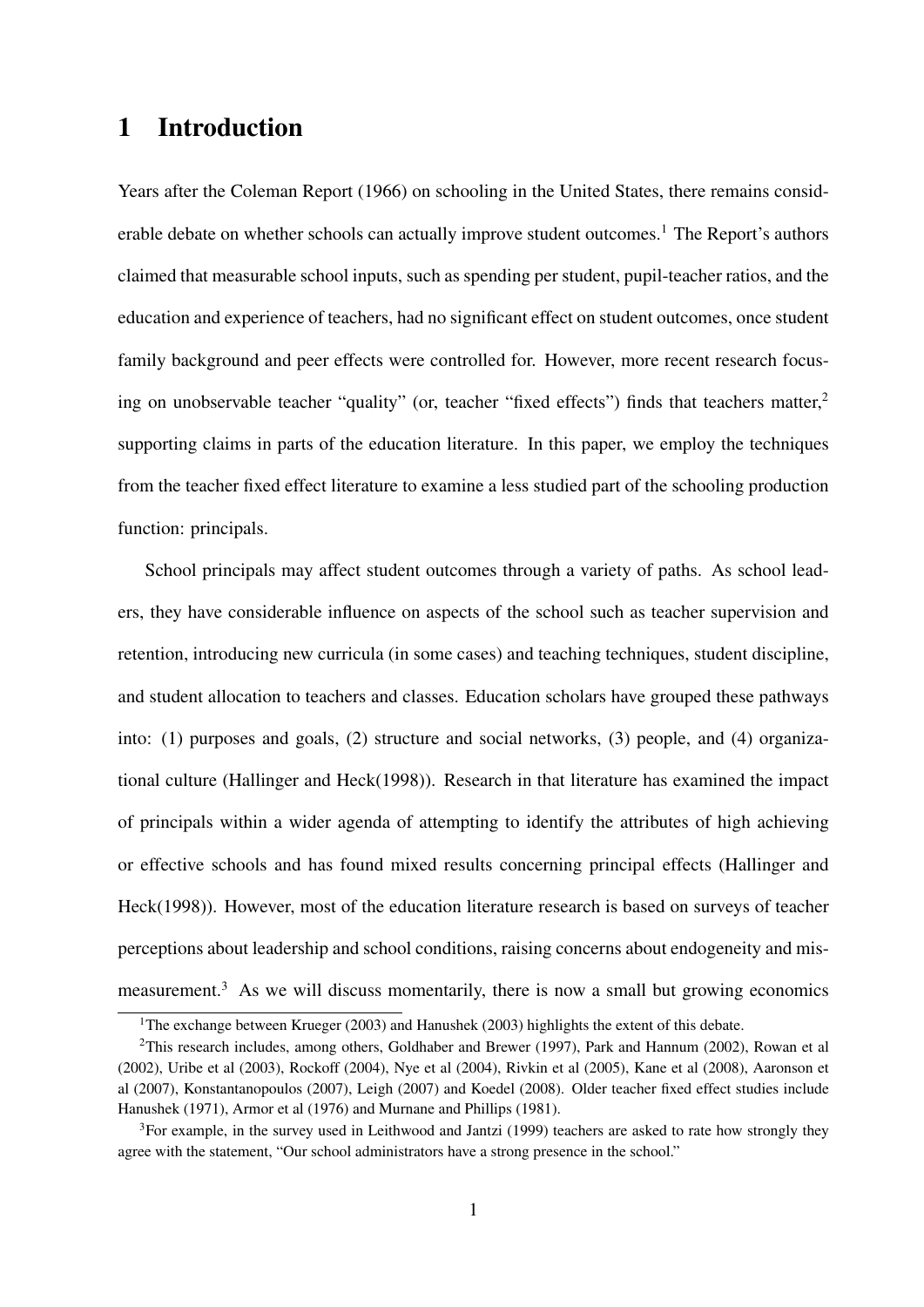literature on principal effects. We add to that literature by providing estimates employing data variation from principal changes where a significant portion of those changes are due to school district principal rotation practices. We also explicitly introduce the possibility of quite flexible principal tenure effects into the measurement of principal impacts. We allow for tenure effects to be different in both size and sign across principals and schools, rather than imposing the standard technique of only allowing the same tenure profile for all principals. This is particularly important in the leadership setting, as principals new to a school could be of higher or lower quality than the principals that preceded them.

We estimate the effect of individual school principals on student high school graduation probabilities and grade 12 provincial final exam scores employing a unique administrative dataset from the Canadian province of British Columbia. School districts in British Columbia rotate high school principals across schools, with this being a stated policy in some districts and a reflection of ongoing principal turnover in others. Taking advantage of this, we employ turnover of principals within schools over time to identify their effects on student outcomes purged of any fixed school, neighborhood or stable peer group effects. We use administrative information on all students entering grade 12 in British Columbia (BC) over the 1995 to 2004 period. Unlike in many U.S. jurisdictions that have received attention in recent years (see e.g., Jacob and Levitt (2003), Figlio (2006), McNeil et al. (2008)), there are no direct incentives for principals to meet specific graduation rate or exam score targets for their schools. School funding is based on a fixed formula that is mainly a function of the number of students and neither it nor principal compensation is based on student outcomes. This is important because, as the U.S. literature highlights, in situations with clear funding and pay incentives based on student outcomes, there is an incentive for principals to "game" outcomes so that a person who appears to be an effective principal may just be one who is a good strategic player. We don't claim that cheating is entirely absent among this set of principals, since they are at least being implicitly evaluated on the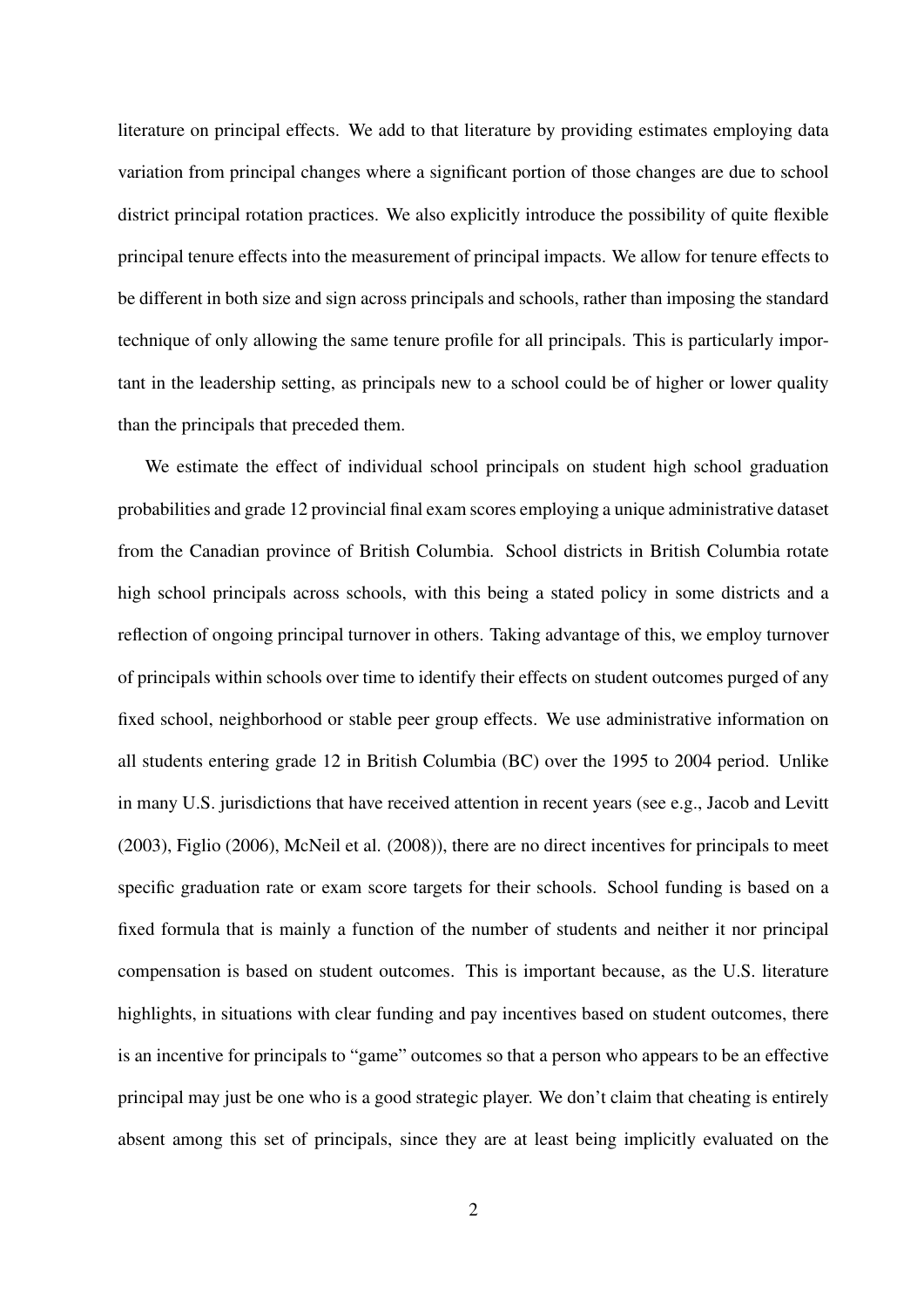outcomes in their schools, but the lack of clear incentives suggests this may not be a primary issue in our data.

Our empirical strategy has two main components. First, we adapt the technique used by Rivkin et al (2005) in their study of teacher effects to identify a lower bound estimate of the variance in the quality of individual school principals. We refer to "quality" as the impact a principal has on student outcomes. In essence, the idea behind the estimator is that if principals have individual effects on school outcomes, then the variance of those outcomes should be greater in schools which have more principals over a given time period. Unlike Rivkin et al (2005), we do not follow students longitudinally and so cannot control for individual student fixed effects. Thus, our identification requires that principals were not rotated across schools in response to changes in the quality of students, and that students do not sort themselves across schools in response to principal changes. Importantly, our estimation technique does allow for principal allocation based on long-run average student quality in the school; just not on changes in student quality over time. This technique assumes that individual principals have an immediate and constant effect on the schools that they lead. The main benefit of this strategy is that it provides a direct statistical test of whether there are observable differences in student outcomes across principals, that is, a test of whether there is positive variance in the quality of school principals. The approach, in fact, yields a lower bound estimate of the variance of principal effects under the assumptions just mentioned: no sorting of students in response to principal assignments; linarly additive school and principal fixed effects; and no changes in principal effects with tenure at the school.

In the second component of our empirical strategy, we estimate a simple dynamic model of the effect of school principals on student outcomes. This strategy allows for a potentially cumulative effect of school principals on schools over time. A glance at the routes through which principals are hypothesized to influence outcomes suggests that it may take a number of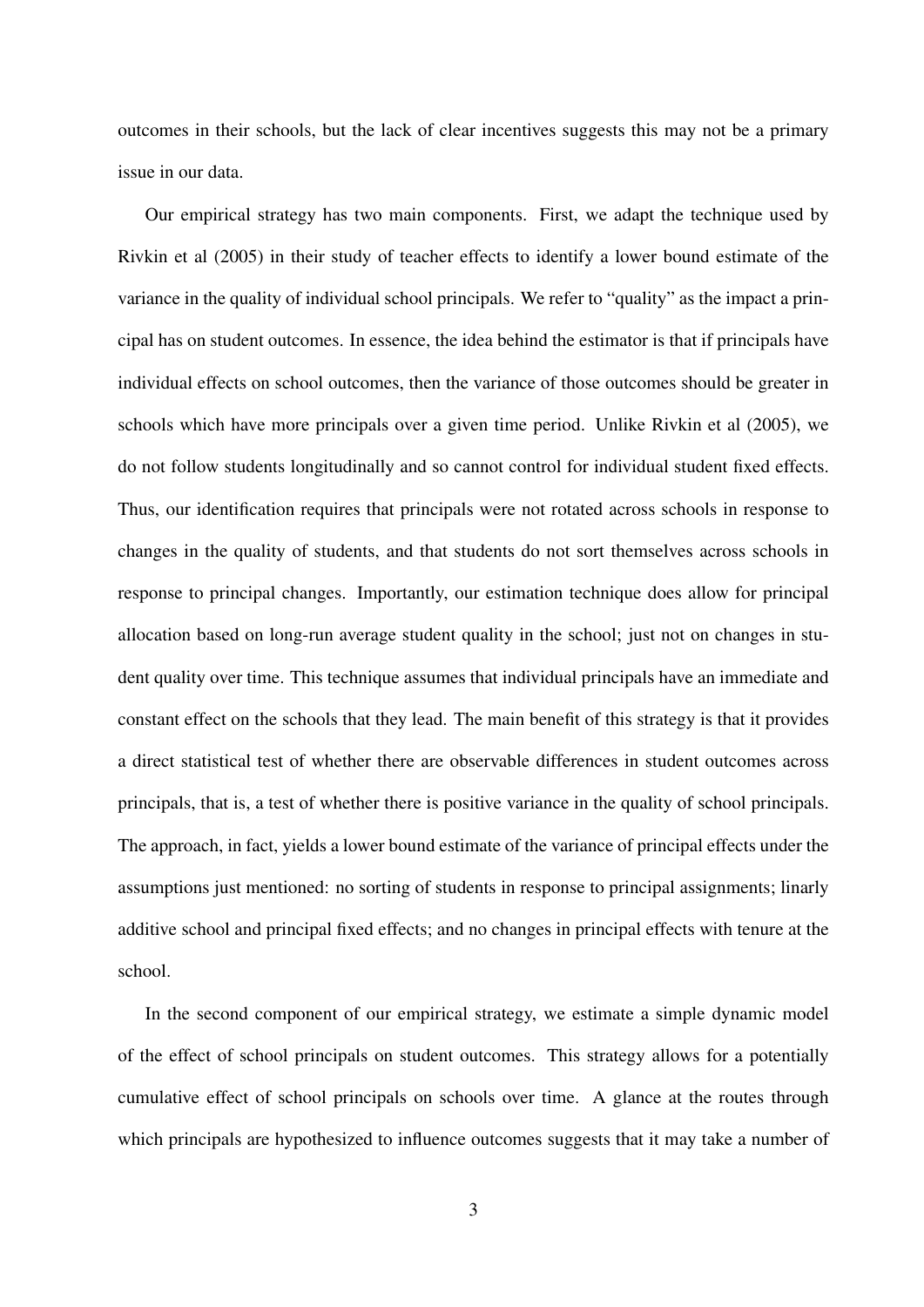years for them to have a measurable influence on student outcomes. If we do not take this into account then an approach like our first, semi-parametric technique may under-estimate the true full impact a principal could have on a school (given enough time). In particular, in a school in which the principal turned over every year, no principal may be able to put his or her "mark" on the school. The result would be a lower variance in outcomes over time within the school than one would witness if each principal's full effect were realized. We interpret the second approach as relaxing the assumption of immediately-evident, time-invariant principal effects in the first approach. This advantage comes at the cost of assuming a parametric form for the principal tenure profile. As before, it requires assumptions of no experience effects and no student sorting. In both the time invariant effect and dynamic estimation strategies, we estimate the effect of individual school principals on student outcomes after first controlling for aggregate time effects and a number of individual student and neighborhood characteristics.

Our analysis adds to a small but growing number of economic analyses of school principals. Gates et al (2006) found principals were more likely to leave schools with higher proportions of minority students. Cullen and Mazzeo (2007) find evidence that higher school performance is followed by higher pay for the principal in Texas schools. This does not appear to be feasible in the BC system, where principal incomes are often determined on a pre-set grid.<sup>4</sup> Branch et al (2008) find small tenure and experience effects on student performance for principals in Texas schools. They also find large variation in principal fixed effects, using switching principals only in identification. Lavy (2008) investigates the effect of raising school principal pay on high school student outcomes in Israel, and finds sizable effects on high school graduation and matriculation exam scores. Clark et al (2009), using school data for students in grades 3 through 8, find significant principal experience effects, but no education effect and mixed training effects in New York City schools. Miller (2009) finds that a downturn in student performance precedes

<sup>&</sup>lt;sup>4</sup>We discuss principal compensation in BC in the next section of the paper.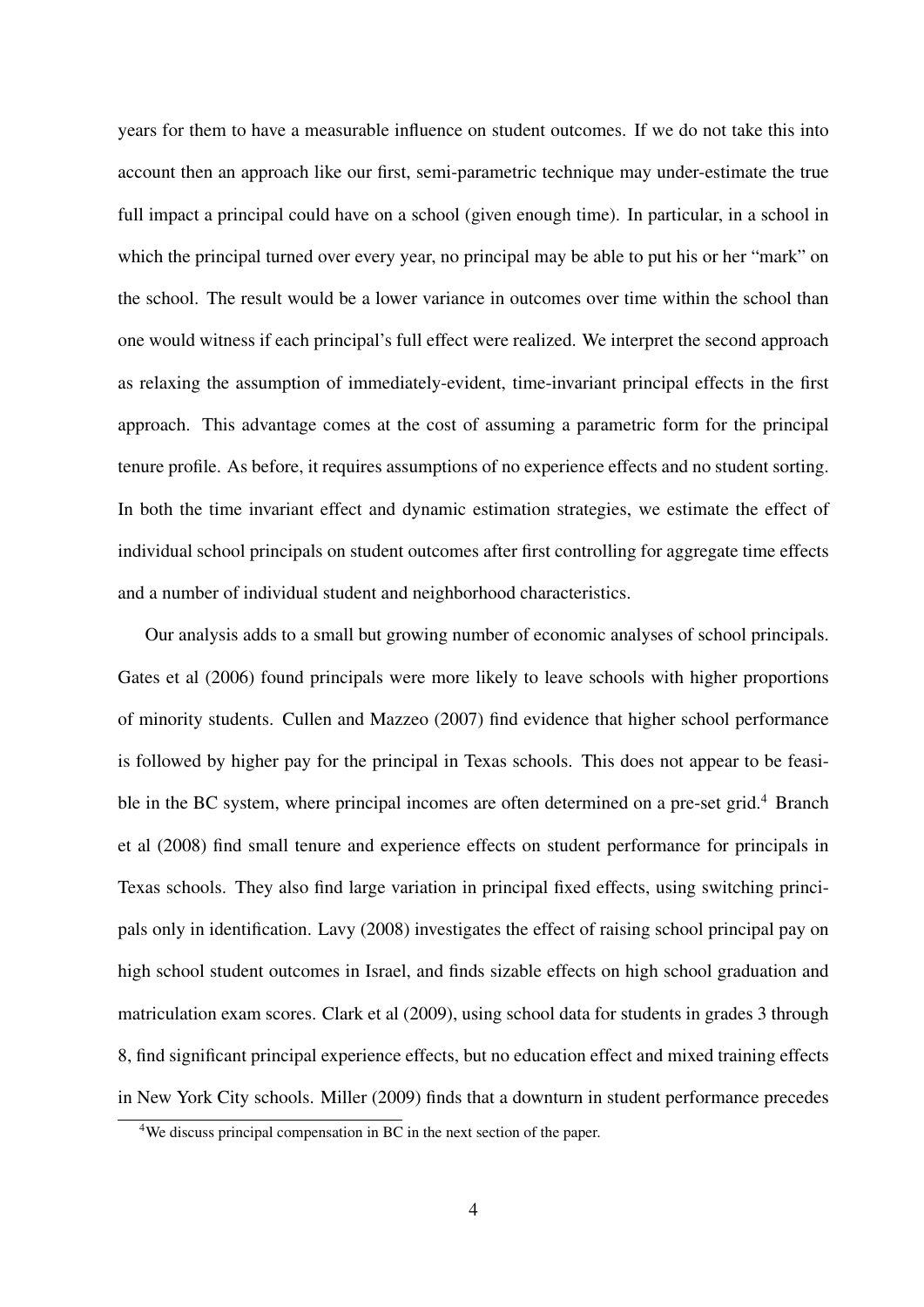a principal departure, and that principal transition lowers teacher retention in North Carolina schools. Cullen and Mazzeo (2007), Branch et al (2008), Clark et al (2009) and Miller (2009) all found higher principal turnover occurred in low performing schools, and that switching principals are more likely to go to higher achieving schools.<sup>5</sup>

We add to this growing literature in a number of ways. To begin, our data contains a particularly large number of principal switches, which is the basis for our identification strategy. Second, we use that variation to provide a semi-parametric estimate of the variance of principal effects, after controlling for permanent school specific effects to address the issue identified in the existing literature of better principals being sorted to specific types of schools. Third, we estimate a dynamic model that allows for lags in the effect that principals may have on student outcomes, as a new principal may take several years to have their full impact on a school. Our dynamic model can allow for quite flexible potential tenure effects, and adds to earlier findings that principal tenure or experience matter for student outcomes.

Our results suggest that there is sizable heterogeneity in school principal quality, particularly in affecting the grade 12 English exam scores of students. Specifically, getting a principal who is one standard deviation better in the principal effects distribution implies that graduation rates will be higher by 2.6 percentage points (or, roughly, a third of a standard deviation of the crossschool graduation rate distribution) and English exam scores will be higher by 2.5 percentage points (roughly equivalent to a standard deviation) if principals are given time to fully "make their mark" on the school. Our empirical strategies, however, come at the expense of not being able to identify the particular pathways through which principals affect student outcomes nor the strategies employed by effective principals. Thus, this paper represents a first step toward a more complete understanding of the role principals play in affecting student outcomes.

The outline of this paper is as follows. In section 2, we describe the BC school environment.

 $<sup>5</sup>$ Authors et al (2007) employed school principals as instruments for high school graduation when investigating</sup> the effect of graduation on subsequent welfare use for youth from welfare backgrounds.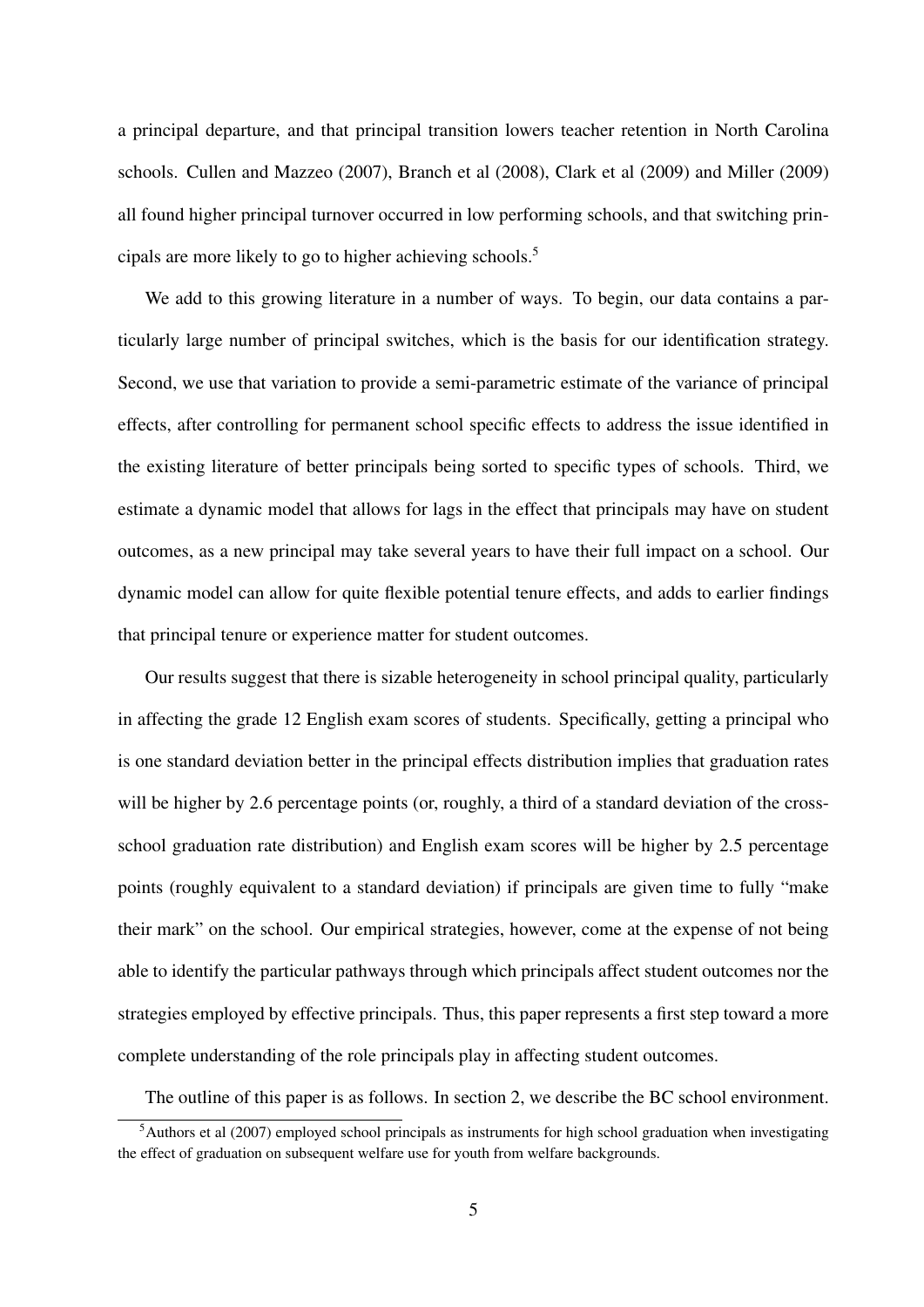We outline the empirical models in section 3 and describe the administrative data we employ in section 4. We provide semi-parametric lower bound estimates of the variance of principal quality assuming principals have a constant immediate effect on schools in section 5 and estimates from our dynamic model of school principal effects in section 6. Section 7 concludes.

# 2 The Environment

The data we employ is BC Ministry of Education administrative data on all youth enrolled in grade 12 in public schools at the start of November in the period 1995 to 2004. Private schools are not a substantial factor in BC, with only 7.5% of grade 12 students attending private high schools in 2002 (Authors et al (2007)). Students in BC obtain a high school diploma if they complete 80 credits at the grade 10 or higher level, including a certain number of required credits, and with 16 credits being at the grade 12 level. A typical student enters grade 12 having to pass five more courses (worth 20 credits) to graduate. The only required grade 12 level course is English 12. In June of the grade 12 year, students are required to take a province-wide exam in English 12 which counts for 40% of their English grade. Students do not have to pass the exam in order to pass their English course. We have the student scores on the provincial English exam for those who took it and we know whether a student has obtained their graduation diploma by the end of our data period (2005), though we focus on graduation within one or two years of their registration in grade 12 in order to maintain comparability across years. Approximately 82% of the students in our data graduate within 2 years of entering grade 12, indicating that a substantial proportion drop out even after starting grade 12. A Canadian version of the GED is available for students who drop out of high school but it is not a widely used option.<sup>6</sup>

As mentioned in the introduction, the expansion of high stakes student assessments in the

<sup>&</sup>lt;sup>6</sup>In Statistics Canada surveys, approximately 7.5% of 20 to 24 year old individuals report that they have not completed high school in BC in our period, though this is likely to be something of an understatement of the true drop-out level (Bowlby (2005)).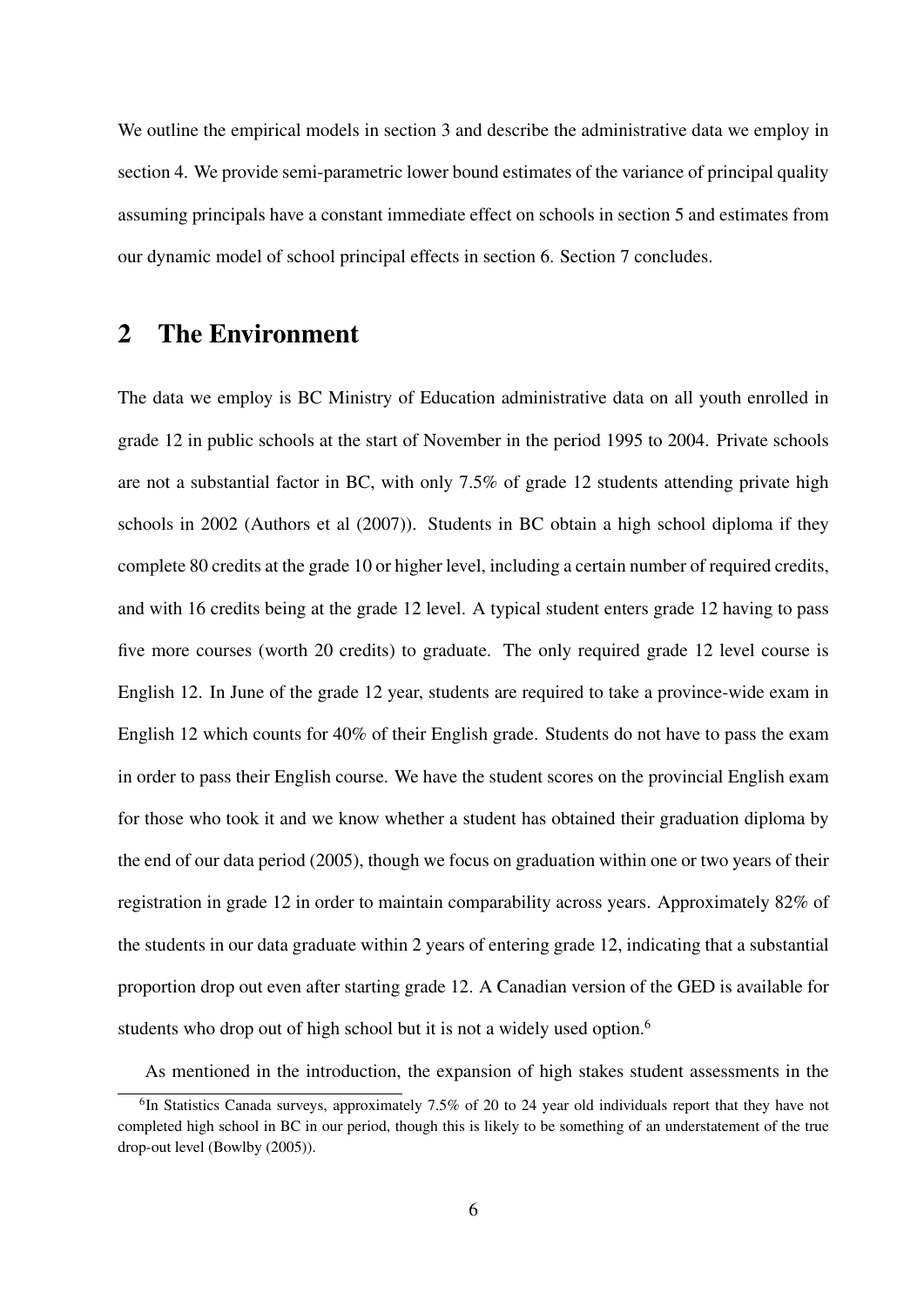U.S. has led to investigations of whether the associated incentives have led to various forms of questionable responses. These range from "teaching to the test" to outright cheating on test completion and putting weak students in categories where they do not get assessed. While some of these responses appear to occur at the teacher level (Jacob and Levitt (2003)), others are at the level of principals or other administrators (e.g. Figlio (2006), McNeil et al (2008)). Principal cheating on the outcomes we examine seems unlikely in BC for several reasons. First, both principal compensation and school resources are set according to provincial guidelines based on factors such as school size, but neither are linked to student outcomes (BC Ministry of Education (2008), Beresford and Fussell (2009)). Second, the grade 12 provincial English exam is marked centrally, leaving little opportunity for local manipulation. Third, there is no opportunity for principals to manipulate enrolment to alter graduation rates since students are guaranteed enrolment in their "catchment area" school.

As we will see in the following sections, principal rotation across schools is a key input into our identification strategy. Principal rotation is determined at the school district level in BC. There are 55 school districts, each having a school board and a superintendent (the chief administrative officer). The number of high schools in a district ranges from a low of 1 to a high of 18. Each district has written policies posted on their web site. In 14 districts, corresponding to 37 percent of all high schools, principal rotation is explicitly mentioned in their district policies. The average number of high schools in districts with policies on principal rotation is 5.8 compared to 3.5 for those without, implying that it is the larger districts that tend to have explicit policies. For example, the Vancouver School Board (the largest district) has a policy which states, "It is the practice of the Board to transfer principals approximately every five years, although this period may be extended depending on special circumstances such as a principal nearing retirement". Other districts have similar policies, with stated minimum and maximum times until rotation but also allowing some leeway in the application of the policy. In the districts without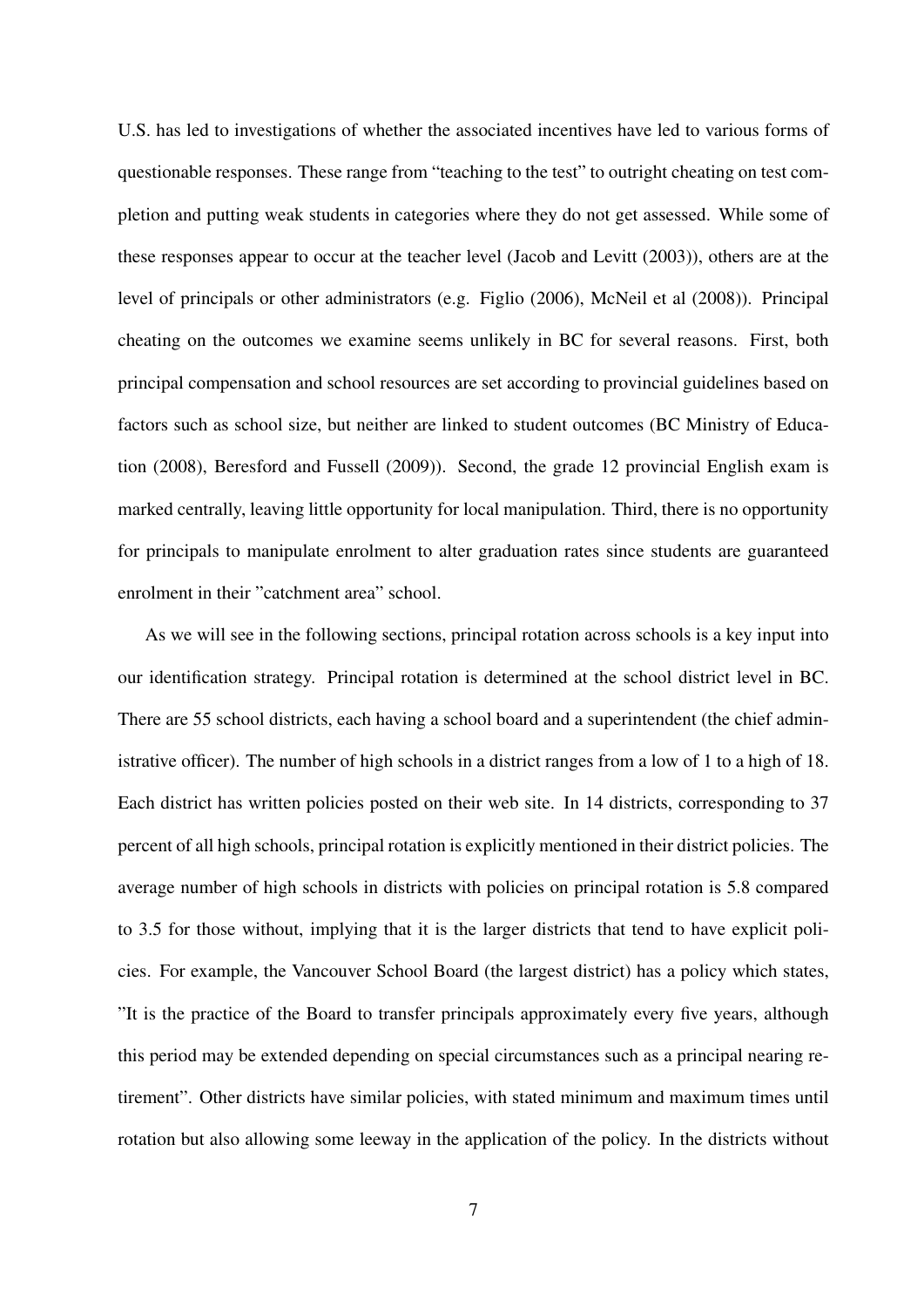explicit policies, some have policy statements declaring that Superintendents have power over these decisions and some have no statement at all. We contacted several of the smaller districts without explicit policies and were told that they simply had too few schools to have a regularized rotation system. The average number of years that we observe a principal leading a school in our data is 3.3 in districts with policies and 3.6 in districts without, so the policies do lead to more principal changes.<sup>7</sup> However, even districts without explicit policies have a considerable amount of turnover and rotation. Thus, there is good variation for us to work from.

The province of BC has one large city (Vancouver and its surrounding area), one smaller city (Victoria), and a wide rural expanse. Schools in the cities may be able to attract a wider pool of principal applicants due to the better amenities on offer to residents, so such schools may be able to hire on average a better quality of principal. Our estimation strategies (detailed below) employ within school variation in outcomes over time only, to avoid attributing school differences to principals. Variation in principal quality may in fact be larger across schools than within schools over time. As a result, our estimates of principal effectiveness are likely to be a lower bound on the effect of principals on schools.

As noted above, explicit principal rotation policies were more common in school districts with more schools. Such districts are more common in the cities. As a result, there were some differences in student and school attributes between schools with and without rotation policies. Students in schools with explicit principal rotation policies were more likely to be English as a Second Language (ESL) students, less likely to be of First Nation background, more likely to live in wealthier and more educated neighbourhoods, and more likely to be in larger schools. Note, however, that the student outcomes we investigate were only marginally better in schools

<sup>&</sup>lt;sup>7</sup>Note that these average years leading a school numbers understate the total number of years principals lead schools in BC as many of our observed principal spells are censored due to the ten year data window we observe. Employing standard survival time estimation techniques to deal with right censored spells (left censored spells were dropped), the estimated mean number of years a principal leads a school is 4.6 years in districts with rotation policies, and 6.6 years in the remaining districts.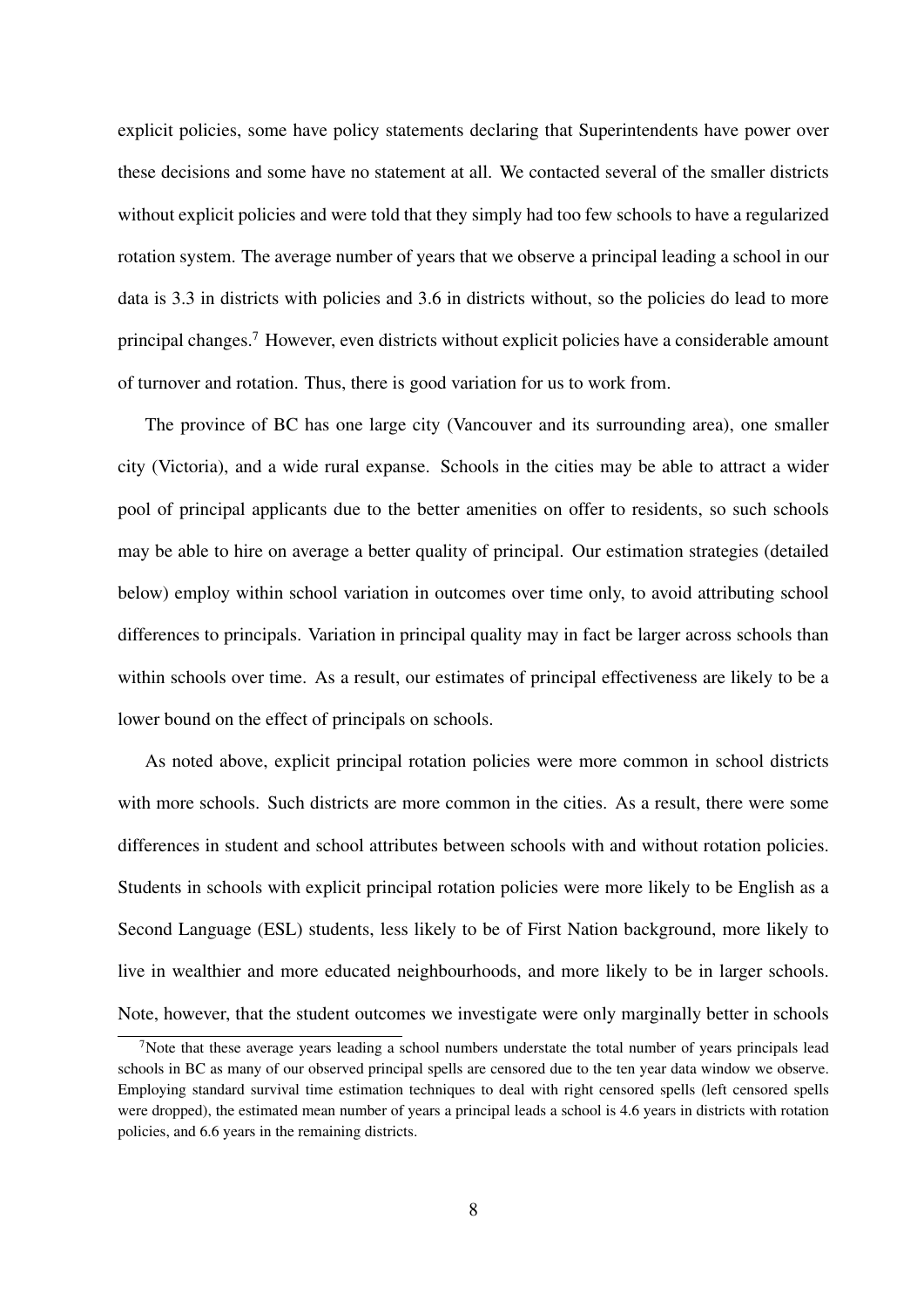with principal rotation policies.

# 3 Empirical Models of Student Outcomes

#### 3.1 General Model

We begin by setting out a simple heuristic model of high school graduation with the intention of using it to discuss estimation issues. Many of the points raised in this discussion will carry over to consideration of exam scores and we will return to this outcome at the end of this section. We think of the graduation outcome as the reflection of an optimizing decision by the student in which he or she compares the effort costs of completing courses to the expected benefits. Inputs from families and schools can reduce the effort (or the dis-utility of the effort) required to get a passing grade. Families, peers and neighbors can all have effects on perceptions of benefits from graduation. Principals may have impacts through their effectiveness in marshalling school resources, including teachers, and through motivation. Based on this, consider a simple regression in which an indicator for whether an individual *i* in cohort *t* at school *s* graduates from high school, *Gist*, is written as a linear function of school (*δ*), principal (*θ*) and individual (*γ*) effects, plus a random error term (*υ*), assumed to be independent of the other three components.

$$
G_{ist} = \delta_s + \theta_{st} + \gamma_{ist} + \upsilon_{ist} \tag{1}
$$

We will estimate this equation using two different assumptions about how  $\theta$  varies over time, set out in the two subsections that follow. Our goal is to identify these principal effects, and we discuss the assumptions required for identification in detail below. The school fixed effect will capture features of the school that are persistent within our ten year time period. Thus, this will include features such as persistently high levels of parental involvement and persistently high or low peer quality as well as physical attributes of the school. It is worth noting that with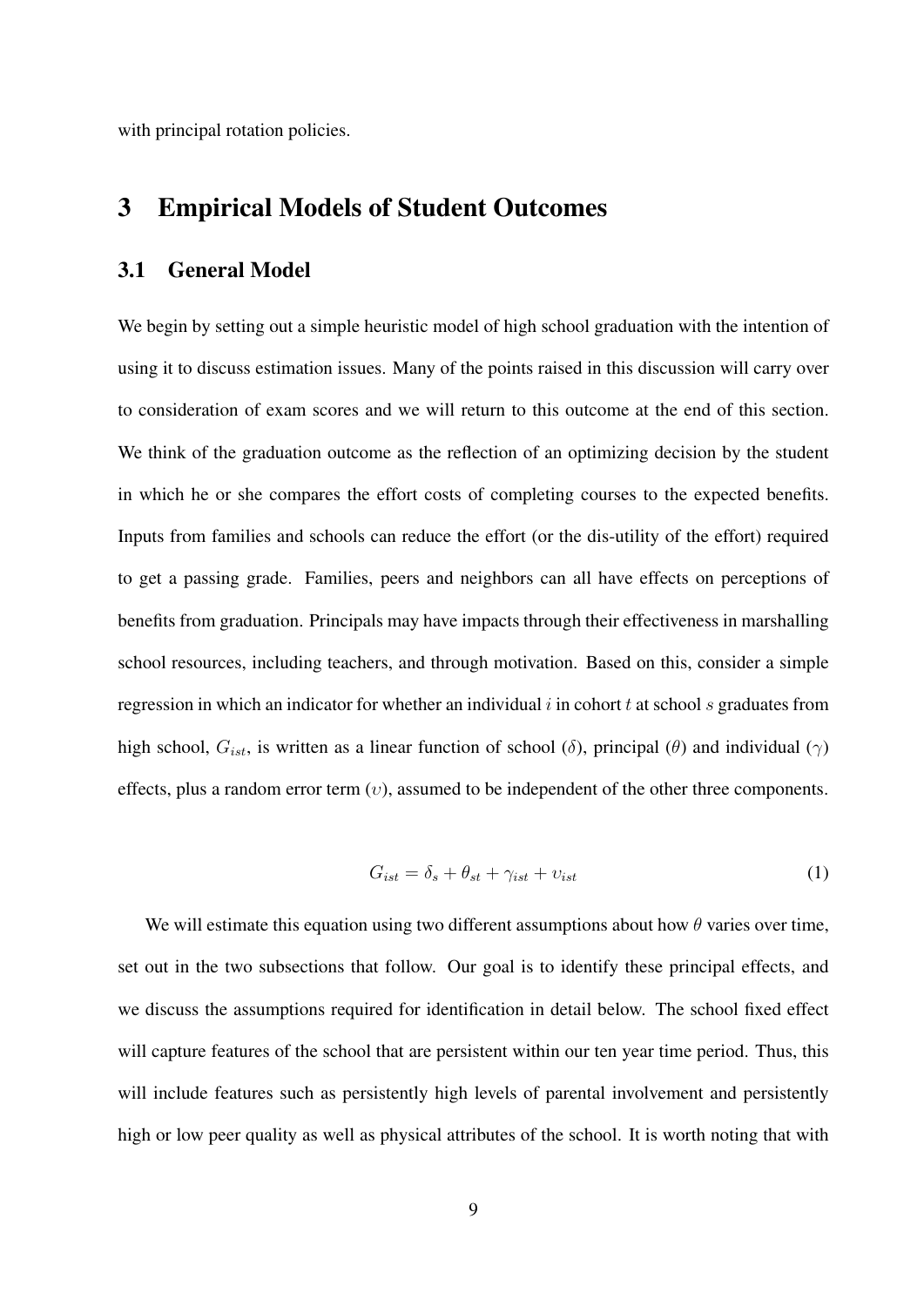school operating and capital funding coming from the province based on fixed formulas, there is little room for persistent differences in most school resources (though, an effective principal may be one who is better at finding ways to get extra resources from the province). We view the individual effect,  $\gamma$ , as reflecting a combination of: neighborhood (where the neighbuorhood is smaller than the school catchment area); demographic factors such as gender, aboriginal status and language spoken at home; parental inputs of time and other resources; impacts of peers; and individual cognitive and non-cognitive abilities.<sup>8</sup> In section 4, we describe a set of covariates that we include in order to capture some of these factors. The *υ* term also includes all other unobserved factors affecting graduation such as shocks to the school environment.<sup>9</sup>

The key identification issues we face involve separating principal effects from general school effects, and from variation in the quality of the student cohorts that enter the school during their regime. We address the first issue by using school fixed effects. Thus, our identification will come from variation within schools which have multiple principals in our data period. Systematic assignment of principals with particular characteristics to perennially better schools is not a problem within this identification strategy. Since all principals within a given school would be assigned based on the perennial quality of the school, comparisons among them will not reflect any systematic bias. Similarly, students who move in order to attend perennially better schools are not a problem. Problems would arise, however, if principals were assigned to schools based on changes in the quality of students across cohorts or if students change schools in order to get a specific principal. In either case, what we interpret as a principal effect in improving student outcomes could really be a selection effect. We have no way to test whether these selection

<sup>&</sup>lt;sup>8</sup>All of these factors have been the focus of a considerable body of research on what affects schooling outcomes. See for example, Carneiro et al. (2003), Todd and Wolpin (2003), and Author et al. (2009) on the impacts of abilities, family background and peers on graduation and test score outcomes. Foley (2010) examines the impact of neighborhoods on youth educational outcomes in Canada, controlling for school and family inputs. Friesen and Krauth (forthcoming) examine the important issue of peer effects on aboriginal student outcomes in BC.

<sup>9</sup>The assumption that *υ* is independent of the other factors is innocuous. It means that if there are shocks that are correlated with a given principal, we incorporate those into the principal effect. What is left in the error, then, are the remaining, orthogonal shocks.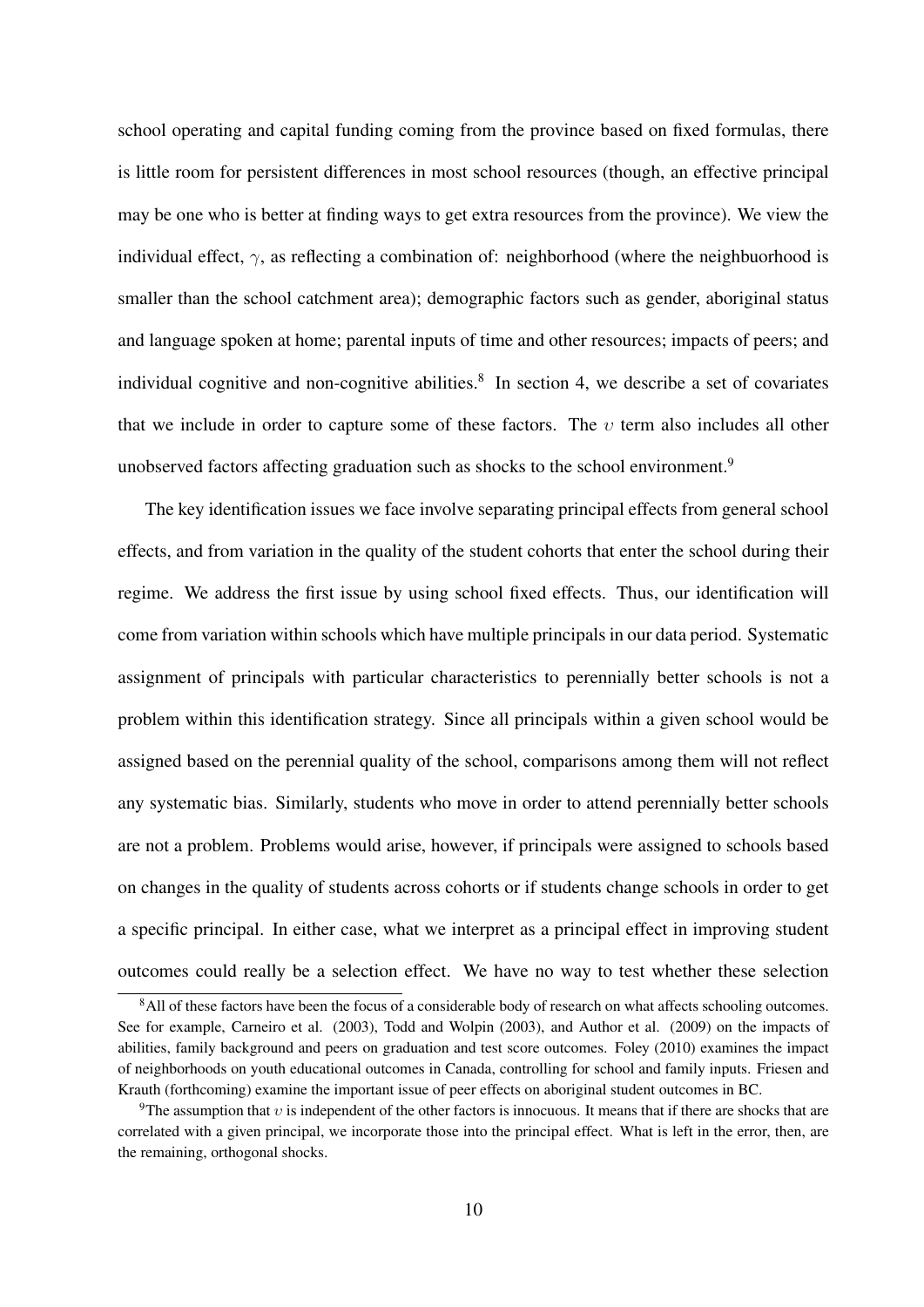mechanisms are at work. However, apart from students attending specialized programs, there is very little tendency for students to attend schools outside their catchment area, and we are not aware of any information indicating that principals are assigned based on anticipated changes in cohort quality. Thus, we believe that the key identifying assumption of no systematic selection with respect to changes in cohort quality is reasonable.

It is worth noting that we examine graduation rates for students who register in grade 12 in the fall of a school year. The legal school leaving age is 16 in BC and there is dropping out in grade 11. Thus, the students in our sample are a select group. This may have an impact on our results if principals differ in when they have an impact on students. Thus, a principal who is good at keeping students from dropping out in grade 11 but doesn't maintain that impact in grade 12 may have a relatively low graduation rate by our measure. We have no way to address this issue and so must assume that a principal who is able to get students to stay in school in grade 11 is also able to keep them in school in grade 12. Our exam grades measure is for a population that is one step more selected, since the exam is only taken by students who have not dropped out before June of their grade 12 year. Again, if principals are effective in keeping students in school but not in improving their grades then this could result in downward biased estimates of principal effects on exam grades. Note that we explore the issue of dropping out of school prior to Grade 12 further below.

We next turn to presenting two estimators of principal impacts on student outcomes which are based on two different assumptions about the dynamics of the principal effect  $\theta_{st}$ .

#### 3.2 Model with Time Invariant Principal Effects

Our first approach is to use a variant of the estimator that Rivkin et al (2005) use to study the impacts of teachers. Under this approach, we assume that each principal has a time invariant "effect" which he or she imposes on the school which they head. Note that we do not restrict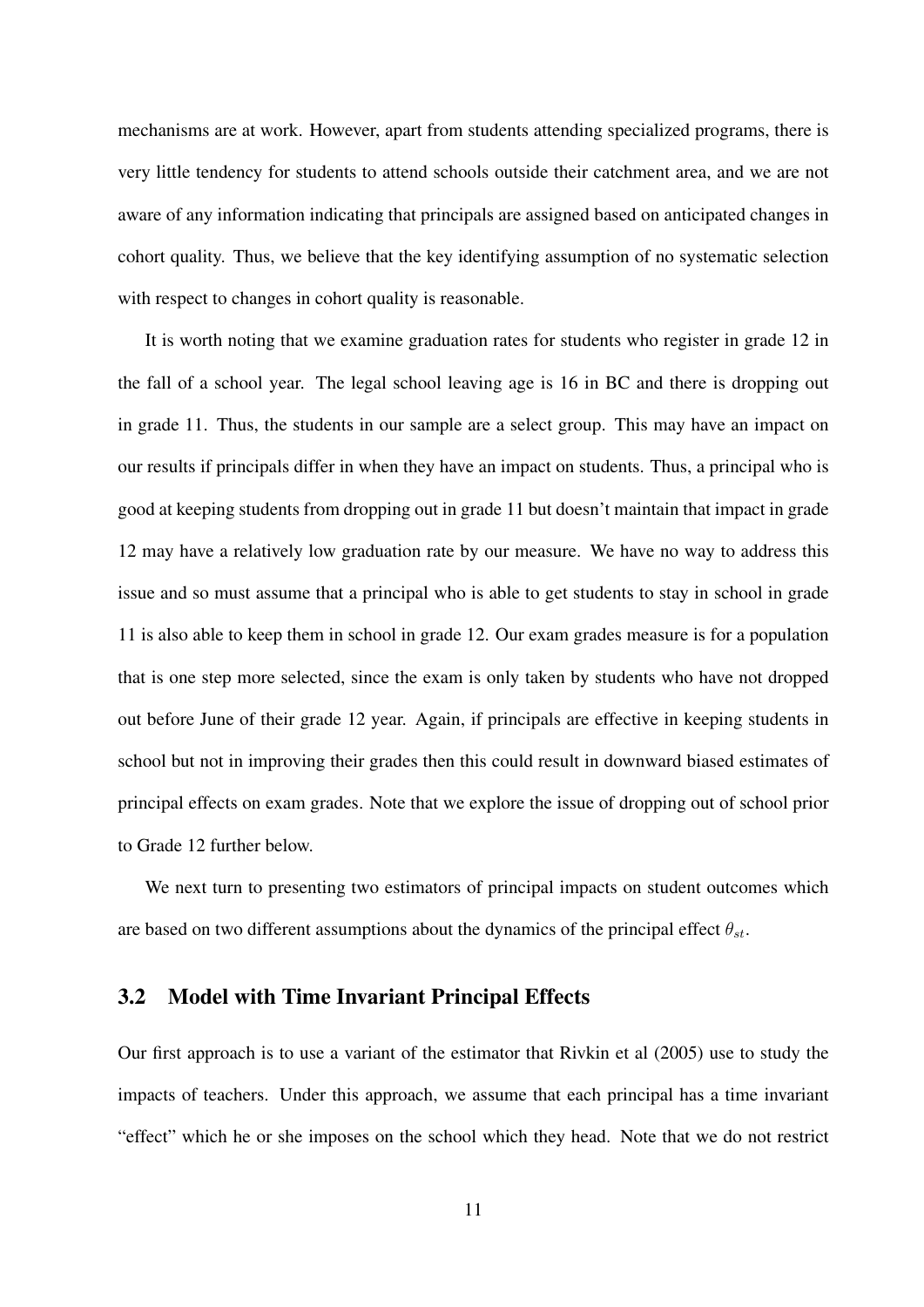this "effect" to be the same in each school a particular principal leads. Any principal may have different sized and even signed effects in different schools as they may follow a better or worse principal than themselves. The principal is able to impose this effect immediately upon taking over a school. Thus, what we will call the leadership effect in school *s* in a given year equals the time invariant impact for the principal in charge in that year. We can express this as  $\theta_{st} = \theta_p$ , where *p* indexes the principal who is in charge of school *s* in year *t*.

To set out this estimator, we begin by forming the average graduation probability for students in year *t* in school *s*:

$$
\overline{G}_{st} = \delta_s + \theta_{st} + \overline{\gamma}_{st} + \overline{\upsilon}_{st} \tag{2}
$$

We can then compare the mean outcome of an individual student cohort to the average outcome of the school over our observation period.

$$
(\overline{G}_{st} - \overline{G}_s) = (\theta_{st} - \overline{\theta}_s) + (\overline{\gamma}_{st} - \overline{\gamma}_s) + (\overline{v}_{st} - \overline{v}_s)
$$
(3)

In equation 3, all fixed school effects  $(\delta_s)$  have been removed by subtracting school mean outcomes. Thus, deviations in the mean outcome of a particular cohort from the school mean is a function of deviations in principal effects from the school average principal effect, deviations in average student quality from the school average student quality, and a remaining composite random error component.

Squaring both sides of equation 3 yields equation 4.

$$
(\overline{G}_{st} - \overline{G}_s)^2 = (\theta_{st} - \overline{\theta}_s)^2 + (\overline{\gamma}_{st} - \overline{\gamma}_s)^2 + 2(\overline{\gamma}_{st}\theta_{st} + \overline{\gamma}_s\overline{\theta}_s - \overline{\gamma}_s\theta_{st} - \overline{\gamma}_{st}\overline{\theta}_s) + (\overline{\upsilon}_{st} - \overline{\upsilon}_s)^2
$$
(4)

Equation 4 characterizes the squared deviations in mean student outcomes as a sum of terms corresponding to the within school variance in principal effects, within school variation in average student quality, the covariance between average student quality deviations and principal quality deviations within a school, and a final component equal to the variation in  $v^{10}$ .

<sup>10</sup>Note that we have made use of the fact that *υ* is defined such that it is independent of the other factors in the model.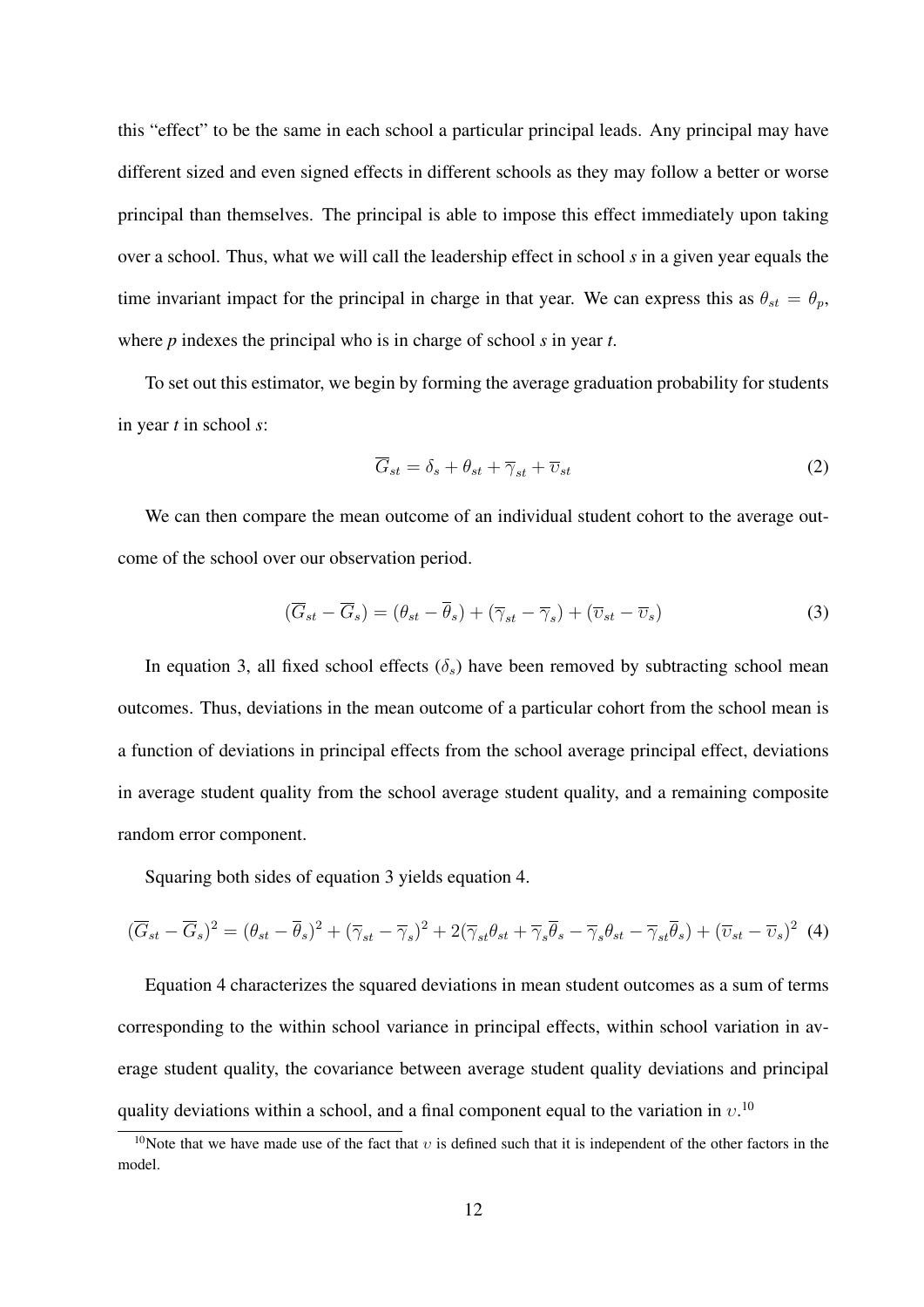We calculate the average of these squared deviations in student outcomes within each school to form a measure of the within school variance in student outcomes. The average is taken over *T*, the total number of years we observe the school in our sample. Taking expectations of this measure of the within school variance in student outcomes, employing equation 4, yields equation 5.

$$
E\left[\frac{1}{T}\sum_{t=1}^{T}(\overline{G}_{st}-\overline{G}_{s})^{2}\right]=E\left[\frac{1}{T}\sum_{t=1}^{T}(\theta_{st}-\overline{\theta}_{s})^{2}\right]+\sigma_{\overline{\gamma}_{s}}^{2}+\sigma_{\overline{\gamma}_{s}\theta_{st}}+\sigma_{v}^{2}
$$
(5)

where,  $\sigma_{\overline{\gamma}_s}^2$  is the variance of cohort average quality of students in a school,  $\sigma_{\overline{\gamma}_s\theta_{st}}$  is the covariance between deviations in cohort average quality and deviations in principal effectiveness, and  $\sigma_v^2$  is the variance of the idiosyncratic term.

Equation 6 defines the expectation of our term of interest, the term capturing the within school variance of school principal effects. We denote this variance as  $\sigma_{\theta_s}^2$ , where  $\sigma_{\theta_s}^2 = E[\theta_p^2]$ . Assuming that each principal is an independent random draw, such that  $E[\theta_p \theta_k] = 0$  where  $p \neq k$ ,

$$
E\left[\frac{1}{T}\sum_{t=1}^{T}(\theta_{st}-\overline{\theta}_{s})^{2}\right]=\sigma_{\theta_{s}}^{2}\left[\frac{1}{n}\sum_{p=1}^{P}q_{p}\left[1+\frac{1}{n^{2}}\sum_{k=1}^{P}q_{k}^{2}-\frac{2}{n}q_{p}\right]\right]
$$
(6)

The term on the right hand side of equation 6 after  $\sigma_{\theta_s}^2$  is a deterministic number denoting the amount of school principal turnover within one school *s*. Details of the construction of this turnover term, including a simple example, are provided in Appendix A. The number  $q_p$  denotes the number of years that principal *p* is in the school, while *P* denotes the total number of different principals in the school over the period.

While this turnover term looks quite complicated, it collapses to easily understood numbers in most cases. If the same principal leads the school for the entire sample period, this term will equal zero. If there are multiple principals in charge over the period, the turnover term will be positive and increasing in the number of principals (the amount of principal turnover). For example, if there are two principals in the school over the period, each one for the same number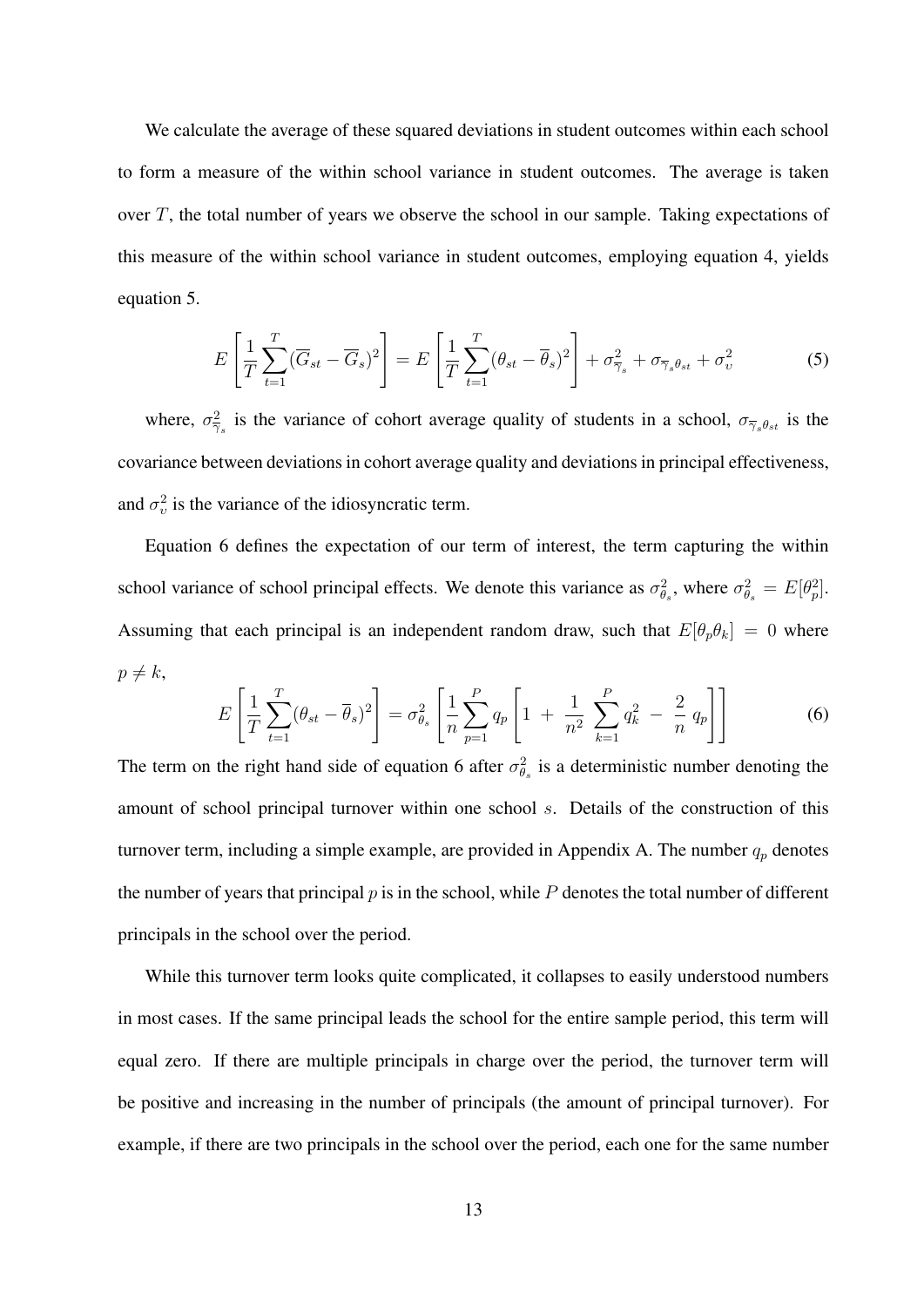of years, then the turnover term equals one half. If there are three principals for equal numbers of years, the term equals two thirds. The intuition behind this equation is that if principals affect student outcomes and there is variability in quality across school principals, the within school variance in student outcomes should be higher in schools with more principals.

The variance of cohort average quality of students in a school,  $\sigma_{\overline{\gamma_s}}^2$ , will be proportional to the inverse of the number of students in the school since year to year variation will be higher in smaller schools. We control for this effect in our estimates by including the inverse of school size in our estimating equation. As written, equation 5 employs an assumption that the variance in student quality at the individual student level  $(\sigma^2_\gamma)$  is the same in all schools. We discuss that assumption in more detail below.

Our primary estimating equation for the time invariant principal effects model is equation 5, after substituting in equation 6. The dependent variable is the variance in student outcomes across cohorts within each school. We regress this variance on the term we construct to denote principal turnover (the summation term on the right hand side of equation 6), plus the inverse of the average size of the grade 12 entering cohort in the school. The coefficient on the turnover term corresponds to the within school variance of principal effects  $\sigma_{\theta_s}^2$ . An estimate of zero for that variance would imply that all principals have the same effect on graduation. This would not necessarily imply that principals are unimportant (i.e., that removing all principals would not affect student outcomes), but it would mean that heterogeneity in effectiveness across principals could not help explain why some students graduate and others do not.

The key question, of course, is what are the identifying assumptions needed for estimation of this equation by OLS to yield consistent estimates of  $\sigma_{\theta_s}^2$ . As always, this depends crucially on what is in the error term. In this regard, the assumption of a linearly additive school effect,  $\delta_s$ , in equation 1 is crucial since it implies that effects having to do with the school are completely eliminated when considering the variance of outcomes within a school over time. Intuitively,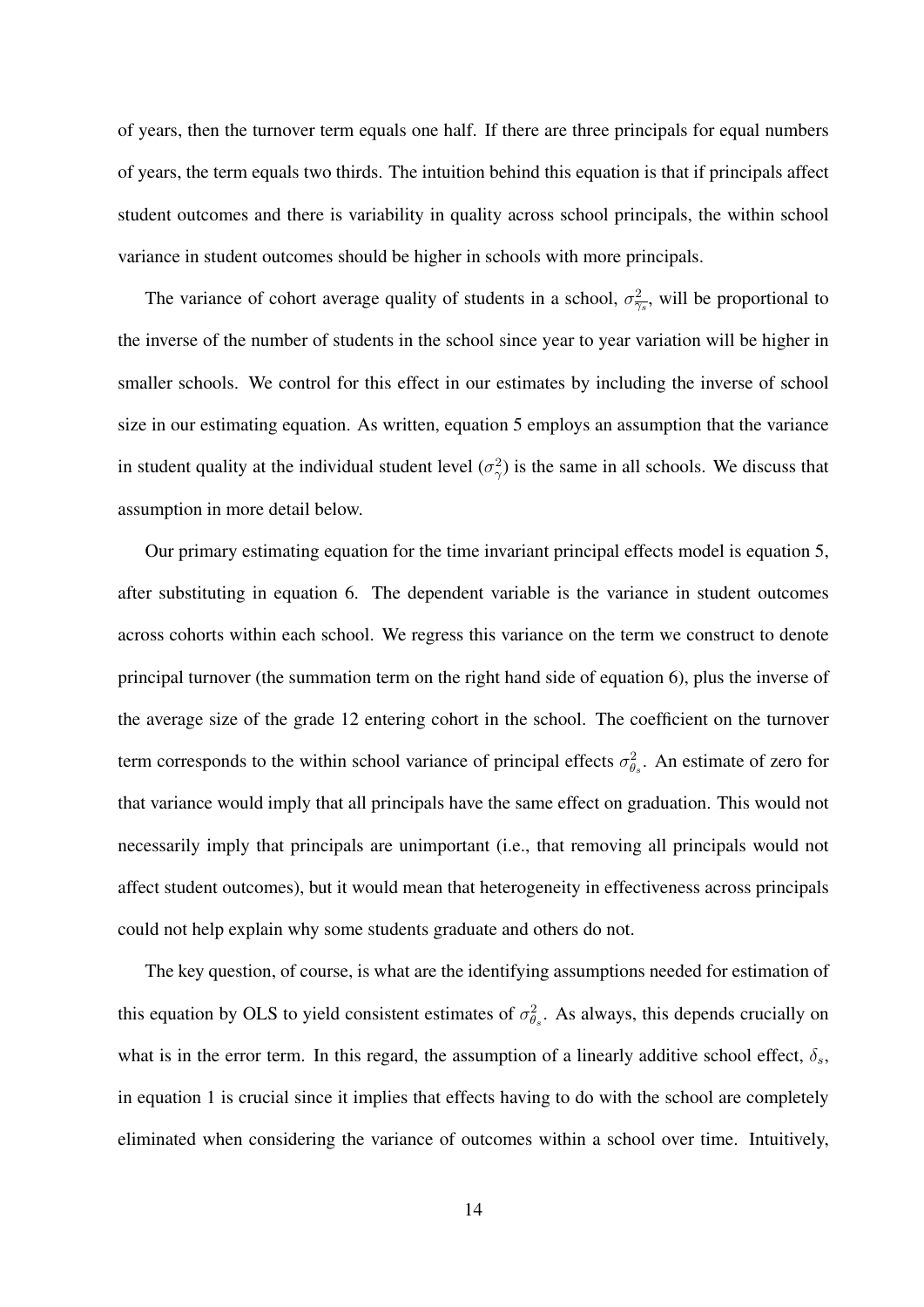this specification allows for systematic assignment of principals with particular characteristics to perennially better schools. Since all principals within a given school would be assigned based on the perennial quality of the school, comparisons among them will not reflect any systematic bias. It would be problematic if principals were assigned based on, say, trends in school quality since the error term in our estimating equation would then include a school specific term correlated with the principal quality term. The policies on principal rotation that can be observed for BC school districts do not mention worsening or improving conditions at a school as a specific criteria to use in rotation decisions but we have still attempted to check the importance of this assumption. In particular, we checked to see whether new principals tended to enter schools that had, on average, lower outcomes just before the principal change (i.e., a type of "Ashenfelter dip"). As described in footnote 19, we found no evidence of such a pattern. Another similar assumption is that the covariance between principal quality and changes in cohort ability levels  $(\sigma_{\overline{\gamma}_s \theta_{st}})$  in equation 5) is zero. This implies that students cannot be changing schools in order to get a specific principal. Again, given the first assumption, it is allowable that they move to access a perennially better school. We believe that this is a reasonable assumption give that there does not appear to be a substantial amount of knowledge on the part of parents about differences across principals and when they will move in BC, though there is discussion about what schools tend to be perennially better. A third identifying assumption used in formulating equation 6 is that an individual principal's effects are immediate and time invariant. We relax this assumption in our second estimator. Finally, given these assumptions what remains in the error term in our specification is the within-school variance of the year-to-year idiosyncratic term, *ν*. Our final identifying assumption is that this does not vary across schools. This assumption, in particular, precludes there being different year to year volatility in average student quality in schools with different levels of principal turnover but the same school size. If this were violated then the estimated principal effect would partly reflect this volatility. Readers may be concerned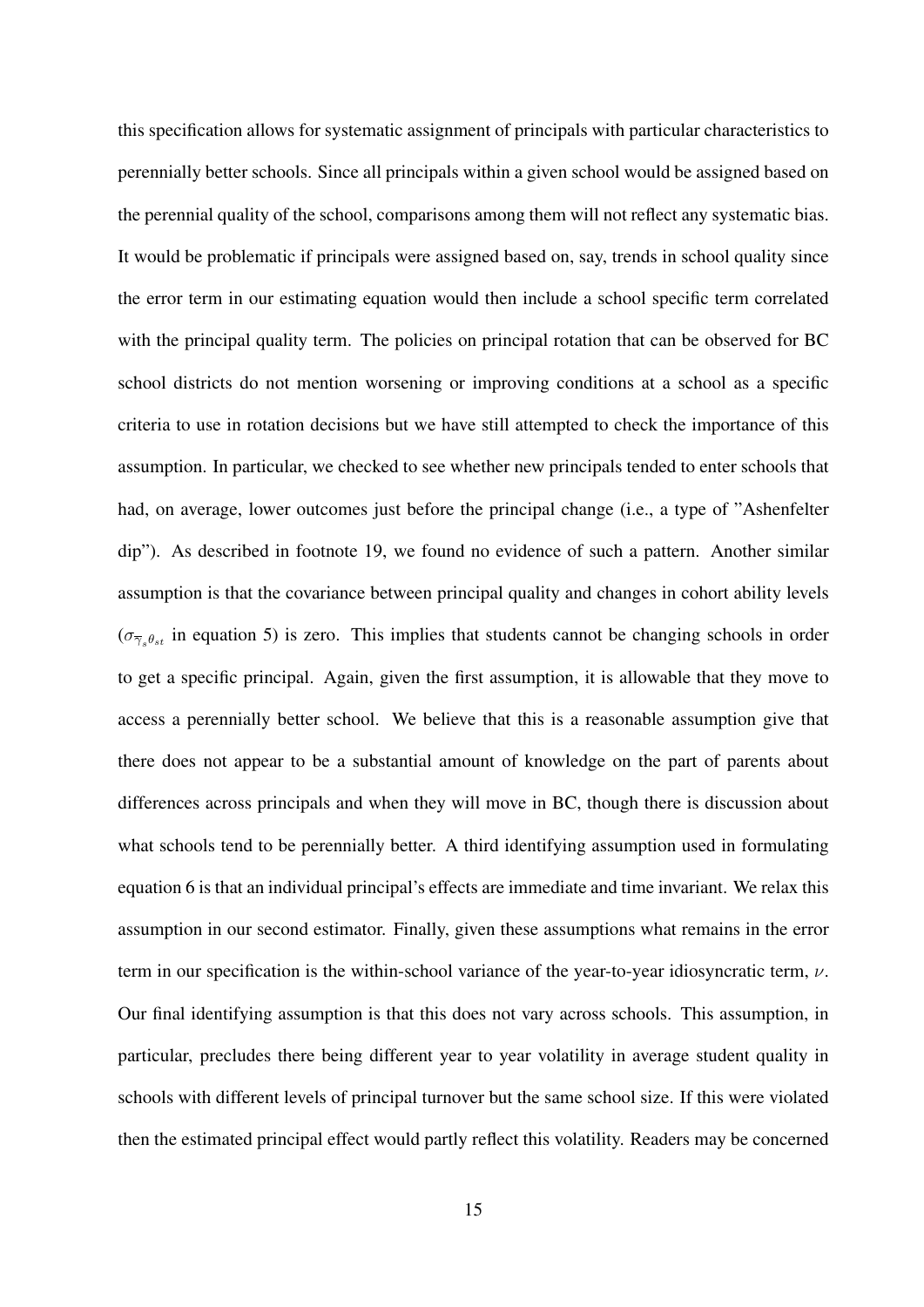that a correlation of this type could arise if districts with poor student outcomes (and therefore potentially a high inherent relative student outcome volatility) are also the ones that tend to use explicit principal rotation policies. As noted in the Environment Section, student outcomes were actually marginally better in districts with explicit rotation policies, thus this concern seems unwarranted.

Overall, our assessment is that the identifying assumptions required to obtain a consistent estimate of  $\sigma_{\theta_s}^2$  are reasonable, with the main potential assumption of a time invariant principal effect. We turn to an estimator that relaxes this assumption next. Before leaving this estimator, though, it is worth noting that because it removes all across school variation in school principal effects, it generates a lower bound estimate of the overall variance in principal effects. If all schools hired from a common pool of potential school principals, across school variation in average principal quality would be zero. If, however, certain schools can hire from a larger pool of applicants, by offering, say, more advantageous living and working conditions, the average quality of those hired should be higher. Thus there may be considerable cross-school variation in principal quality that we do not capture here.

There may also be an upward bias in our estimate of the variance of principal effects if there is non-random attrition of principals from the BC public high school system (Rivkin et al, 2005). We observe principal turnover from both rotation of principals across schools and from principals leaving the public school sector. If only good or bad principals leave, and new hires are drawn randomly from the distribution, turnover will be related to the distribution of principal effects in a school. Consider, for example, a school that gets a good draw from the principal distribution, raising student outcomes. If that principal leaves, and the next principal is drawn randomly, turnover and quality deviations will be related. More turnover will be observed in schools that have a wider distribution in principal effects.

Our estimator is derived from the one developed by Rivkin et al (2005) to examine het-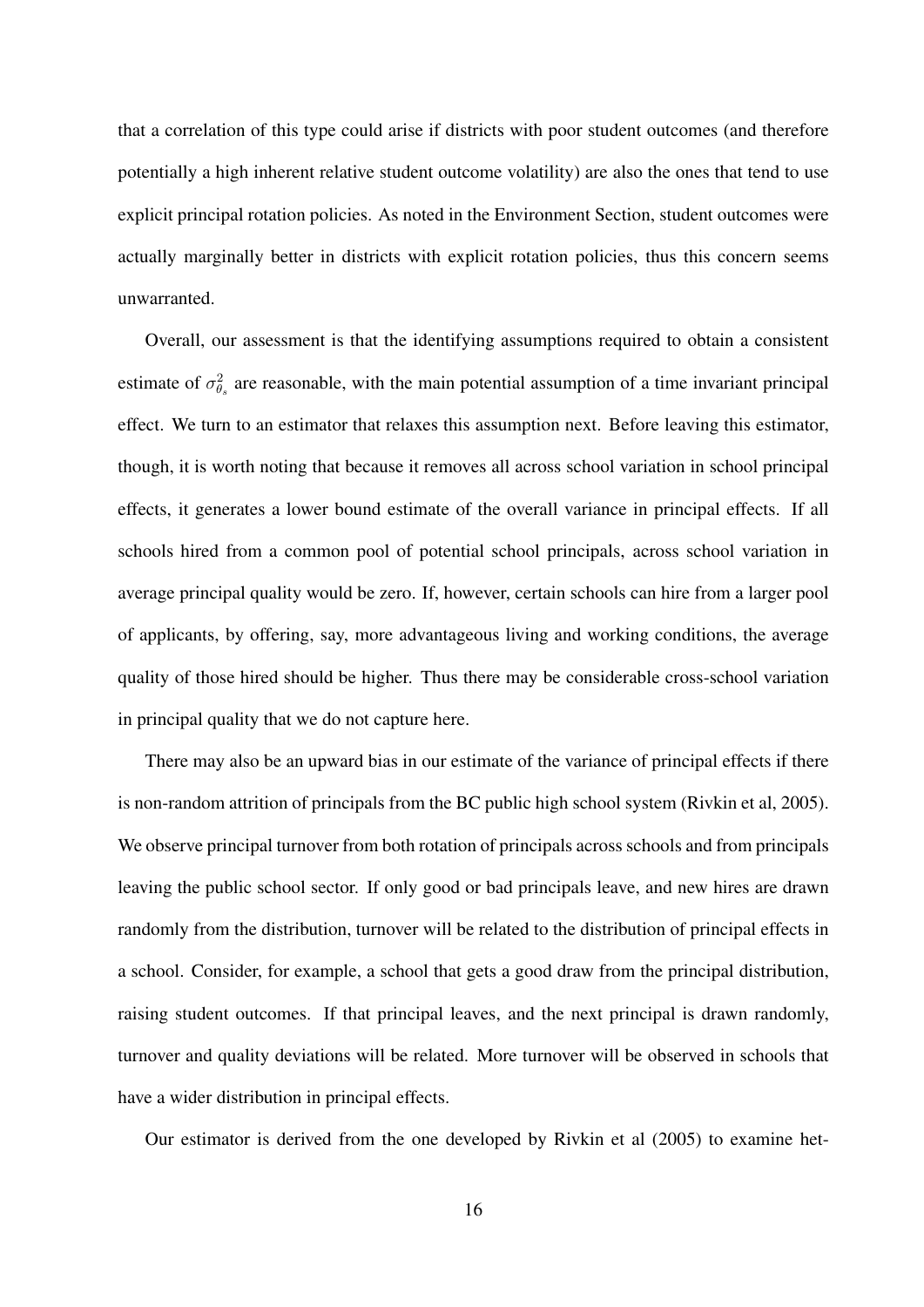erogeneity in teacher effects. There are, however, two important differences. First, we cannot difference out the individual student fixed effect as we only observe individuals once in our data: the year they enter grade 12. This is the reason we need the assumption (which is stronger than theirs) that changes in cohort quality are not correlated with principal heterogeneity. Secondly, our estimator is based on the within-school variance in student outcomes, and uses the school as the unit of observation. The Rivkin et al (2005) estimator uses first differences in student achievement within a school and grade, and uses individual cohorts within a school as the unit of observation. Our choice was purposeful as principals may take some time before making noticeable changes to a school. A first differencing technique will only identify the immediate effect of a new principal on a school, potentially missing more important medium term effects. The fact that our interest is at the school rather than the grade level is also advantageous because we do not face selection problems related to the allocation of students across classrooms. The latter allocation is actually part of what an effective principal will do and, so, a part of what we are trying to measure.

#### 3.3 Model with Dynamic Principal Effects

As we noted in the previous subsection, one key identifying assumption underlying the first estimator is that the impact of principals on student outcomes are immediate and constant year to year. In this section, we describe an estimator that relaxes this assumption. In particular, it seems possible that a principal may not have his or her full impact on a school until after having led the school for several years. It may take time to replace under-performing teachers, to implement new discipline procedures or change learning objectives. If we do not take this into account (as our first estimator does not), this would imply a downward bias in the estimate of the variance of potential principal effects. In particular, in a school where principals turn over often, no principal would be able to effect real change and we would conclude that principals have little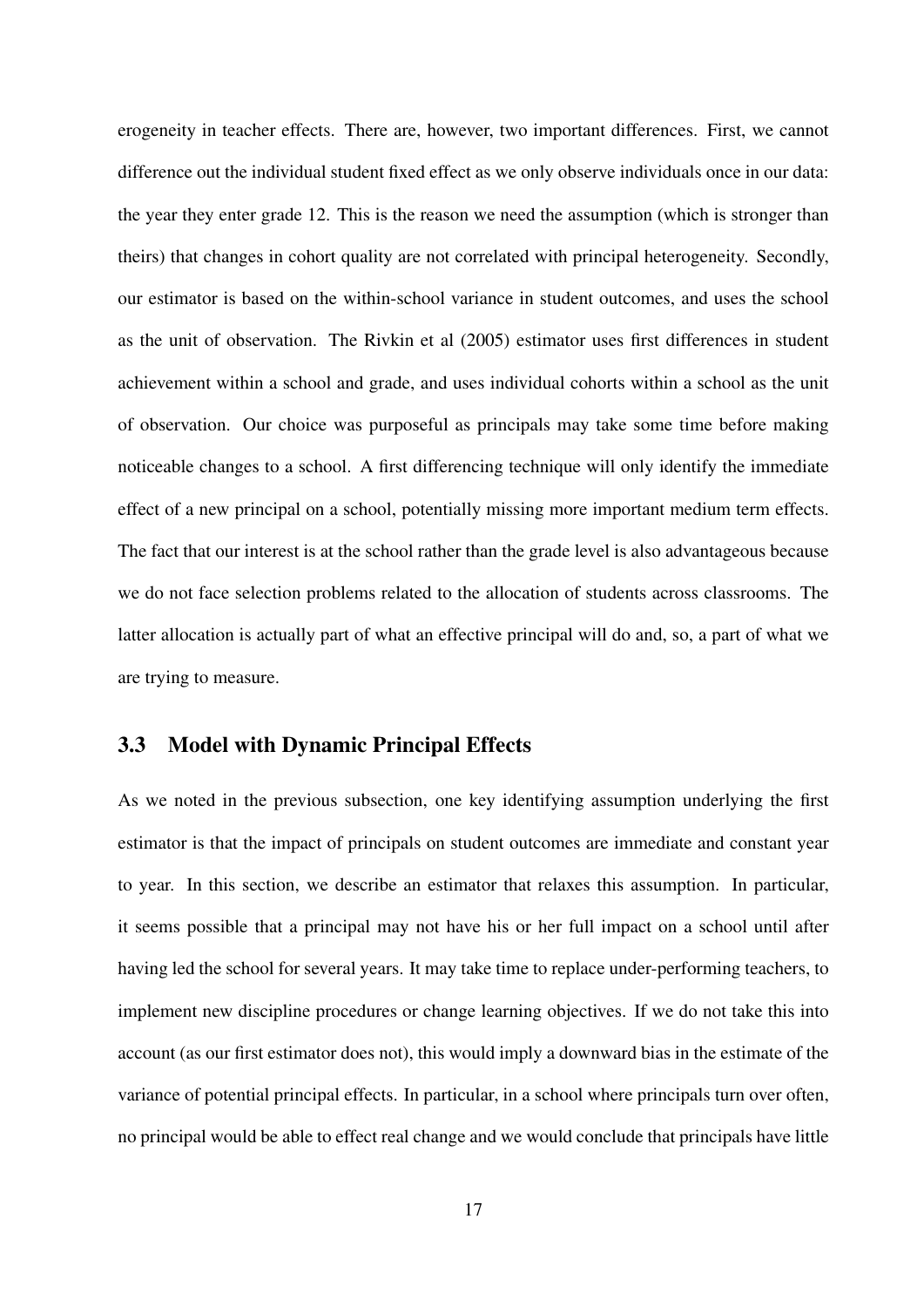effect on student outcomes. This may be the correct conclusion in a system where principals do not stay at any school for very long but it could under-state the true impact principals can have given time. Our second estimator is designed to allow us to get at this latter potential impact and to estimate how long it would take a typical principal to achieve his or her potential. Note also that if principals do take time to affect a school, and districts have regularly rotated principals across schools (as many have in BC), our time invariant estimator would be biased down due to this rotation policy.

We now construct a simple model that allows for each principal to have a cumulative effect (positive or negative) on student outcomes over time. We start with the same linear equation describing average student outcomes in a school and cohort as above (Equation 2) but now allow for the school leadership effect,  $\theta_{st}$ , to be a weighted average of the school leadership effect in the previous year,  $\theta_{s,t-1}$ , and of the "full" individual school principal effect,  $\theta_p$ , of the current principal, with weight parameter *ρ*:

$$
\theta_{st} = \rho \; \theta_{s,t-1} + (1 - \rho) \; \theta_{pt} \tag{7}
$$

Under this model, if principal *p* was left to run the school for many years, the leadership effect  $\theta_{st}$  would approach  $\theta_p$ . While this model is simple, it captures potential principal dynamics in a tractable manner. We also investigated more flexible models of leadership dynamics but with only 9 years of data, we did not have enough variation to effectively identify them.

Substituting Equation 7 into Equation 2 yields the following,

$$
\overline{G}_{st} = \delta_s + \rho \ \theta_{s,t-1} + (1 - \rho) \ \theta_{pt} + \nu_{st} \tag{8}
$$

where  $\nu_{st} = \overline{\gamma}_{st} + \overline{\nu}_{st}$  is a composite error term.

To construct our estimator of this model of principal effects, we first rewrite 7 as,

$$
\theta_{st} = \rho \; \theta_{s,t-1} + (1 - \rho) \; \lambda_s' D_{st} \tag{9}
$$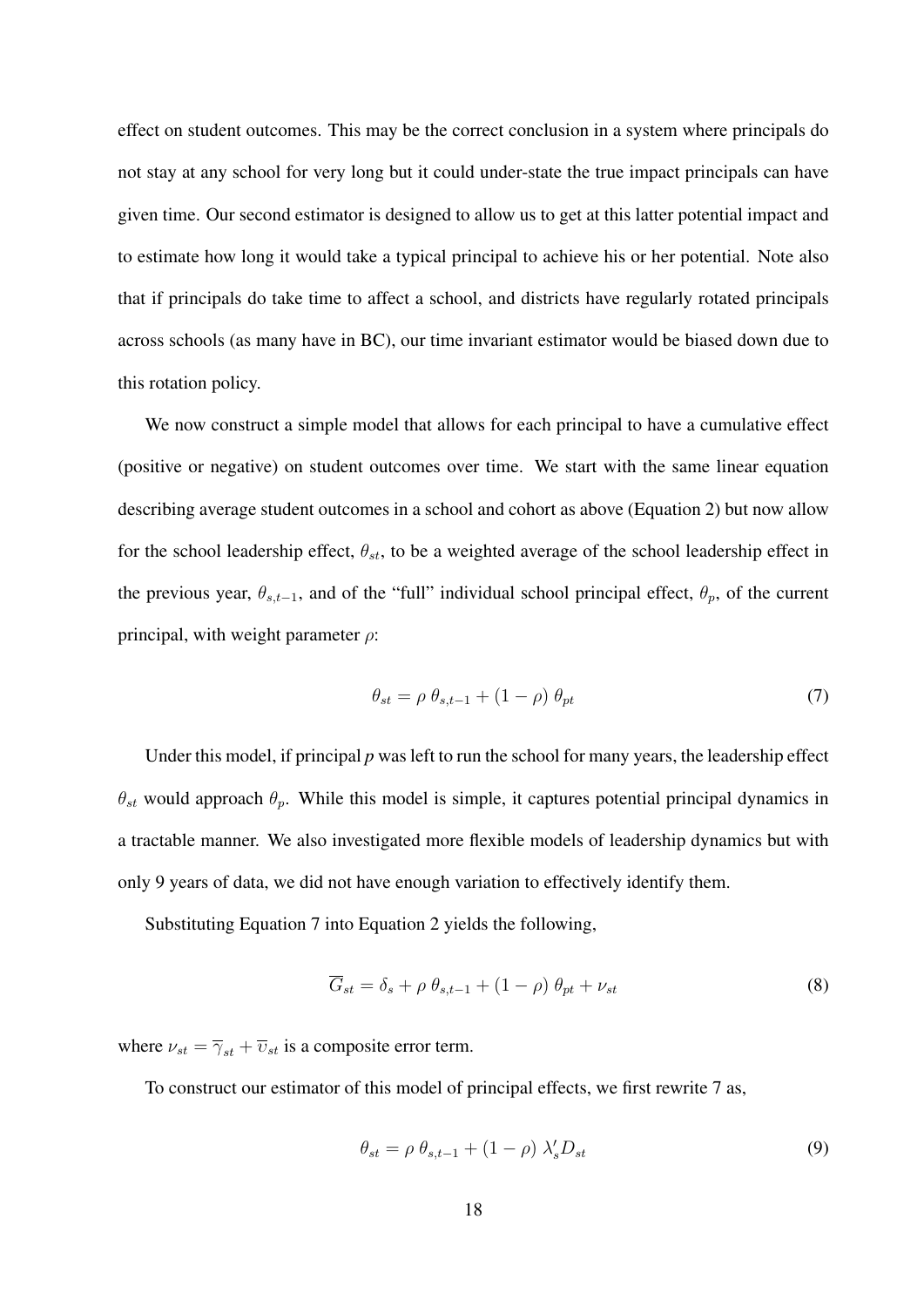where,  $\lambda_s$  is a  $P_s \times 1$  vector the elements of which are the full effects,  $\theta_p$ , for all principals at school *s*, and  $D_{st}$  is a  $P_s \times 1$  vector with an entry of 1 in the element corresponding to the principal in place in school *s* in year *t* and zeros in all other rows.

Repeated back substitution of this equation yields:

$$
\theta_{st} = \rho^t \ \theta_{s,0} + (1 - \rho) \sum_{j=0}^{t-1} \rho^j D'_{s,t-j} \lambda_s \tag{10}
$$

We set  $\rho^t$   $\theta_{s,0}$  to zero. This imposes the normalization that the effect of leadership in the school in the year just prior to the data period we observe is zero in each school. We also normalize our principal effects by setting the parameter for the full principal effect of the first principal observed in each school to zero. As a result, all other full principal effects are estimated relative to the first principal. We make this normalisation because by including school fixed effects, the effects of all principals observed in a school are not separately identified.

The estimated model is a panel (by school) of non-linear in parameters regressions with common *ρ*:

$$
\overline{G}_{st} = \delta_s + (1 - \rho) \sum_{j=0}^{t-1} \rho^j D'_{s,t-j} \lambda_s + \nu_{st} = X_{st}(\rho)' \beta_s + \nu_{st}
$$
(11)

This can be estimated by non-linear least squares. In practice, we estimate the parameters using an iterative procedure as follows. For a given value of  $\rho$ , equation 11 is linear in the remaining parameters and we can obtain estimates of  $\delta_s$  and the  $\lambda_s$ 's by OLS. We can then search for values of  $\rho$  (with their associated values of  $\delta s$  and the  $\lambda_s$ 's) that minimize,

$$
\min_{\rho} \sum_{s=1}^{N} \sum_{t=1}^{T} \nu_{st}(\rho)^2 \quad \text{where} \quad \nu_{st}(\rho) = \overline{G}_{st} - X_{st}(\rho)'\widehat{\beta}_s(\rho) \tag{12}
$$

Note that both this model and the time invariant leadership effects model above assume an unobserved component for each principal that affects student outcomes additively and linearly. In both cases, school fixed effects are allowed for, so only within school variation in principal effects are estimated. The assumptions required for this estimator to provide consistent estimates are the same as under the invariant effects model, with the key exception that the principal effect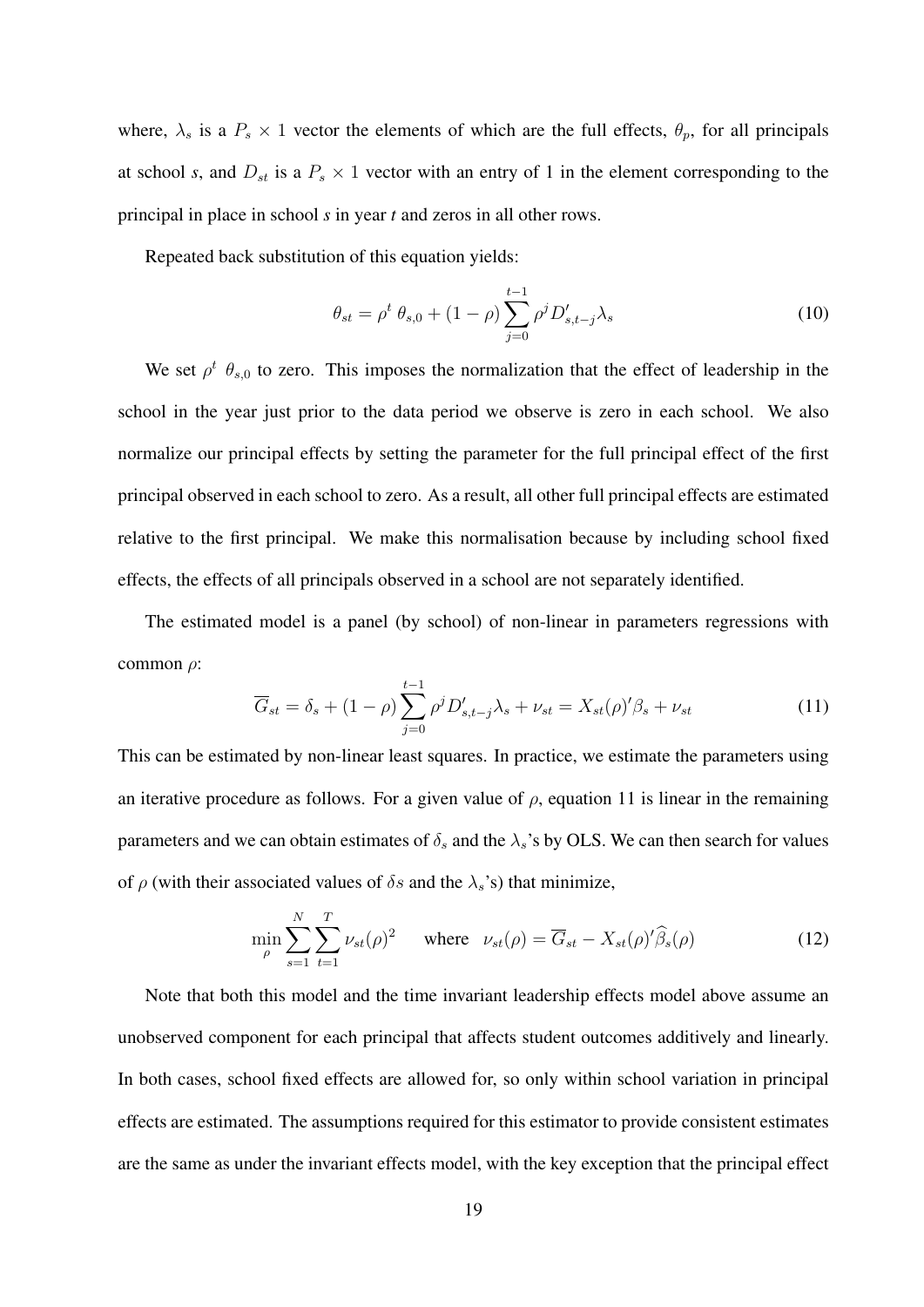can vary with tenure, i.e., we require that school effects enter additively, that the covariance between cohort variation and principal variation within a school is zero, and that the variance of the idiosyncratic shocks is the same across schools. We are able to examine the assumption that school effects take a time invariant form by allowing for school specific trends. The results from that exercise are presented in section 6 and do not indicate substantial differences from what we obtain without the added trends. Of course, relaxing the assumption of time-invariant principal effects comes at the cost of assuming a specific, partial adjustment model of the overtime effects of principals. As before, our estimates can be interpreted as lower bound estimates of the true principal effects. Note also that the dynamic model nests a standard fixed effects model of principal effects, when *ρ* equals zero.

With the dynamic effects model, a principal has an initial impact of  $(1 - \rho)$  times his or her full unobserved effect. In year *k*, the principal's effect equals  $(1 - \rho) \sum_{j=0}^{k-1} \rho^j = (1 - \rho^k)$  times his or her full effect. The estimator yields an estimate of  $(1-\rho)$  (the speed by which principals affect schools), plus estimates of the full unobserved principal effects. Given this set of estimated unobserved effects, we can calculate the variance of both the full effects and of the year by year impacts of principals on schools.

#### 4 The Data

As we stated earlier, our data comes from administrative records on all youth enrolled at the start of November in grade 12 of standard public (provincially funded) British Columbia high schools from 1995 to 2004. For each grade 12 student, we observe whether and when they graduated from high school, as long as it occurred before October 2005. We also observe the high school the individual attended, from which we can identify the principal at the school when the student was in grade 12. In addition, we observe the score the student achieved in the provincially set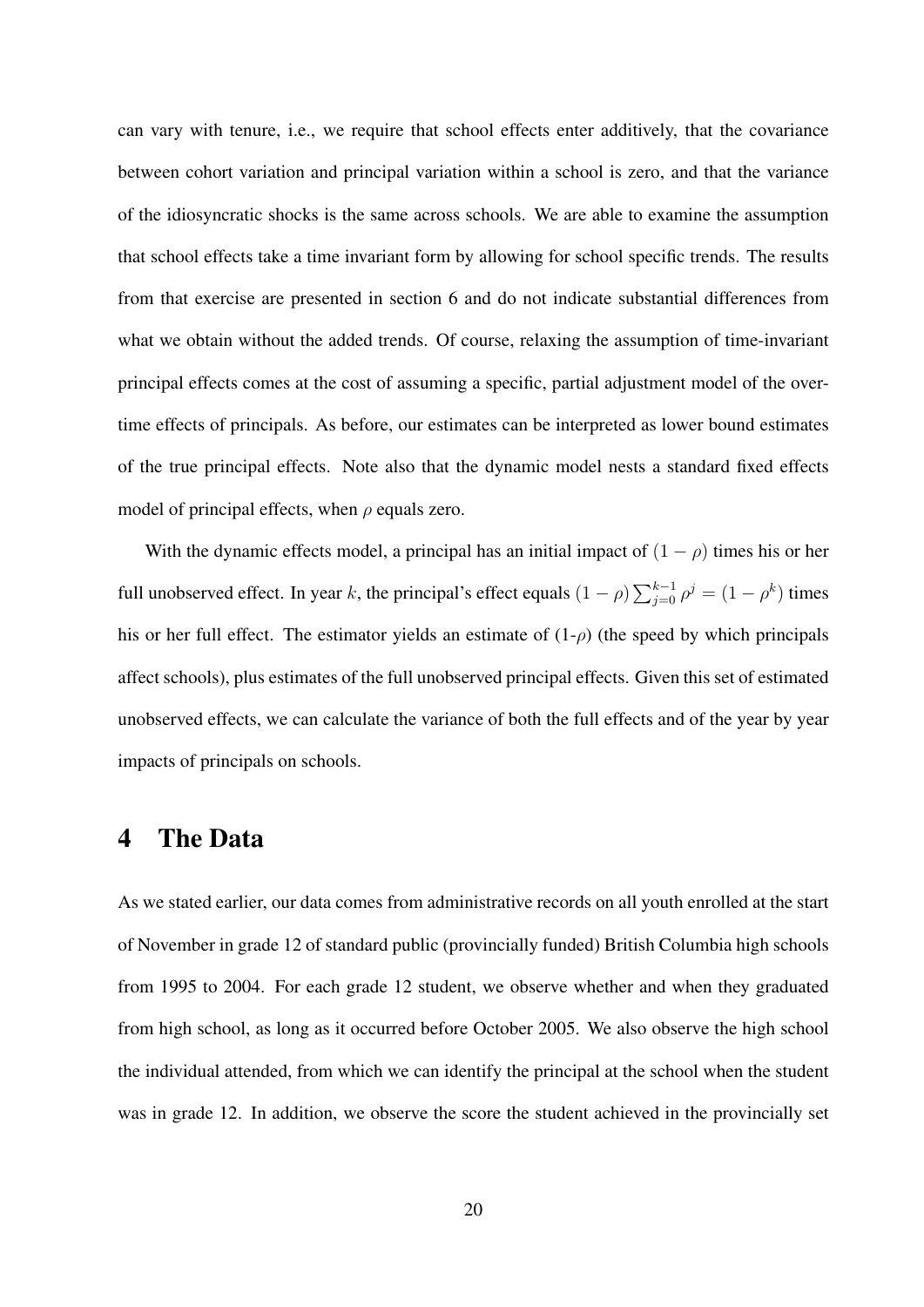English final exam if the student took the exam  $11$ 

The administrative school records contain information on each student's birth month and year, from which we can construct a variable denoting the student's age in months. Students entering grade twelve at older ages are those that either repeated a grade of school earlier on or entered school at a later age than normal. The records also contain information on gender, first nation status, whether they are an English as a Second Language student, plus information on the language spoken at home. We include all of these as covariates in our estimation in a manner described in section 4.1.

From 1996 onwards, the data also includes the student's home postal code. Using this information, we link individual student records to 2001 Census information on the characteristics of the Census Tract or Subdivision (neighborhood) where the student lives. Census tracts are small geographic areas that contain roughly 2,500 to 8,000 people. In Vancouver, a typical high school catchment area covers at least parts of about 4 Census tracts. Thus, neighborhood variables have variation even after controlling for the school. <sup>12</sup> Our set of neighborhood variables includes: the proportion of families headed by a lone parent; the average number of rooms in a housing unit; the proportion of homes that are rented; the proportion who speak a language other than English at home; the proportion who are immigrants; the proportion First Nations; the unemployment rate; the proportion with less than a grade 9 education; the proportion who are university educated; the proportion with another post-secondary degree; the average family income; and the average value of dwellings. Since we do not have direct information on the income or education level of the students' parents, the Census information provide an indirect means of controlling

<sup>&</sup>lt;sup>11</sup>We also observe marks in provincial Math and Communications exams but these exams are not mandatory and are only taken by a subset of students.

 $12$ We use Census Tract level information where such tracts are identified (the majority of urban areas), and information at the Census Subdivision level if Census Tracts are not defined or have populations that are too small to measure neighborhood characteristics with an appropriate level of accuracy (less than 250 people). In a small number of cases, characteristics are measured at the Census Division level if both Tract and Subdivision information are not available or are unreliable due to small populations.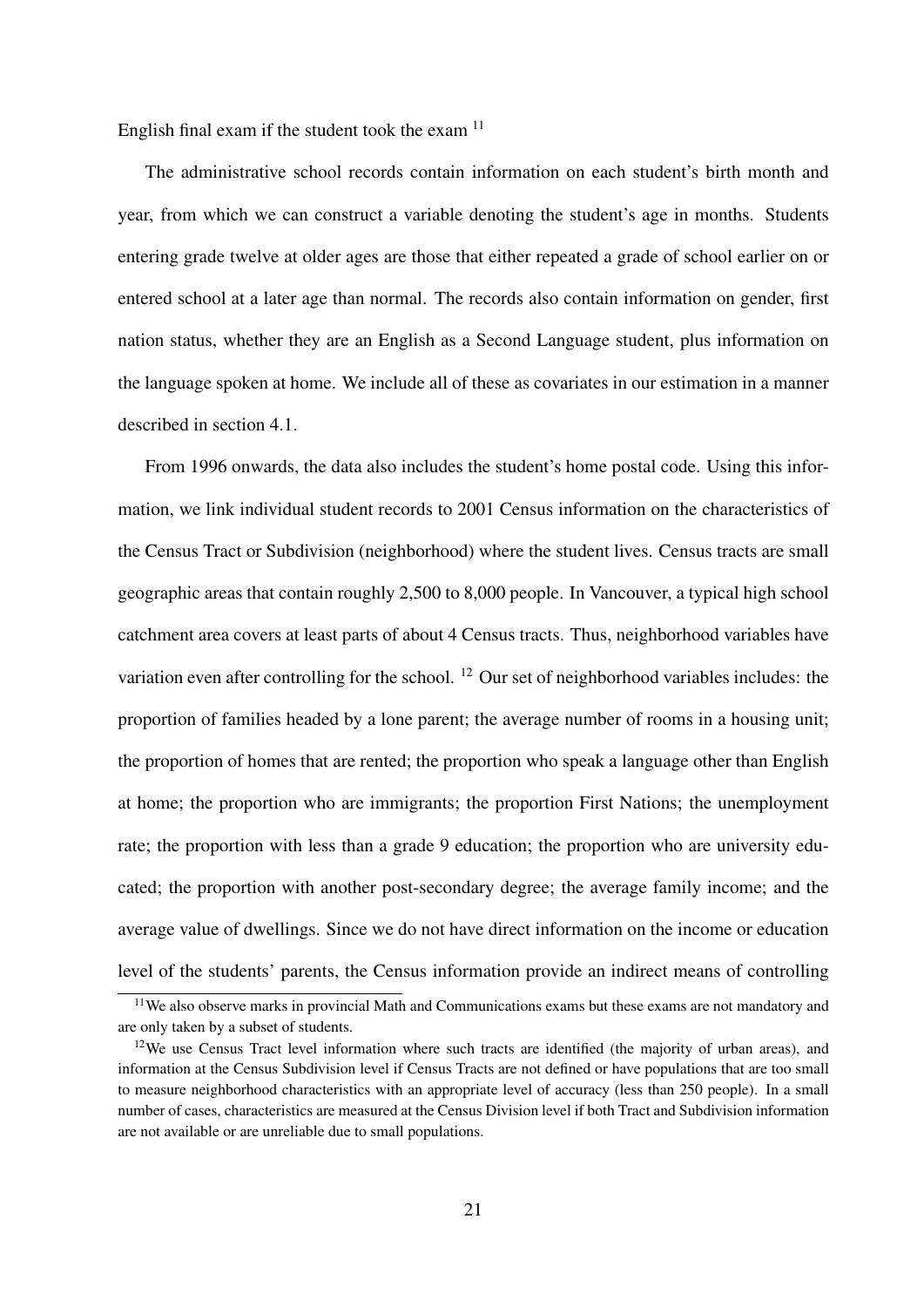for missing family background characteristics on student outcomes.

One piece of information we do not have in our data that has been shown to be important in other work (e.g., Rivkin et al. (2005)) is the identity of teachers. To the extent that principals are able to select their set of teachers, we will attribute their effects to principals. If a particular school is perennially desirable, perhaps because of the neighborhoods it draws students from, and attracts better teachers throughout our period, then the school effect will reflect teacher effects to some extent. Otherwise, individual teacher effects will become part of the error term. This affects the interpretation of our estimated principal effects since we essentially give principals credit for the actions of the team they assemble.

We focus exclusively on students attending standard public high schools. Focusing on public schools also minimizes resource differences across schools since funding levels for all public schools are set by the BC Provincial government. We also restrict attention to high schools with at least 25 students in each grade 12 entering cohort when analyzing graduation rates. This restriction was undertaken to limit noise in the estimates of mean graduation rates by school and cohort. When analyzing English Grade 12 exam scores, we further limit attention to schools that had at least 25 students writing such exams each year.

We construct two separate indicators of high school graduation from the data. The first measure (1 year) denotes high school graduation as occurring if the student graduated by October of the year after the student was identified as being enrolled in grade 12 (measured in November), giving individuals about a year to complete high school. Under a typical time-line, a student would graduate in June. The second measure (2 year) denotes high school graduation occurring if the student graduated before October two years after being enrolled in grade 12, giving students an extra year by which to graduate. Only a very small number of students complete high school after these times. For our purposes, such students would be denoted as non-school completers. If they did complete high school at later stages, this was often completed outside of regular public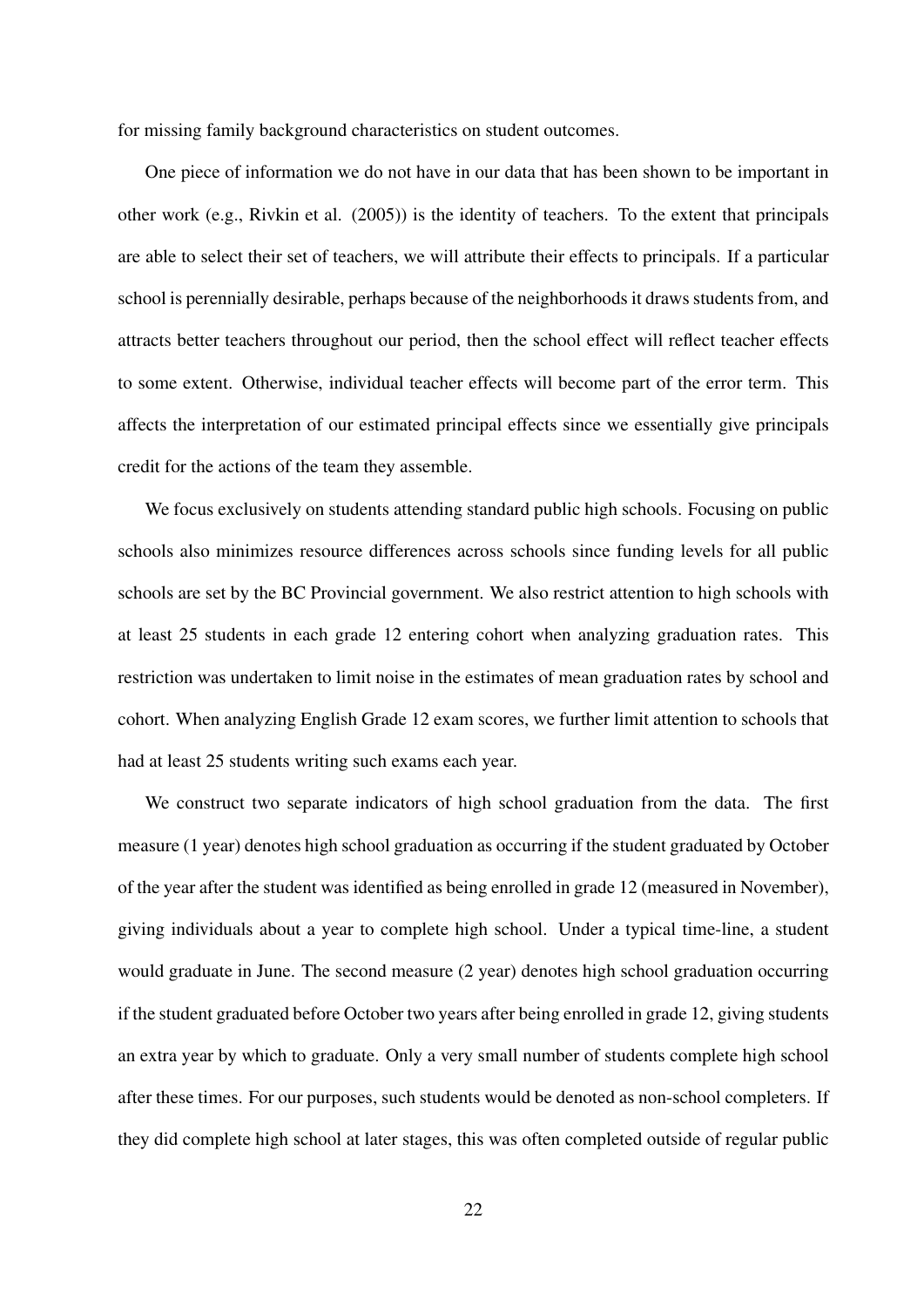high schools in specific continuing education institutions.

One potential shortcoming of our data is that we do not have information on dropping out of high school before grade 12 even though, with a legal school leaving age of 16, dropping out after grade 10 is possible for most students. This introduces potential difficulties because a good principal may induce students not to drop out before grade 12 (when our data starts). If these marginal students are weaker scholastically and/or are more likely to drop out in grade 12 then a good principal who has encouraged students to stay in school longer may appear to be a bad principal by the grade 12 outcome measures. Given actual rates of dropping out before grade 11 for most students, however, we do not believe this is an issue. Aman (2009) reports school leaving and graduation rates using administrative data for three cohorts of children who entered kindergarten in the early 1990s. For much of her analysis, she divides students into Aboriginal (constituting 10% of kindergarten students), English as a Second Language (ESL - making up 20%), and Regular students (constituting the remaining 70%). Among Regular students, she shows that only 2% left school after each of grade 10 and grade 11.<sup>13</sup> With approximately 81% of Regular students who enter grade 12 graduating from high school, this implies that nearly all the dropping out for these students happens in grade 12. In comparison, for Aboriginal students, approximately 6% leave school after grade 10, with another 11% leaving after grade 11. Their grade 12 graduation rate is between 34% and 51%, depending on whether they are living On-Reserve. For ESL students 1% leave school after grade 10, 7% leave after grade 11, and 84% graduate conditional on entering grade 12. Thus, while there is not likely to be an issue with pregrade 12 dropping out for Regular students, there is potentially an issue for ESL and, especially, Aboriginal students. For most of our results, we include all three types of students in our sample (though, we do include controls for Aboriginal and ESL students). However, in section 6, we

<sup>&</sup>lt;sup>13</sup>Since "school leaving" in Aman's data includes both leaving the province and dropping out, these are upper bounds on drop out rates. One percent of Regular students leave school after grade 9. Given that this is before the legal drop-out age, this provides an estimate of the amount of school leaving that is not dropping out.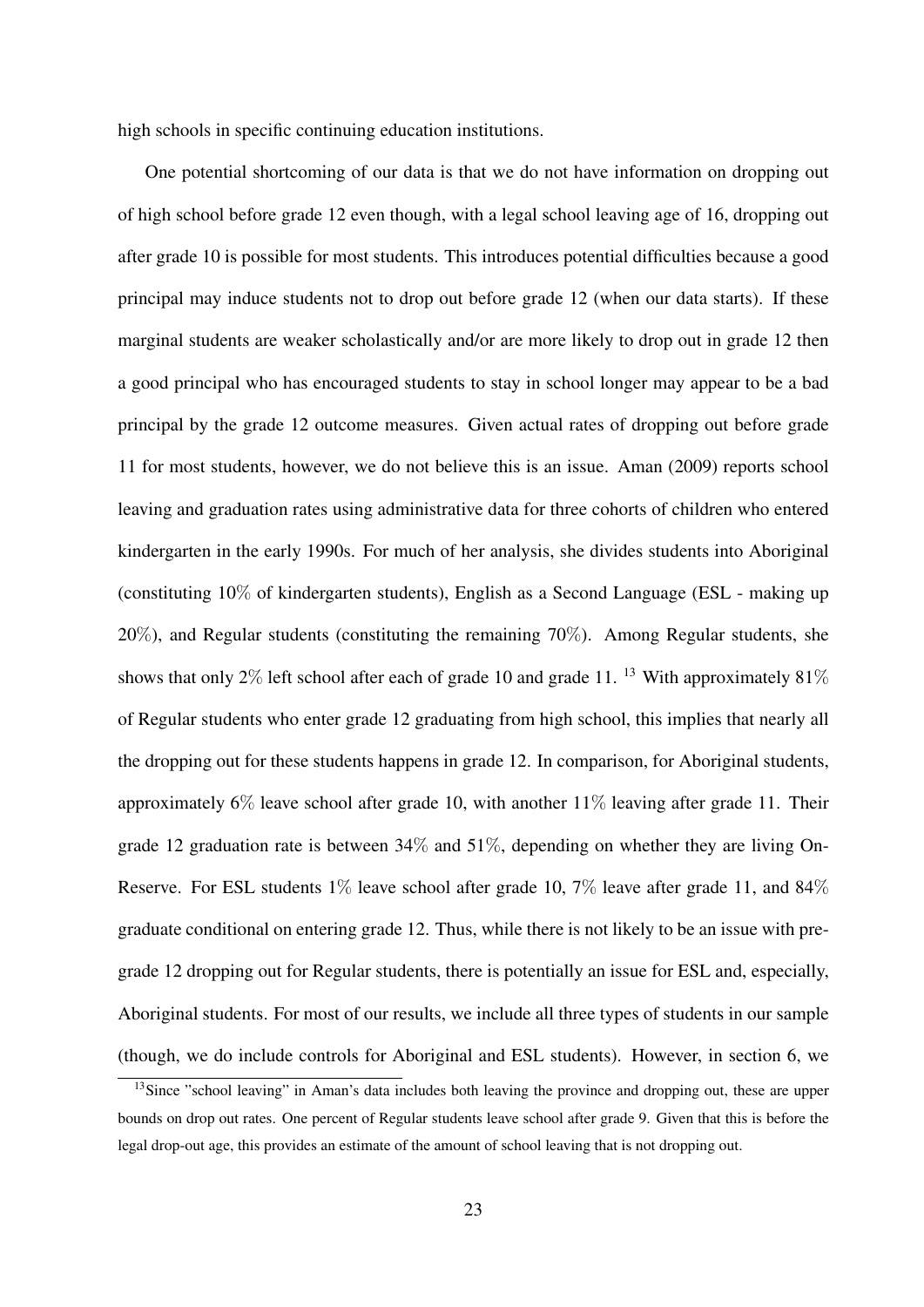present some results for the non-Aboriginal, non-ESL sample to assess whether dropping out before grade 12 for the minority groups is affecting our results.

For the graduation outcomes, our final sample covers 224 schools. Of the 224 schools, 22 had only one principal over the period, another 77 had two, 87 had three, 29 had four, and 9 had five principals. Note that a small number of the schools were not observed over the full 10 year period as new schools were opened in British Columbia, and some were closed. In all, we observe 504 separate principals in our set of schools over the period. We observe 127 (25 per cent) of these principals in more than one school (114 in two schools, 13 in three). These switching principals are observed for an average of 3.3 years in each school. For 97 of these switching principals, they were observed only in schools within the same school district. Thus we observe significant rotation of principals across schools, particularly within school districts. There is also significant principal turnover, unrelated to rotation, due to new principals entering and others leaving the BC public high school system. Approximately 37 % of all turnovers are due purely to rotation (switching principals).

Summary statistics by school are provided in Table 1. On average, 78 per cent of entering grade 12 students graduate from high school within one year, 82 per cent within two. Average graduation rates varied significantly across these public high schools, from a low of 35 to a high of 93 per cent. The across school distribution of mean graduation rates is presented in Figure 1. Note that the distribution of graduation rates is skewed to the left, with most schools having graduation rates around 0.8, but some schools having quite low graduation rates. Given this distribution, when we construct our estimates of principal effects below, we use the log odds of graduation rates  $\ln[G/(1-G)]$  as our outcome measure rather than graduation rates in levels *G*.

We have data for 209 schools that had at least 25 students write the grade 12 English Exam each year. The across school distribution of mean English exam scores is presented in Figure 2. This distribution is approximately bell-shaped, with no apparent skewness. Given this, we anal-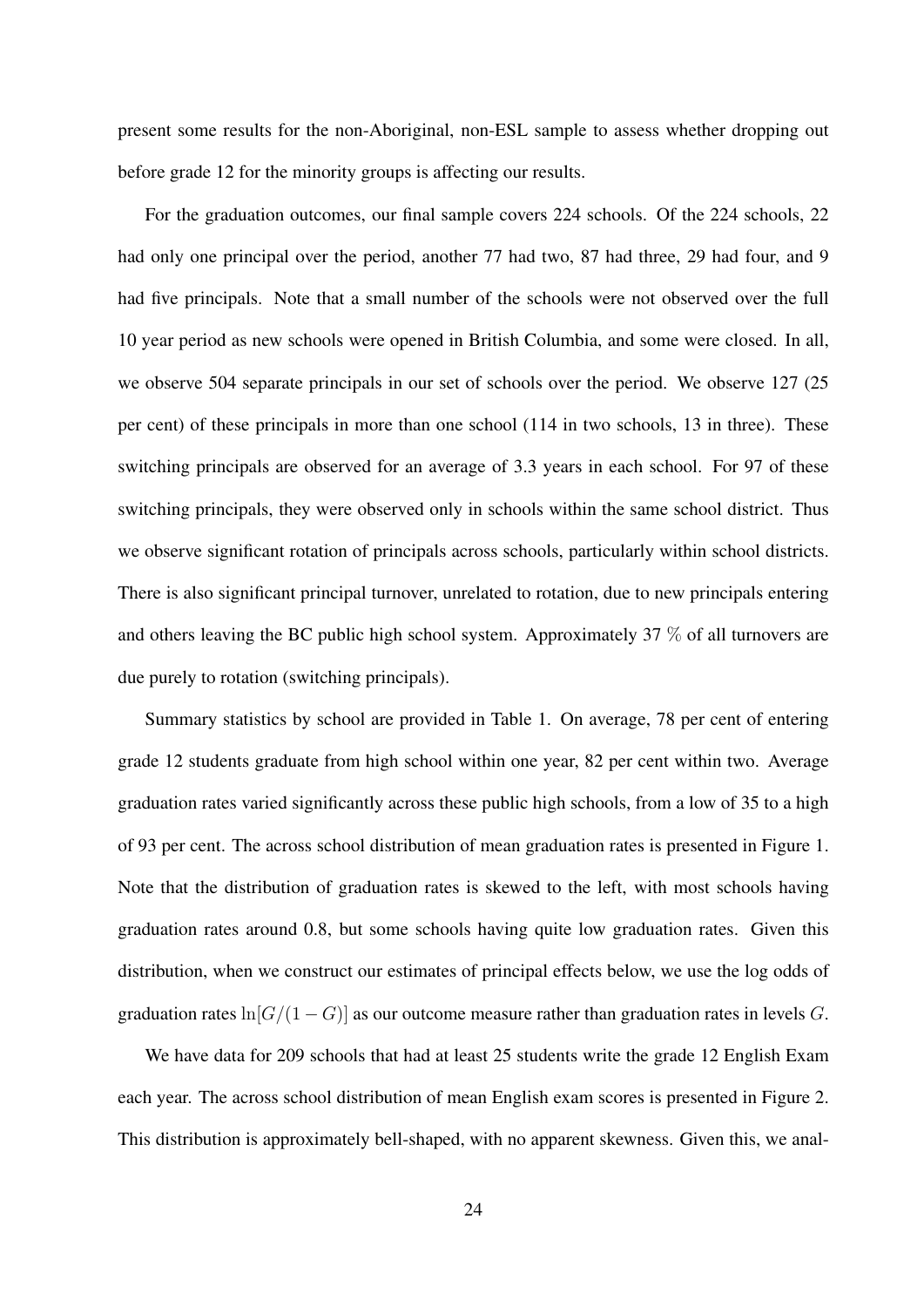| mean  | s.d.  | min   | max   |
|-------|-------|-------|-------|
| 0.78  | 0.08  | 0.35  | 0.93  |
| 0.82  | 0.07  | 0.41  | 0.95  |
| 68.9  | 2.6   | 61.7  | 75.7  |
| 208.3 | 116.4 | 31.5  | 667.9 |
| 0.51  | 0.03  | 0.32  | 0.66  |
| 0.06  | 0.09  | 0.00  | 0.69  |
| 0.05  | 0.08  | 0.00  | 0.37  |
| 0.84  | 0.20  | 0.19  | 1.00  |
| 0.00  | 0.00  | 0.00  | 0.02  |
| 0.16  | 0.20  | 0.00  | 0.81  |
| 213.7 | 5.7   | 209.7 | 278.7 |
|       |       |       |       |

Table 1: Statistics by School

*Notes*: 224 observations (schools) except for the English Exam Scores, where only 209 schools were included. Averages over period 1995 to 2004 or less if school not in existence for whole period.



Figure 1: School Mean Graduation Rate Distribution - 1 year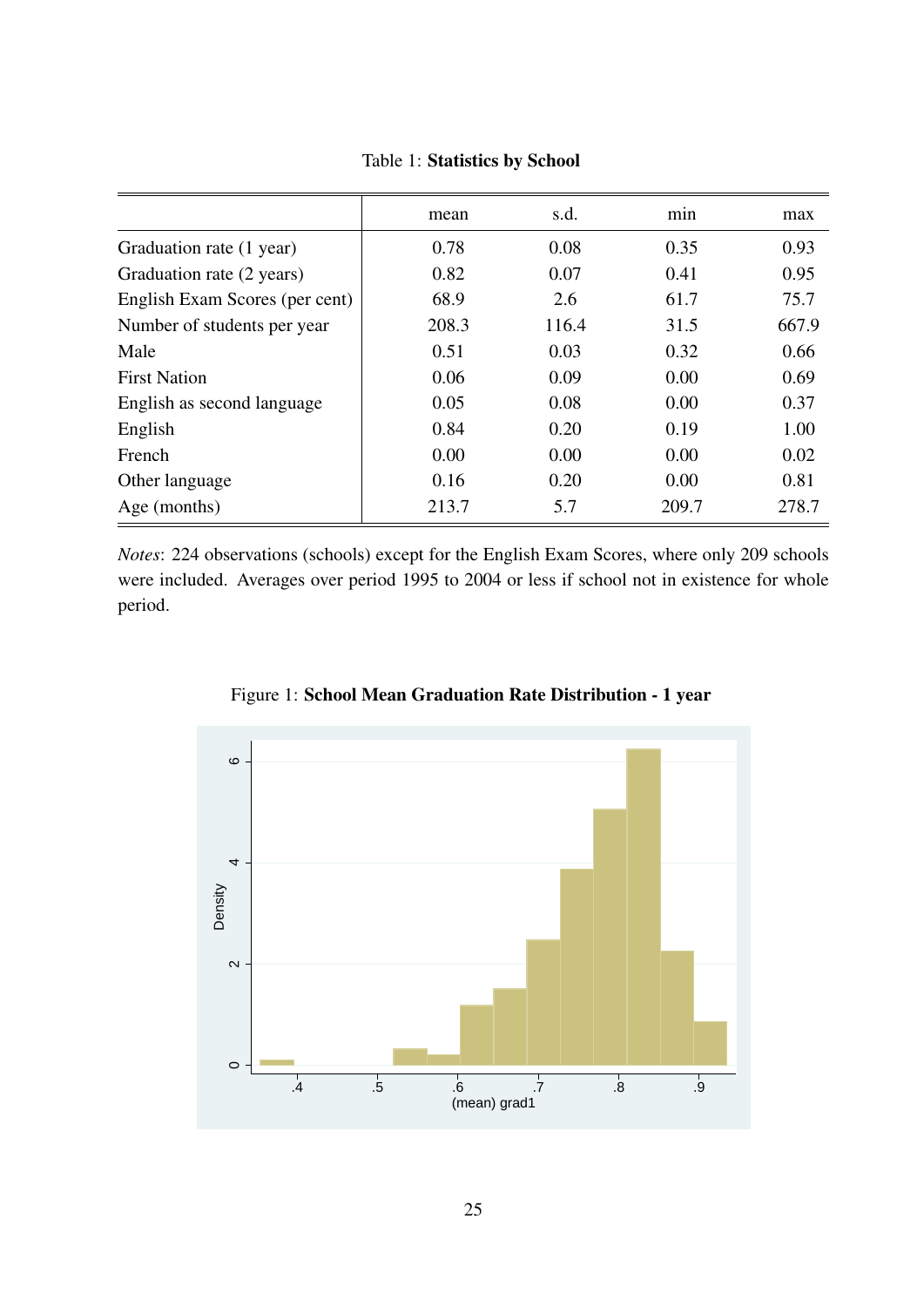

Figure 2: School Mean English Scores Distribution

yse these exam scores in levels in the analysis below.

### 4.1 Controlling for individual characteristics

Before employing the two estimation techniques described above, we remove the influence of a number of available individual, peer and neighborhood characteristics along with aggregate time effects from our outcome measures using first stage estimations. The first stage is performed using the Logit technique for the graduation measures and OLS for the Grade 12 English Exam Scores. The coefficient estimates from these first stage estimations are collected in Appendix Tables B1, B2 and B3. Summary statistics for these variables are presented in Table B4. We construct three sets of first stage regressions for each outcome measure. In Table B1, we control for aggregate time effects only (an indicator for each year except 1995). In Table B2, we control for time, individual and peer effects, where the peer characteristics are measured as the proportion of students in the same school and year (except oneself) with that particular characteristic.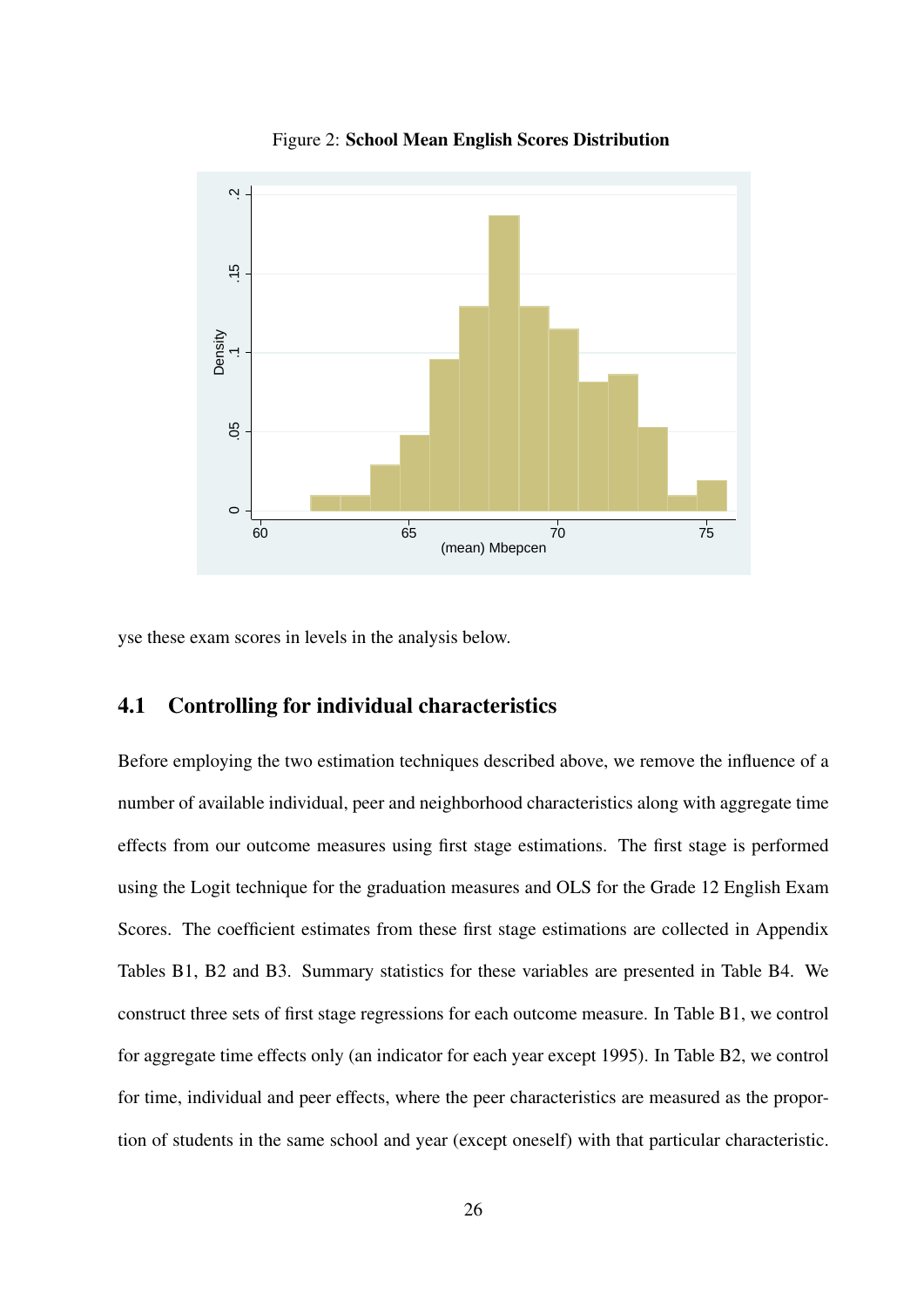In Table B3, we control for time, individual, peer and neighborhood effects. For each of two estimators, we will refer to estimates where the first stage includes only time effects as the Base estimates; those controlling for time, individual and peer effects as the Adjusted I estimates; and those also controlling for neighborhood effects the Adjusted II estimates. <sup>14</sup>

Table B1 indicates the presence of strong aggregate time effects for all three student outcome measures. The Logit coefficients imply an 8 percentage point growth in graduation rates over the period from 1995 to 2004 for the 1 year measure.<sup>15</sup> There is also a 3 percentage point growth in average English exam scores, all of which occurred after 1999. This is a period when BC, in contrast to the rest of Canada, faced labour market difficulties. It is also a period in which access to Social Assistance was reduced and the government expanded the number of seats in BC universities. Any or all of these events may underlie the upward graduation trend.

When controlling for individual characteristics (Table B2), we include a male indicator plus its interaction with the other five individual characteristics observed. Although the coefficient on the male indicator itself is positive, when we take into account the influence of the interactions (particularly the interaction with age, which is measured in months), being male significantly lowers the probability of graduating from high school and lowers English exam scores. Being of a First Nations background and being an English as a Second Language (ESL) student lowers the probability of graduation by approximately 20 percentage points. French speakers have a 6 percentage point lower probability of graduation, while speaking a language other than English or French at home is associated with an increase in the probability of graduation of about 4 percentage points. Being one year older than the average student is associated with a 10 percentage

<sup>&</sup>lt;sup>14</sup>Note that when controlling for neighborhood characteristics, we lose one year of data (1995), as individual student postcode information was not collected until 1996. We also lose a very small number of students (0.4 of one per cent of all students) for whom we were unable to link their home postal code to the Census data, or the home postal code was not provided.

<sup>&</sup>lt;sup>15</sup>The smaller estimate on the 2004 indicator in the estimates for the 2 year measure of graduation is due to our administrative data ending in 2005. Thus those students entering grade 12 in 2004 cannot be observed for a full two years, so graduation rates are lower for that entering cohort using this measure.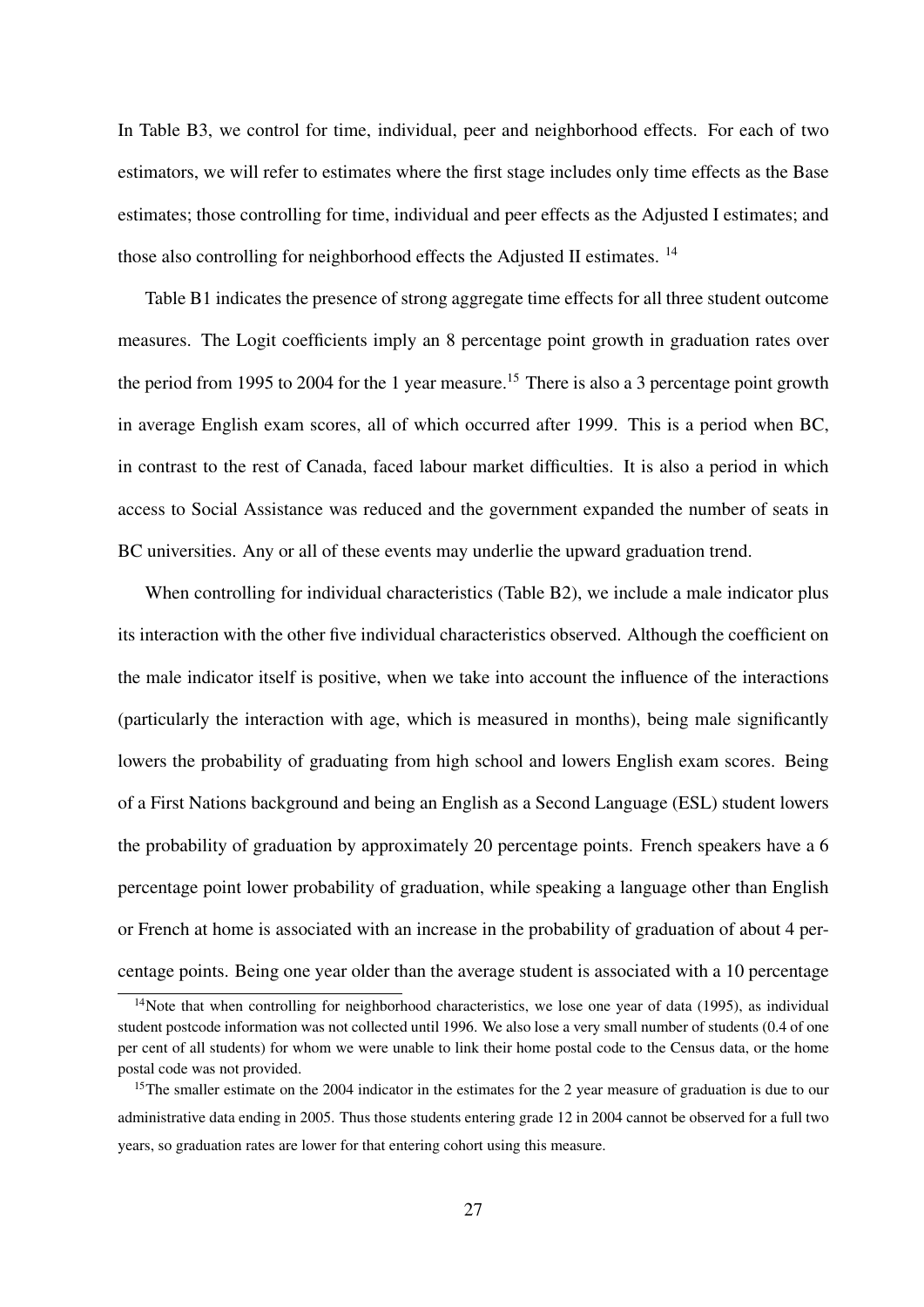point lower probability of graduation.

We construct peer quality measures for each individual student by calculating the average of the individual characteristics for all other students in the same school and cohort (year). For example, we calculate the proportion of a student's classmates that came from a First Nation background, but do not include the individual student themselves in the calculation.<sup>16</sup> The estimated peer effects in Table B2 indicate that having more male, First Nation and "Other" home language speakers in a student's class are all associated with a lower probability of graduation. Having more ESL students in a class is actually associated with a higher graduation probability.

When we add neighborhood characteristics in Table B3, we find that many of them enter significantly and, mostly, with expected signs. Two variables have an unexpected effect. Having a higher proportion of the population with less than a grade 9 education is associated with better student outcomes. Having a higher average value of dwellings is associated with worse student outcomes. This particular unexpected effect disappears, however, if the highly correlated average income variable is dropped from the estimation.

# 5 Estimates assuming Time Invariant Principal Effects

We begin with the results from the Rivkin et al (2005) based technique for constructing estimates of the within-school variance in principal fixed effects. Recall that this estimator is based on the idea that within-school variation in student outcomes should be higher in schools that have several principals over a period than in schools with only one principal over the same length of

<sup>&</sup>lt;sup>16</sup>We could also include the endogenous peer measures (graduation rates and average exam scores) for the rest of the students but choose not to do so because of the well-known "reflection" identification problem (Manski, 1993; Brock and Durlauf, 2001). Since we do not have an extensive set of individual controls (including, among other possibilities, measures of earlier school achievement), we face the possibility that the peer variable effects we estimate actually reflect common, unobserved factors - what Manski calls the correlated effects problem. We are not primarily concerned with the peer effects and so do not consider this further. We just require that any such common unobserved effects (to the extent they are not correlated with the peer variables) are not correlated with changes in principals.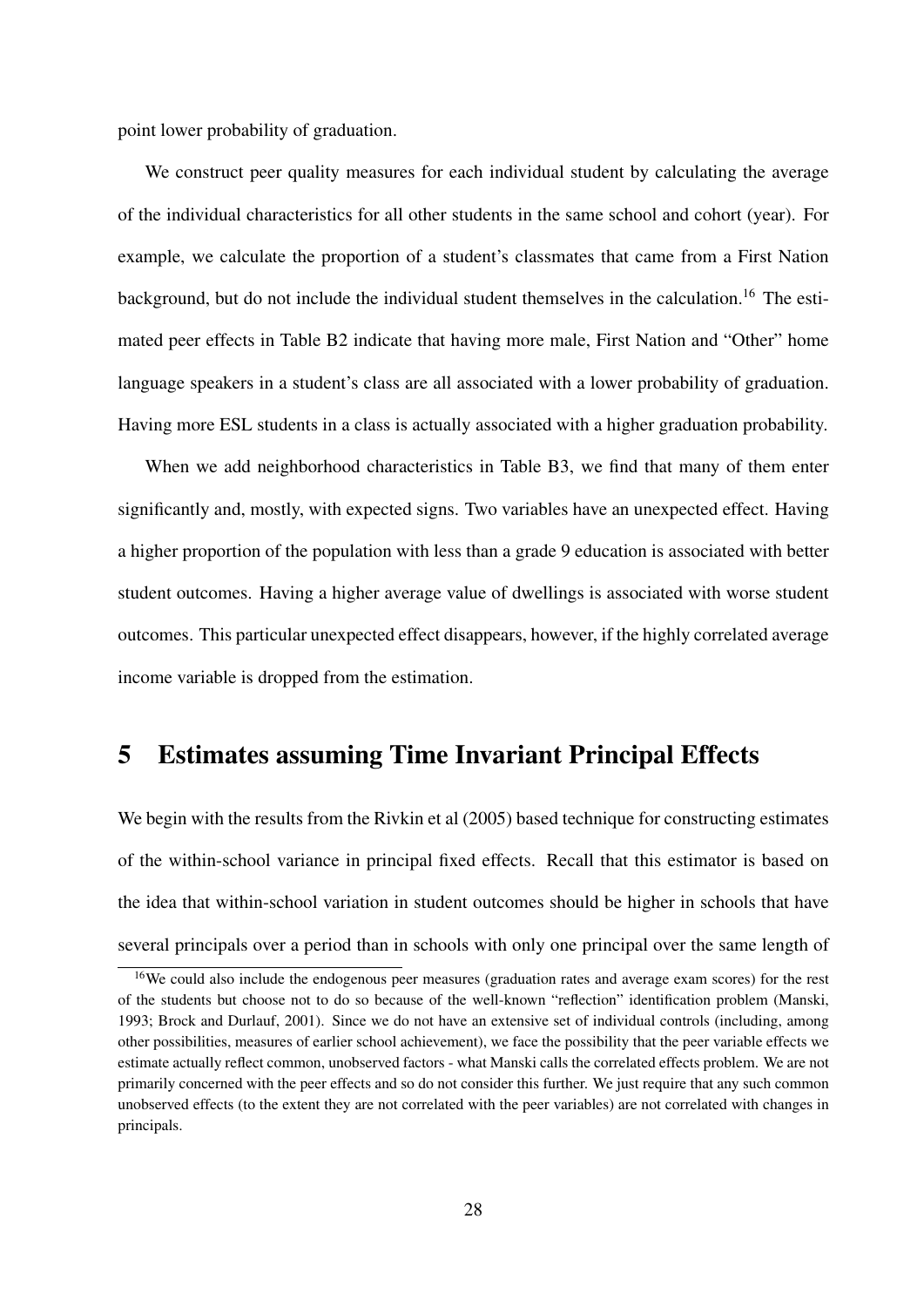time.

As we discussed earlier, principals may take a number of years to make an impact on a school they are put in charge of, and this first estimator will have difficulty picking up such time varying effects. To investigate this issue, we construct our estimates of the variance of withinschool principal effects for the whole sample of schools and for the sub-sample of schools where three or fewer principals lead the school over the period. By focussing on schools with fewer principals, each principal has more years to affect the school, making it easier for this estimator to identify the underlying variance in principal effects.

Estimates of the within-school variance in principal effects for our base and two adjusted measures of student outcomes are presented in Table 2. The base measure just removes time effects. The "adjusted I" measure controls for individual, peer and time effects, while the "Adjusted II" measure controls for individual, peer, time and neighborhood effects. When constructing these estimates for the graduation rate measures, we take deviations of actual mean graduation rates in log odds terms by school and cohort from predicted mean graduation rates from our first stage estimates, also in log odds terms. Estimates for all schools are presented in the top panel of the Table, while estimates for the sub-sample of schools with three or fewer principals leading the school over the period are presented in the bottom panel.

Our estimate of the variance in principal effects for the 1 year graduation rate measure is 0.020 controlling only for time effects and using all schools. Our preferred estimates, though, include the individual and neighbourhood controls to insure that our principal variable is not inadvertently picking up shifts in student composition. Using the Adjusted II control set, the estimated effects are very close to zero for the 1 year graduation rate but rise to 0.015 for the rate measured at 2 years. These estimates change little when we shift to the less than 3 principals sample. The fact that the effect is larger for the 2 year measure may imply that principal effects occur less through direct instigation to graduate among students in grade 12 than through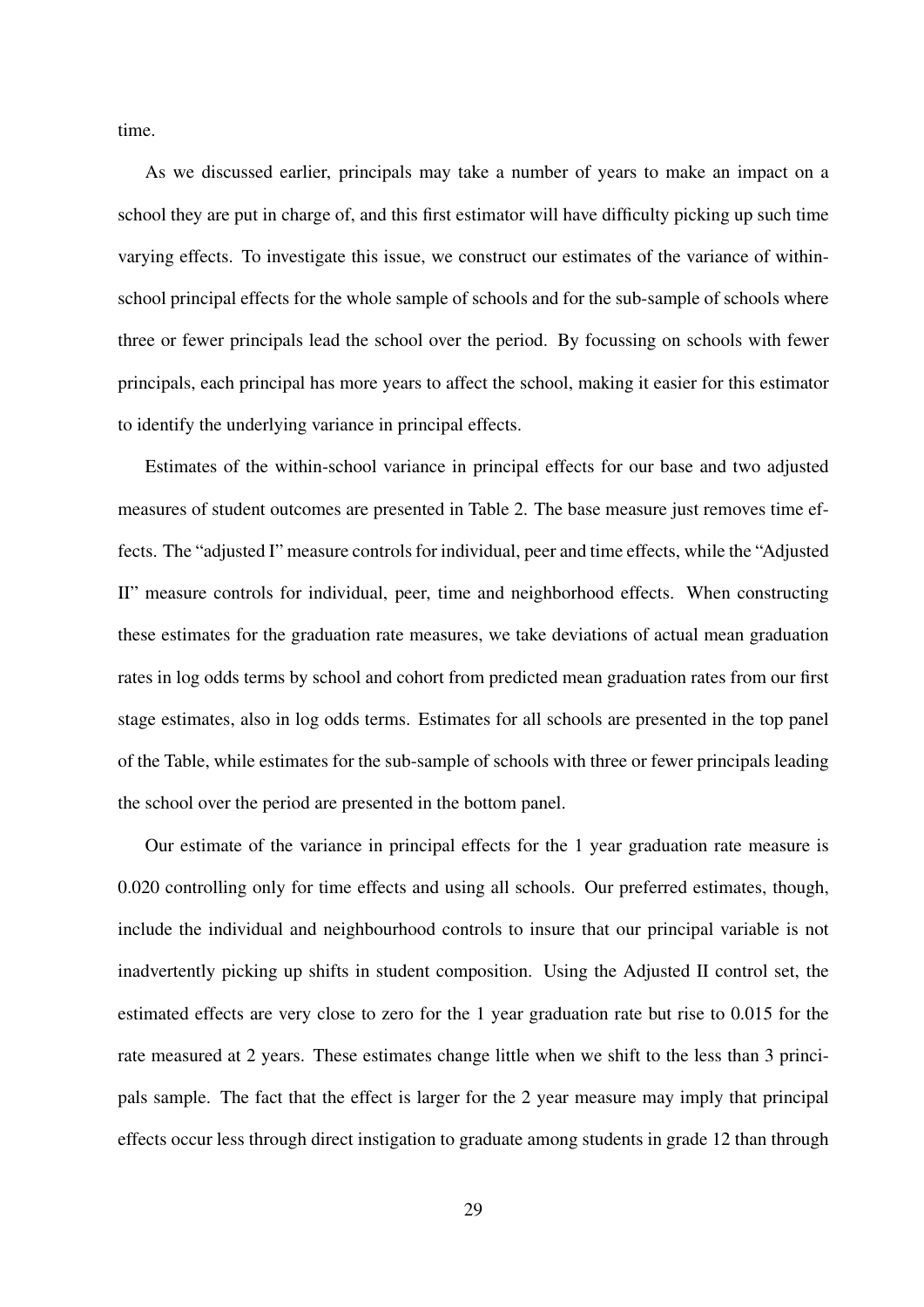|                           | coefficient | s.e.                | observations |
|---------------------------|-------------|---------------------|--------------|
|                           |             | All Schools         |              |
| Grad. rate (1 yr) - base  | 0.020       | 0.037               | 224          |
| - adjusted I              | $-0.002$    | 0.033               | 224          |
| - adjusted II             | 0.003       | 0.033               | 224          |
| Grad. rate (2 yrs) - base | 0.046       | 0.037               | 224          |
| - adjusted I              | 0.022       | 0.032               | 224          |
| - adjusted II             | 0.015       | 0.032               | 224          |
| English Scores - base     | $2.17**$    | 0.87                | 209          |
| - adjusted I              | 1.02        | 0.87                | 209          |
| - adjusted II             | 1.36        | 0.85                | 209          |
|                           |             | $\leq$ 3 principals |              |
| Grad. rate (1 yr) - base  | 0.033       | 0.039               | 186          |
| - adjusted I              | 0.000       | 0.036               | 186          |
| - adjusted II             | 0.001       | 0.035               | 189          |
| Grad. rate (2 yrs) - base | $0.067*$    | 0.039               | 186          |
| - adjusted I              | 0.032       | 0.035               | 186          |
| - adjusted II             | 0.016       | 0.035               | 189          |
| English Scores - base     | $2.42**$    | 0.94                | 174          |
| - adjusted I              | 1.43        | 0.97                | 174          |
| - adjusted II             | $1.64*$     | 0.94                | 177          |

### Table 2: Variance in Principal Quality: Time Invariant Effects Model

*Notes:* Regressions also include a constant and the inverse of school grade 12 enrolment. One and two \*'s denotes statistical significance at the 10% and 5% levels respectively.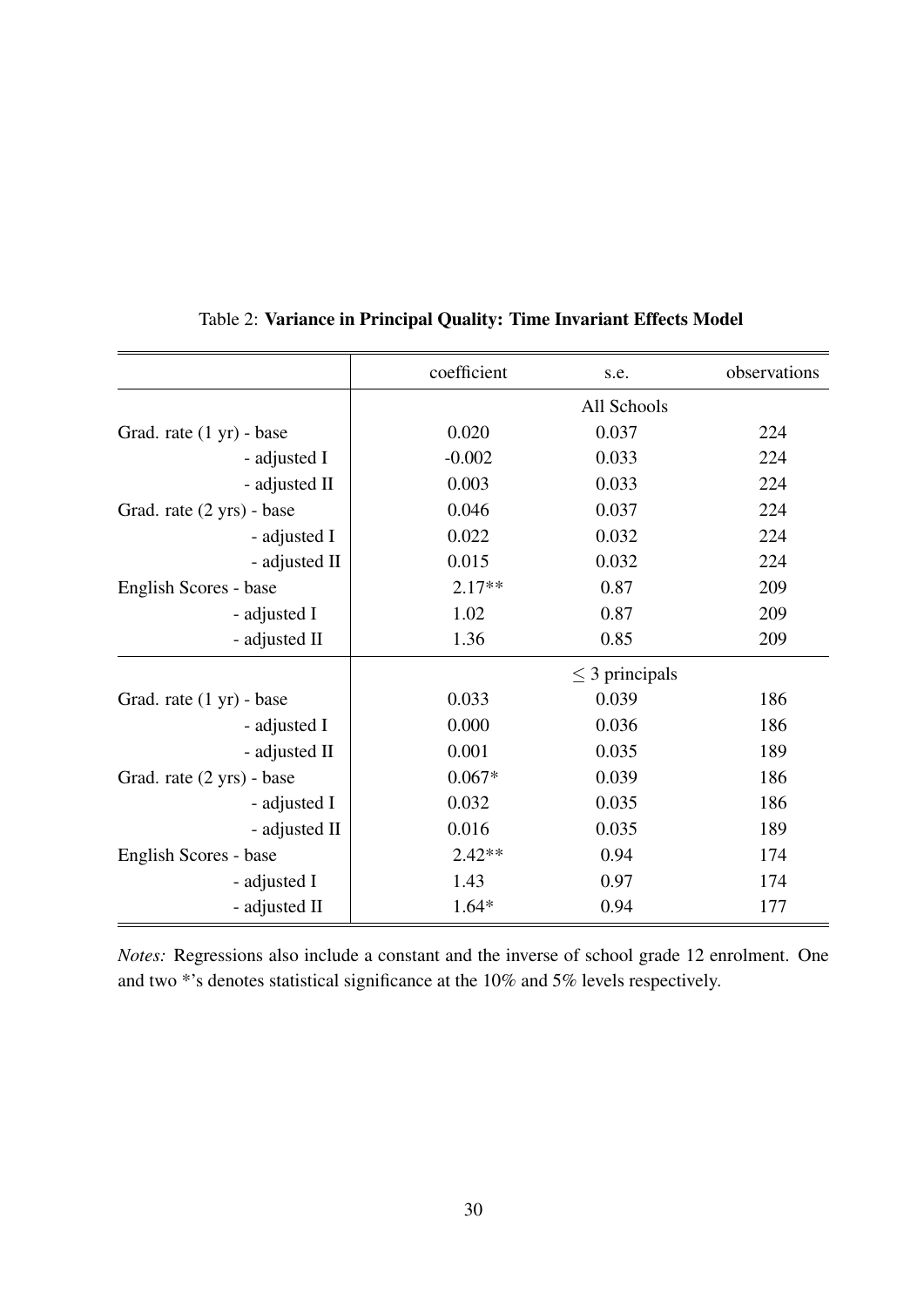longer reaching changes in attitudes. However, none of the adjusted estimates are statistically significantly different from zero or from each other at any conventional significance level.

One straightforward way to interpret the size of the estimates of the variance in principal effects for our graduation rate measures in log odds terms is as follows. Start from the mean graduation rate in the sample of 82 per cent for the 2 year measure. Using our variance of principal effects of 0.016 from the adjusted II specification in the bottom panel, getting a principal who is one standard deviation higher in the impact distribution implies an increase in the log odds of graduating of 0.126. An increase of 0.126 from the mean raises the probability of graduating by 1.8 percentage points. This appears to us to be a small, though certainly non-trivial effect. On the other hand, performing the same exercise using our estimated principal effects one year after the students enter grade 12 implies an increase in the probability of graduating by 0.5 percentage points.

We can use the model estimates to construct a decomposition of the variance in student outcomes across schools to give us an additional method for judging how much school principals can matter. To construct the decomposition, we return to expression 1 in which the graduation probability is written as a function of school fixed effects, principal effects, and a third main component encompassing student quality and other individual level shocks. Under our independence assumptions, we can then write the variance of the graduation rate across schools as the sum of the variances of these three broad components. To obtain estimates of each of the component variances, we turn to our within-school estimates. Thus, for the variance of the principal effects, we use our estimate from Table 2 under the (possibly heroic) assumption that the within and across school variances in principal effects are equal. Similarly, we construct our estimate of the variance of the student quality and shock component from our within-school estimates.  $17$  We then calculate the across school variance in school effects as the raw across-school vari-

 $17$ In particular, we calculate it by subtracting the implied average principal quality variation within schools (the across school average of the principal turnover term times our estimate of  $\sigma_{\theta}^2$ ) from the across school average of the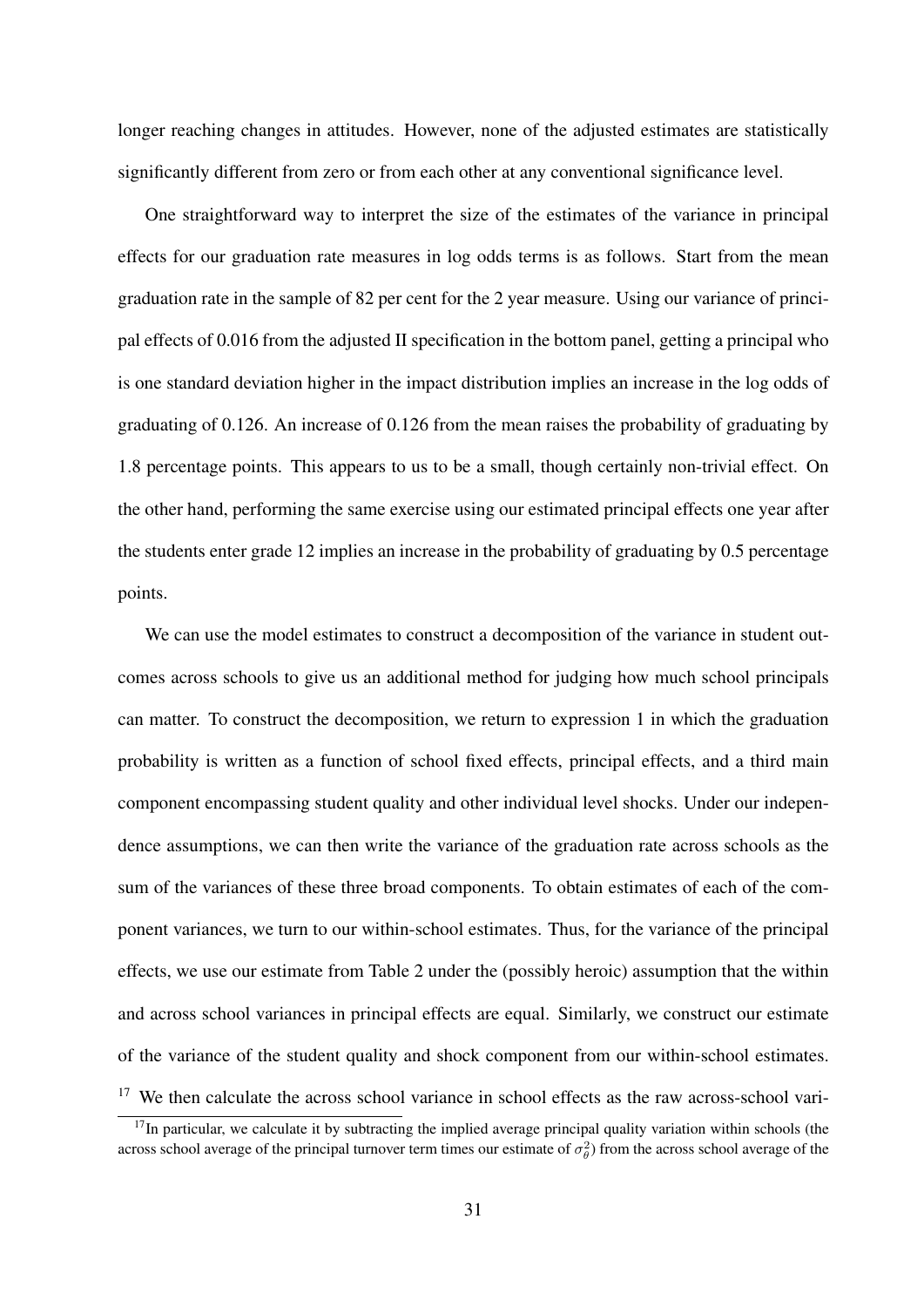ance in student outcomes at a point in time (the year 2004) minus our estimates of the other two variance components. Using this approach with the estimates for the adjusted II graduation rate (2 year) and three or fewer principals, the cross-school variance in the log odds of graduation rates in 2004 of 0.28 can be decomposed into the effect of schools (59%), the effect of student quality variation and remaining shocks (35%), and to the effect of school principals (6%). Thus, the decomposition implies that school principals do not contribute much to overall variation in student graduation rates. Note that this decomposition is based on a rather imprecise estimate of  $\sigma_{\theta}^2$ . Using a 95% confidence interval around the 0.016 estimate results in decompositions implying school principals have no effect on graduation rates (an estimated but implausible negative effect of -19% on the cross school variance) up to a positive contribution of 31%.

For English exam scores, the estimates of the variance of principal effects are statistically significant at the 5 per cent level and sizable for the base measure. For the adjusted measures, the size of the estimates fall and only the estimate using the "adjusted II" measure and the subsample of schools with three or fewer principals is statistically significant at the 10 per cent level. A one standard deviation of within-school principal effects of 1.28 (if three or fewer principals run the school, i.e. the square root of 1.64) is quite large when compared to the standard deviation in adjusted mean English exam scores across schools of 1.82 percentage points. It implies that if a student attended a school that had a school principal that was one standard deviation higher in the "effective" distribution, their English exam score would be 1.28 percentage points higher.

We can use a similar decomposition approach to the one we used for graduation rates to decompose the variance in English exam scores across schools into the effects of schools, student quality and remaining shocks, and school principals. For the adjusted II measure of English exam scores and three or fewer principals, the cross-school variance in scores of 7.18 can be decomposed into the effect of schools (35%), the effect of student quality variation and remaining within school variance of student outcomes (i.e. the average of  $\frac{1}{T} \sum_{t=1}^{T} (\overline{G}_{st} - \overline{G}_{s})^2$  across schools).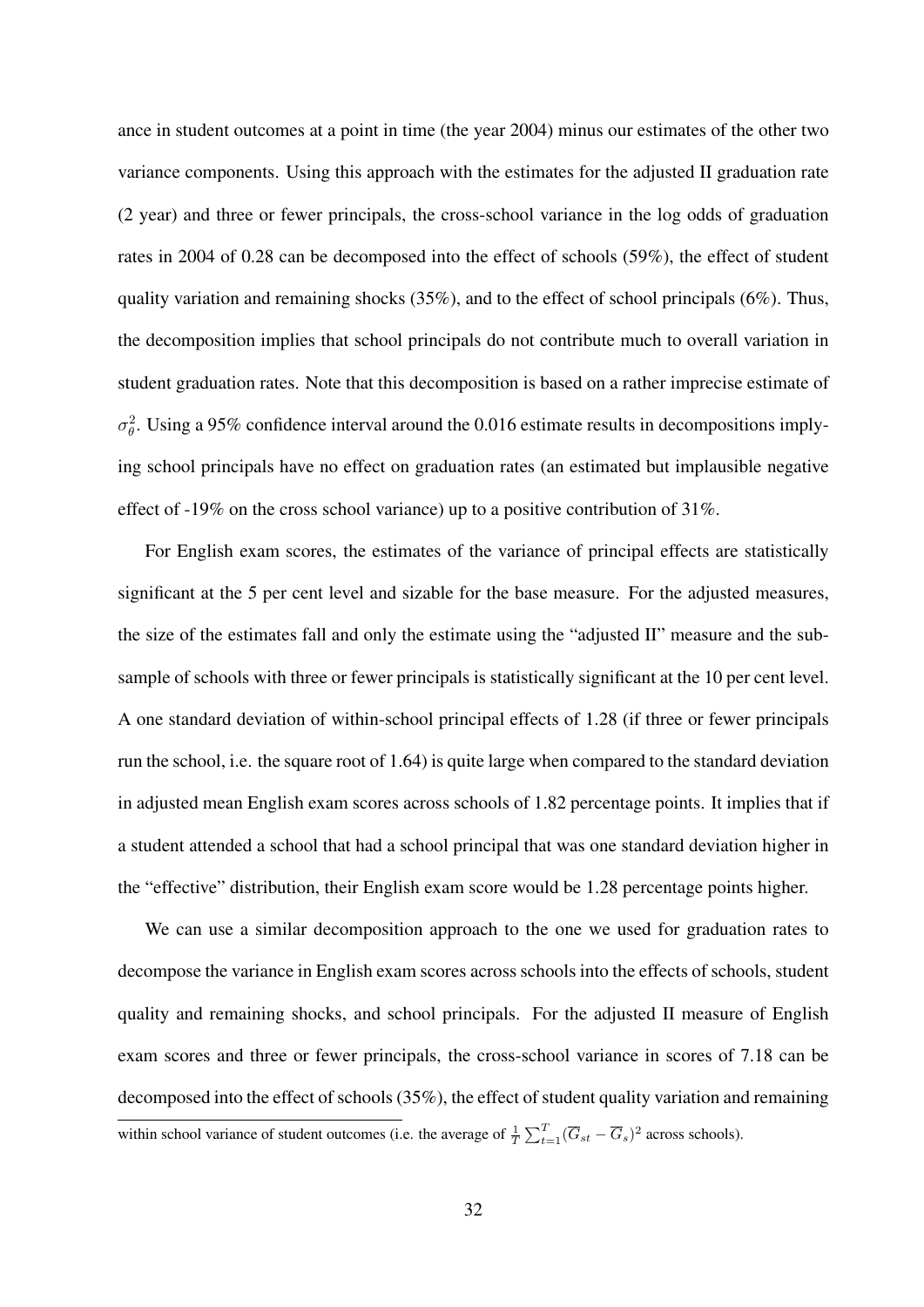shocks (42%), and to the effect of school principals (23%). Thus, school principals have a larger proportional effect on English exam scores than on graduation rates. Note again that this decomposition is based on a relatively imprecise estimate of  $\sigma_{\theta}^2$ . A 95% confidence interval around the principal contribution ranges from a low of no principal contribution to English scores (or  $-3\%$ ) up to a positive contribution of 49%.

To summarize these estimates, there is some evidence of principals affecting the student outcome of English exam scores, but only weak evidence of principals affecting graduation rates. In general, the point estimates are larger when the sample is restricted to schools that have three or fewer principals leading the school over the period. This provides potential support for the hypothesis that principals may take a number of years to affect a school. It is to this particular issue that we turn in the next section.

# 6 Estimates using Model allowing Dynamic Principal Effects

In this section, we present the results from the model in which the effect of a school principal on student outcomes is allowed to grow over the time the principal is leading the school. The results include estimates of the speed at which a new principal affects student outcomes (the parameter  $(1-\rho)$ ), plus estimates of the unobserved "full" principal effects. Using these "full" principal effect estimates, we construct estimates of the overall variance of such effects. The estimates of the parameter on the speed of adjustment to the full principal effects provides information about whether principals do have effects on student outcomes. If (1-*ρ*) equals zero, then the "school leadership" effect does not change when new principals are introduced. In that case, the dynamics of the graduation rate or exam score would collapse to a school fixed effect plus an AR1 component that is independent of the principal. As before, we use the base, adjusted I and adjusted II measures of graduation rates and English exam scores. The graduation rates are again analyzed in log odds form.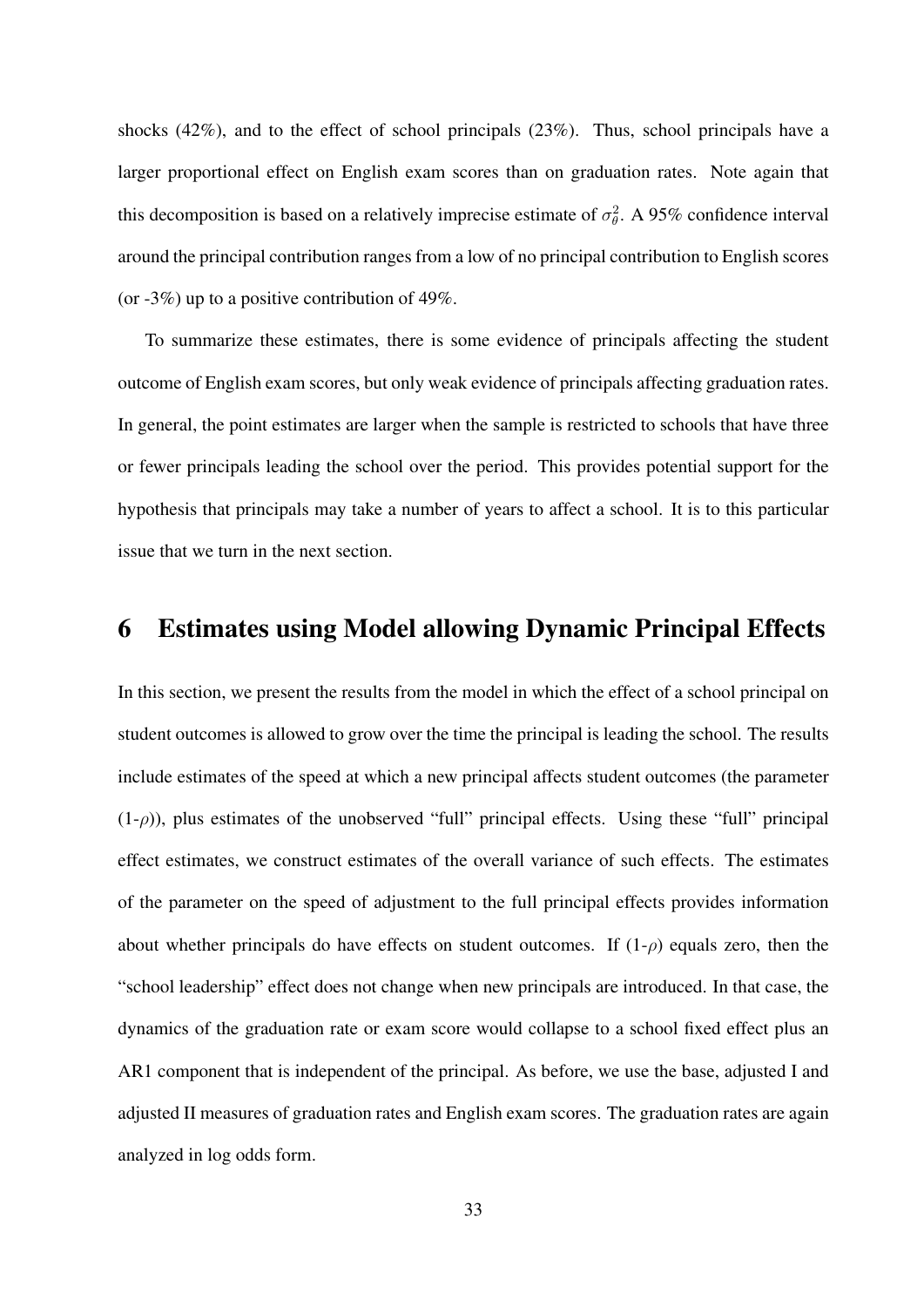|                           | $\rho$ estimate | s.e. $(\rho)$ | $(1 - \rho)$ estimate |
|---------------------------|-----------------|---------------|-----------------------|
| Grad. rate (1 yr) - base  | $0.775***$      | 0.144         | 0.225                 |
| - adjusted I              | $0.744***$      | 0.174         | 0.256                 |
| - adjusted II             | $0.740***$      | 0.173         | 0.260                 |
| Grad. rate (2 yrs) - base | $0.781***$      | 0.145         | 0.219                 |
| - adjusted I              | $0.753***$      | 0.178         | 0.247                 |
| - adjusted II             | $0.751***$      | 0.176         | 0.249                 |
| English Scores - base     | $0.821***$      | 0.056         | $0.179***$            |
| - adjusted I              | $0.682***$      | 0.052         | $0.318***$            |
| - adjusted II             | $0.733***$      | 0.052         | $0.267***$            |

Table 3: Estimates of Dynamics (*ρ*)

*Notes:* Three \*'s denotes statistical significance at the 1% level. For graduation rates, 1726 observations. For English exam scores, 1615 observations. Student numbers used as weights.

We present estimates of  $\rho$  and  $(1 - \rho)$  in Table 3. For the graduation rate measures, all estimates of the initial impact of school principals,  $(1 - \rho)$ , are not statistically significantly different from zero, although the size of the impact, at approximately 0.25, is quite large. For English exam scores, however, the impact of school principals is quite precisely estimated and statistically significant for all three versions. Taking the estimate for the English exam scores adjusted for individual, peer, time and neighborhood characteristics ("adjusted II"), the impact factor of 0.27 implies that new school principals will have about one quarter of their potential full effects in their first year. After two years, they will have had an impact of around 0.46 of their full potential effect, i.e.  $(1 - \rho) * (1 + \rho) = 1 - \rho^2$ . After three years, the impact will be 0.61 times the full effect, i.e.  $(1 - \rho) * (1 + \rho + \rho^2) = 1 - \rho^3$ , and so on, with the effect gradually approaching the principal's own full effect.

This dynamic model also provides estimates of school fixed effects and of the deviations in full principal effects from the first principal observed in each school. We present estimates of the variance of the complete set of estimated principal effects along with their standard errors in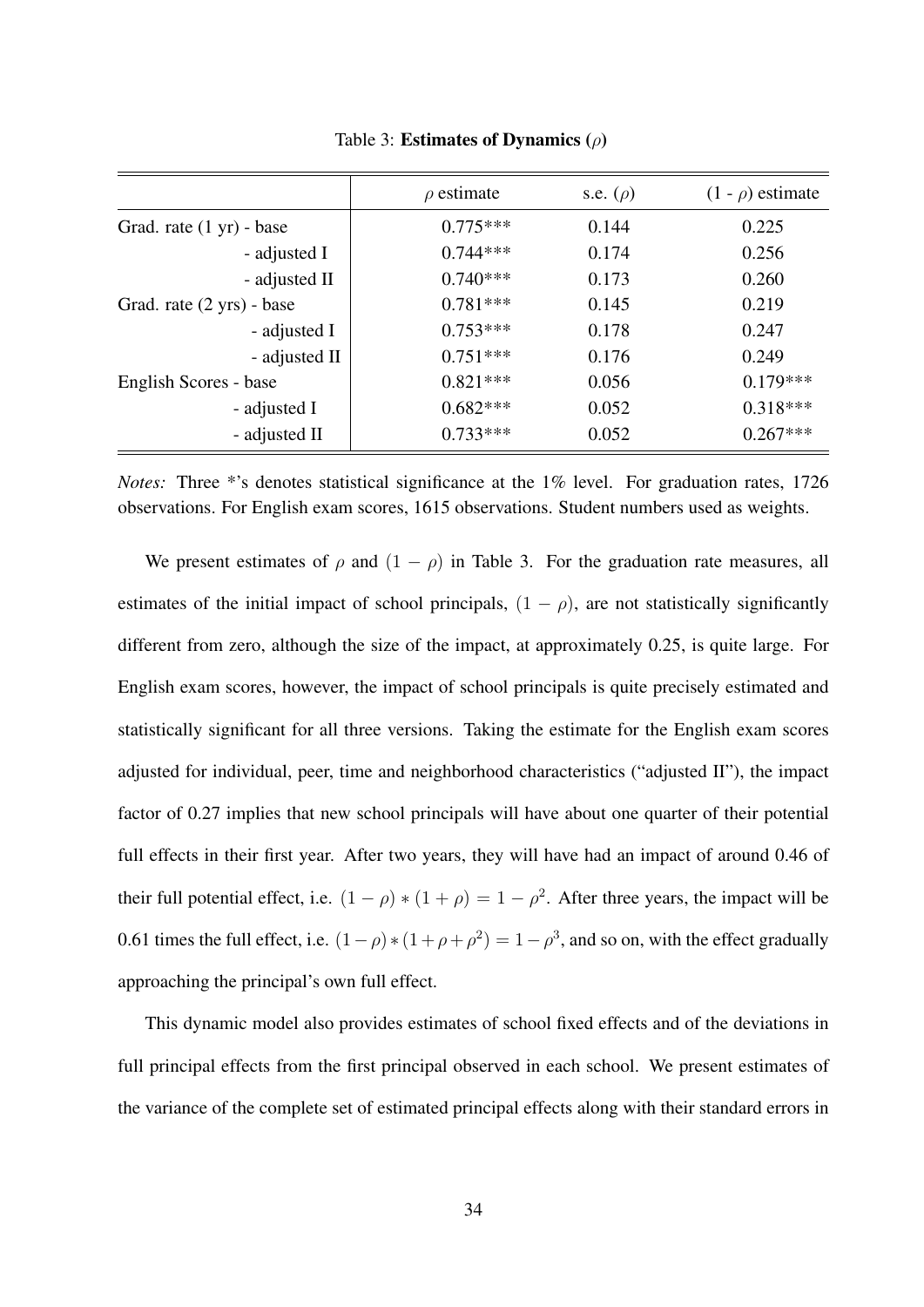Table 4.<sup>18</sup> Note that the variance of the full principal effects in the first column of the table are larger than the estimates of the variance of principal effects using the first estimation method that treated the principal effect as being constant at the same level each year the principal is leading each school.

In the third column of Table 4, we report estimates of the variance of the actual principal impacts. To create this, for each school year in our sample we construct the estimated impact for each principal who is leading a school in that year. The estimated impact for a given principal equals his or her full impact times  $(1 - \rho^j)$ , where *j* is the number of years the principal has been leading the school by the time we observe her in the particular school year. The numbers in column 3 correspond to the variance of these fitted impacts, using estimated impacts from all school years in our sample. Thus, this measure of principal impacts takes account of how long principals are actually in charge of schools in our sample period. As one would expect, the variances of these fitted impacts are similar in magnitude to the estimates of the variance of time invariant principal effects calculated using the first estimation method.

Our estimates of the full principal effects equal the true full effects plus random sampling error. As a result, our estimates of the variance of the full principal effects will exceed the true variance of the full principal effects. We thus are faced with a signal extraction problem, similar to that investigated by Kane et al (2008) when estimating teacher fixed effect variances. In response, we use a version of a shrinkage estimator to obtain estimates of the variance of the true principal effects. This essentially involves adjusting the variance of our estimated principal effects by the ratio of the variance of the signal to the sum of the variance of the signal and the variance of the noise (estimation error).

To understand the potential size of sampling variance, we start with a distribution of principal effects then take 500 random draws of principal effects vectors (of size 374 for graduation rates,

 $18$ These variance measures, and all those that follow, include implied zeros for the first principal observed in each school, and are weighted by the number of years the principal leads the school.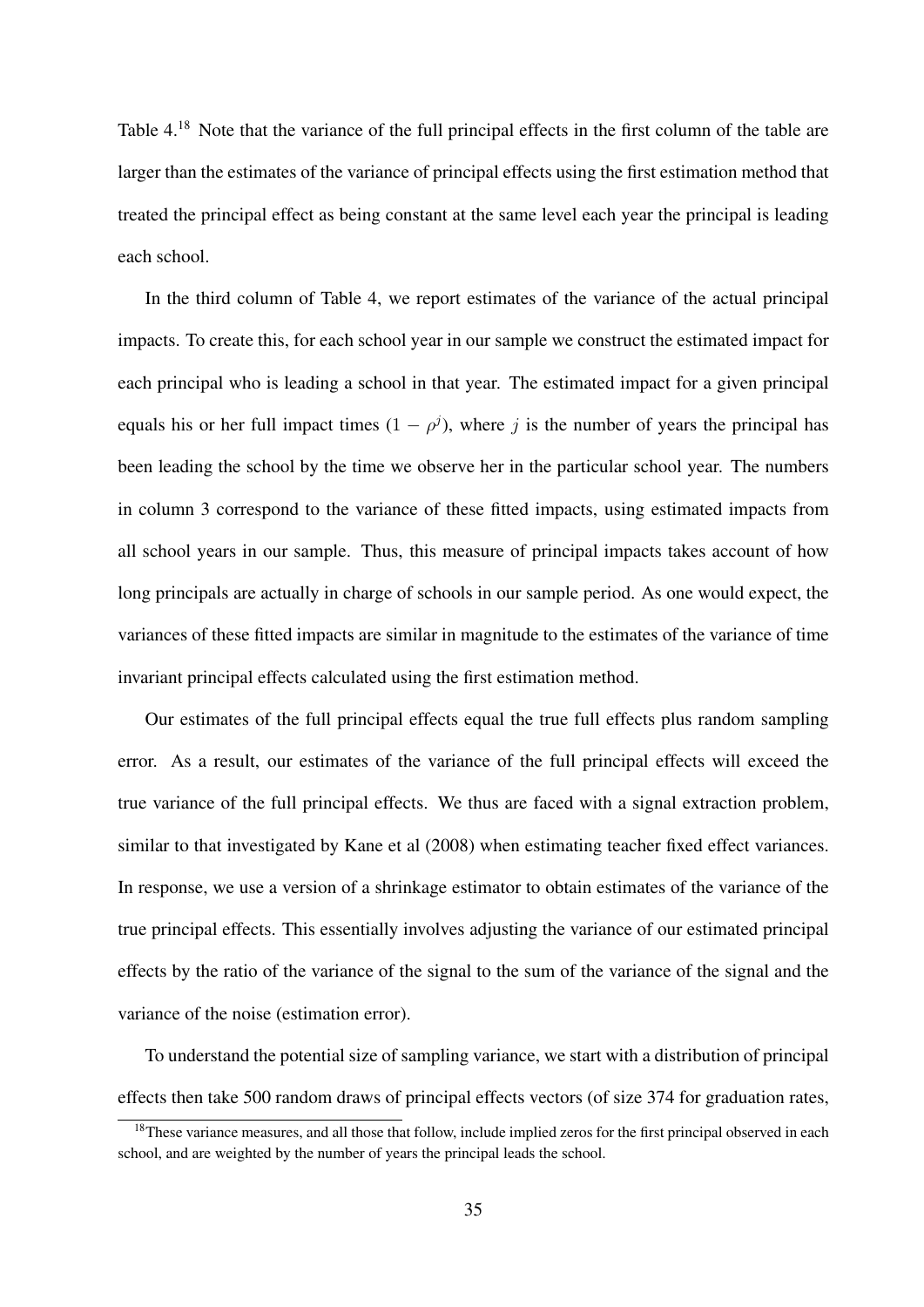|                           |          | full effect | impact effect |       |
|---------------------------|----------|-------------|---------------|-------|
|                           | variance | s.e.        | variance      | s.e.  |
| Grad. rate (1 yr) - base  | 0.302    | 0.371       | 0.046         | 0.048 |
| - adjusted I              | 0.205    | 0.265       | 0.036         | 0.039 |
| - adjusted II             | 0.199    | 0.248       | 0.036         | 0.038 |
| Grad. rate (2 yrs) - base | 0.338    | 0.432       | 0.049         | 0.053 |
| - adjusted I              | 0.220    | 0.299       | 0.038         | 0.043 |
| - adjusted II             | 0.216    | 0.284       | 0.038         | 0.042 |
| English Scores - base     | 16.047   | 9.944       | 1.390         | 0.774 |
| - adjusted I              | 5.282    | 1.584       | 1.244         | 0.316 |
| - adjusted II             | 7.260    | 2.711       | 1.260         | 0.407 |

Table 4: Variance of Principal Effects: Dynamic Model

*Notes:* Estimates constructed using the number of years a principal is in each school as weights. The estimated principal effects were first demeaned within each school, including the imposed zero for the first principal observed in each school. Standard errors constructed using delta method, using full variance-covariance matrix of *ρ*, school fixed effects and principal full effects.

348 for English exam scores, i.e. the number of individual principal effects we estimate) from it. We calculate the variance of the principal effects for each random draw (i.e. the variance of the elements of the vector) and average these variances across the 500 draws. This is our estimate of the variance of the signal plus the noise. The ratio of the variance of the principal effects in the original distribution we draw from to this estimate of the variance of the signal plus the noise is the adjustment factor we are seeking. For the original distribution to draw from, we use our estimated distribution of full principal effects since this provides a distribution with the correct scale and covariance patterns.

The results of this exercise imply that the estimated variances in Table 4 overstate the true variance by on average 20 per cent for English exam scores, but by a significantly larger 420 to 500 per cent for graduation rates. The parameter estimates were measured with much less precision for the graduation rate outcome, thus the "noise" in the estimates was expected to be much higher.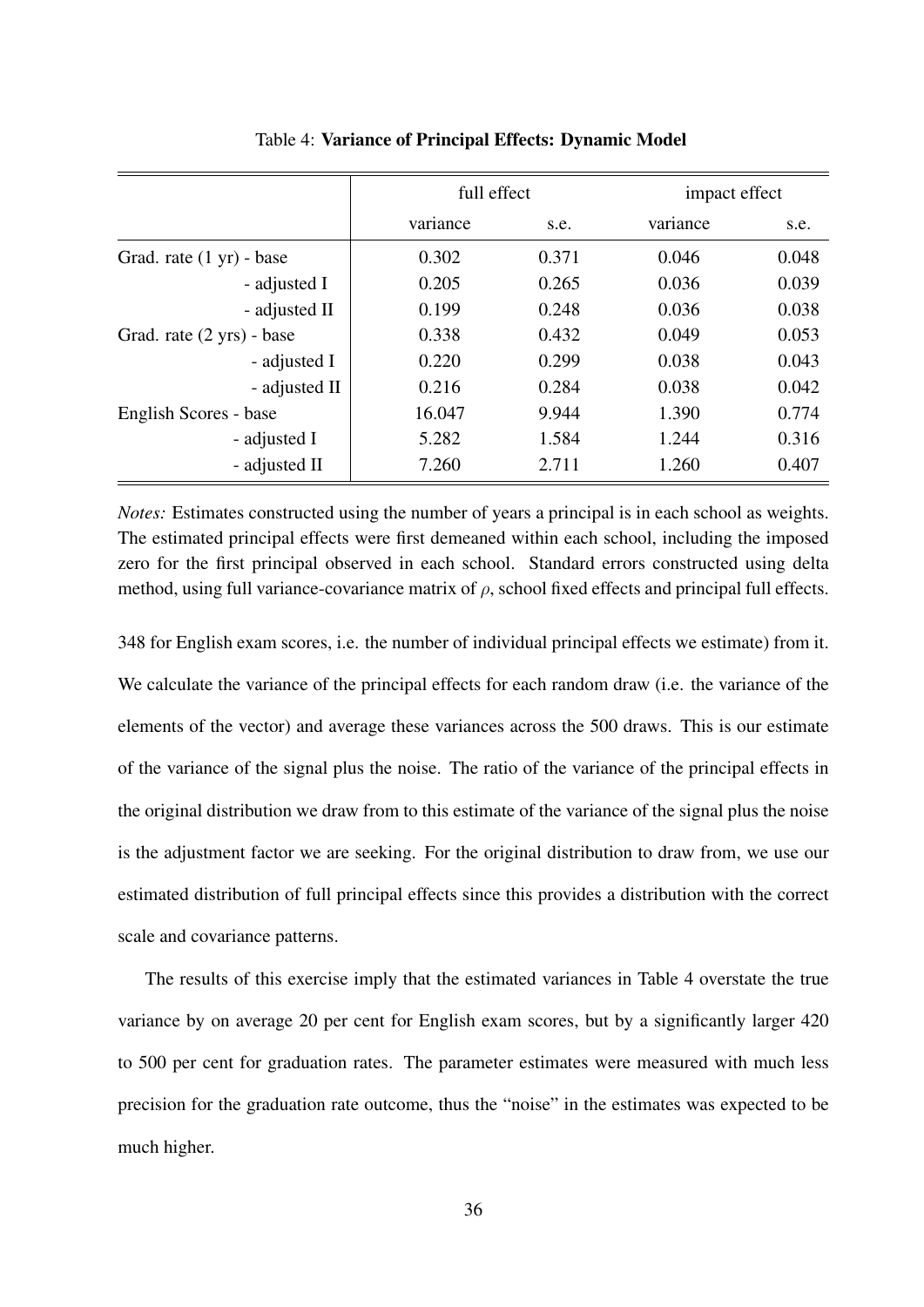After applying our adjustment to uncover the variance of the true principal effects, our estimates from the Adjusted II measures indicate that a one standard deviation more effective principal would raise graduation rates (2 year) by 2.6 percentage points from the mean of 82 per cent, if left in a school "forever" (i.e., being allowed to have their "full" effect). A one standard deviation more effective principal would raise English exam scores by 2.5 percentage points, if left in a school "forever".

We next conduct a variance decomposition exercise for the dynamic model to obtain another estimate of how much principals can matter. The decomposition follows the same structure as that employed to analyze the time invariant principal effect estimates above. Under our independence assumptions for the school, principal and composite error terms in Equation 11, we can write the variance of the graduation rate across schools as the sum of the variances of these three broad components. To obtain estimates of each of the component variances, we employ our within-school estimates using the dynamic model. For the variance of the composite error (student quality plus remaining shocks), we use the mean squared error from the estimated model (the mean of  $\nu_{st}(\rho)^2$ ). For the variance of the principal effects, we use our estimates of the true principal effects after applying the "shrinkage adjustment". We multiply these adjusted full principal effects by the relevant impact factor. That is, we begin by assuming all principals are in their first year at a school, so the adjusted full principal effects are all multiplied by  $(1 - \rho)$ . We then construct a second decomposition assuming all principals are in their second year, and multiply all the adjusted full principal effects by  $(1 - \rho^2)$ , and so on. We again construct the variance of the school fixed effects as a residual, i.e., as the variance of the raw across-school variance in student outcomes at a point in time (the year 2004) minus the variance of the composite error, minus an estimate of the variance of the principal effects constructed using the impact factor for principals in their third year of leading a school. We use the third year impact factors to construct the variance of school effects since on average we observe principals when they are in their third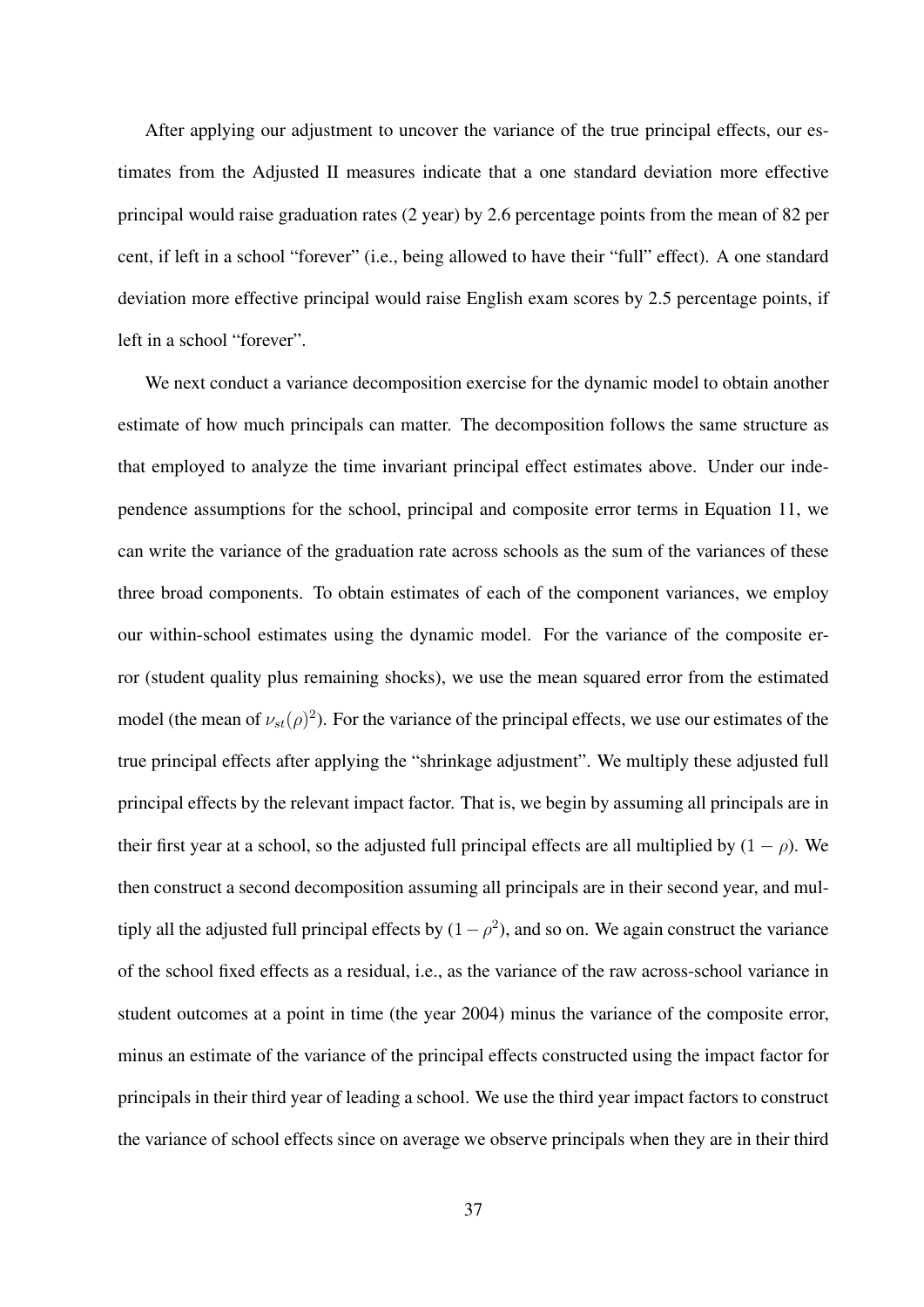year in a school.<sup>19</sup>

The results of these decompositions for the adjusted II measures of the graduation rate (2 year) and English exam scores are summarized in Table 5. Note that for both outcome measures, the proportion of the cross-sectional variation in student outcomes that could be attributed to school principals is quite small if principals were all in their first year in a school. This proportion grows as school principals lead a school for more years, reaching 11.3 and 58.8 percent for graduation rates and English exam scores respectively if school principals were left in schools long enough to have their full effect. Thus, school principals can have quite a large effect on student outcomes if they are given enough time to do so. Their effect is much larger on English exam scores than on graduation rates, a result consistent with the estimates using the constant effects model.

The result that principals have a much larger impact on test scores than graduation rates is clearly a point of interest. There is a substantial literature on the determinants of dropping out. One way to read the results in that literature is that even with extensive sets of explanatory variables, we do not predict dropping out well. For example, Foley et al (2010), examine dropping out using a rich Canadian dataset that includes information on previous grades, peers, cognitive ability tests, non-cognitive ability measures, family educational background and income, school characteristics and parental and child educational aspirations. Even when using a very substantial set of these measures, the pseudo- $R^2$  is only x. This may imply that dropping out of high school is determined by factors that are hard to measure and may, by the same token, hard for a principal to influence. In comparison, through actions such as changing the curriculum, a principal may be able to have effects on students who have some commitment to being in school. One, admittedly indirect, way to check this is to see where in the distribution of test scores principals appear to have their greatest effect. Using various percentiles of a school's English score distri-

 $19$ We could not use the school fixed effects we estimated using this model to construct this variance as those fixed effects also included the impact of the initial principal in each school.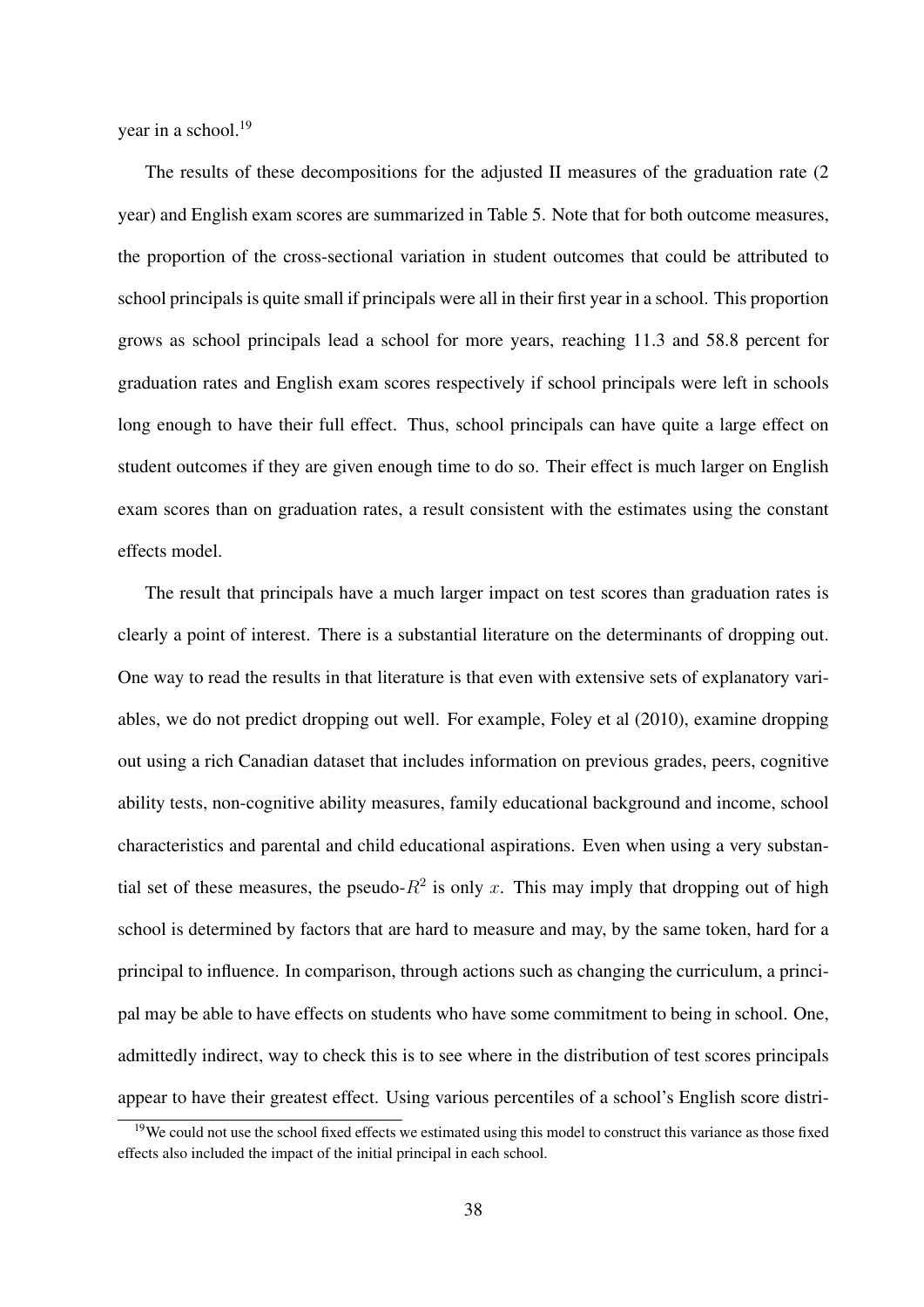|                              | year 1 | year 2 |      | year 3 year 4 | year 5 | year 6 FULL |      |
|------------------------------|--------|--------|------|---------------|--------|-------------|------|
| Grad. rate $(2 \text{ yrs})$ | 0.8    | 2.5    | 4.3  | 5.9           | 7.3    |             | 11.9 |
| English scores               | 9.3    | 23.5   | 34.5 | 42.0          | 47.0   | 50.5        | 58.8 |

Table 5: Percentage of Outcome Variance Attributable to School Principals

*Notes:* Authors calculations based on estimates using the adjusted II measures. First column assumes all principals are in their first year at a new school, second column that all are in their second year, etcetera.

bution rather than the mean as the dependent variable in our dynamic effects estimator, we find that principals have a much larger impact on the 75th than the 25th percentile (using the Adjusted II measure). This fits with a notion that whatever the principals in our sample do, it appears to be more about changing outcomes for committed students than altering results for students nearer to the margin of dropping out.

The dynamic model we have estimated thus far is based on a simple one parameter model governing the adjustment path for principals to affect schools. The effect of leadership on schools is implicitly assumed to have a smooth curved shape in the number of years a principal is leading a school. Student outcomes are assumed to change more towards the principal's full effect in the initial years a principal is leading the school, then changes slow down as the years pass and the full principal effect is being approached. Note also that these movements can be up or down, depending on whether the new principal is of higher or lower quality than the previous one leading the school. We also investigated more flexible specifications in which we allowed our adjustment parameter,  $\rho$ , to vary with the number of years a principal has led a school.<sup>20</sup> In particular, we first examined a fully flexible specification in which *ρ* was allowed to be different for each year of the principal's tenure. However, this resulted in quite imprecise estimates (especially at higher

<sup>&</sup>lt;sup>20</sup>We also investigated whether student outcomes changed on average in one specific direction (up or down) by the number of years a principal has led a school, and in the two years prior to a principal change. No significant effects were found; that is, student outcomes did not significantly decline on average prior to a principal change, nor did outcomes improve or decline on average when a new principal joined a school.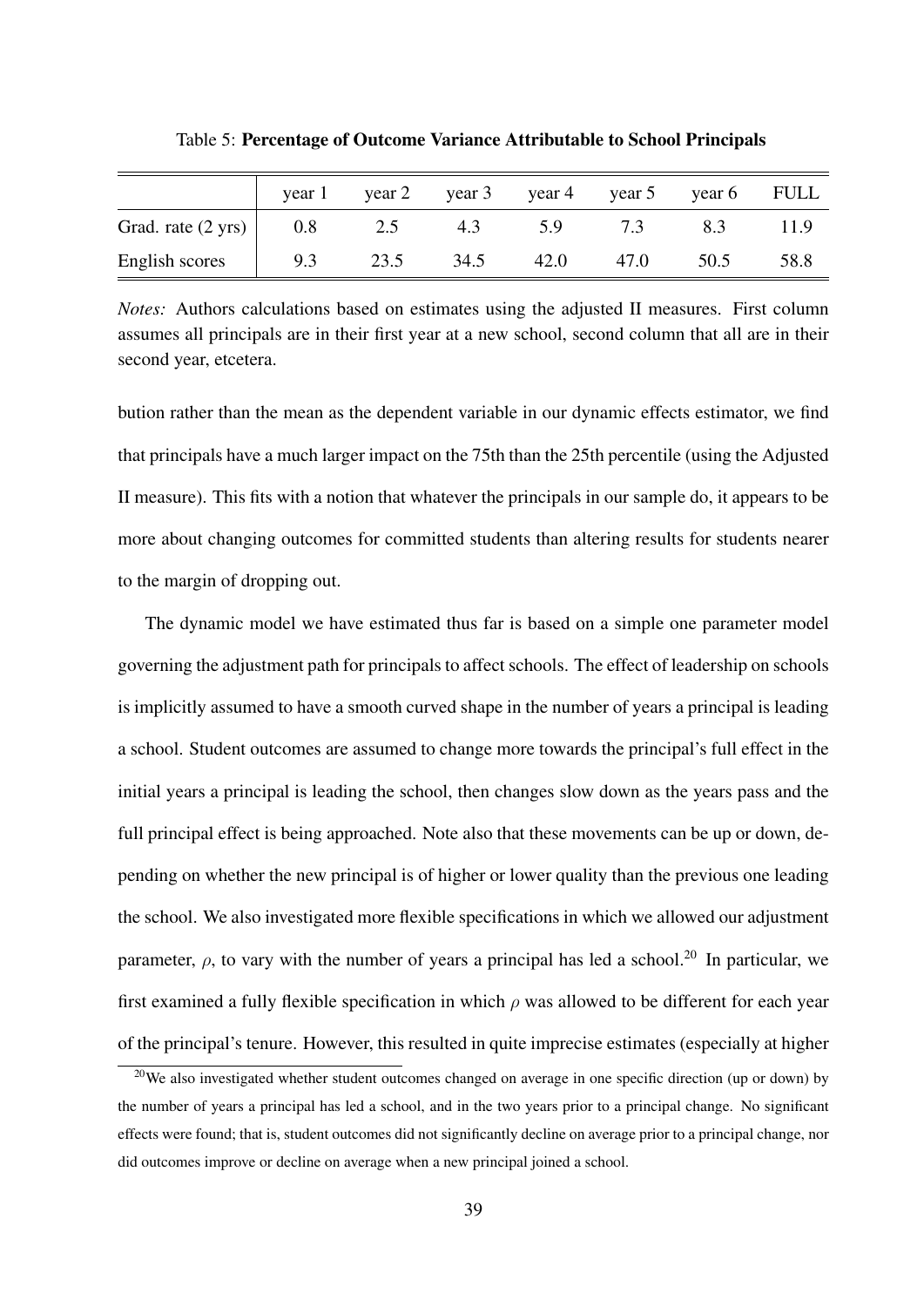|                           |               | $\rho$ estimate | s.e. $(\rho)$ | $(1 - \rho)$ estimate |
|---------------------------|---------------|-----------------|---------------|-----------------------|
| Grad. rate (1 yr) - base  | first yr      | $0.831***$      | 0.125         | 0.169                 |
|                           | all other yrs | $0.423*$        | 0.246         | $0.577**$             |
| - adjusted I              | first yr      | $0.773***$      | 0.153         | 0.227                 |
|                           | all other yrs | 0.483           | 0.311         | $0.517*$              |
| - adjusted II             | first yr      | $0.777***$      | 0.154         | 0.223                 |
|                           | all other yrs | $0.456*$        | 0.309         | $0.544*$              |
| Grad. rate (2 yrs) - base | first yr      | $0.850***$      | 0.127         | 0.150                 |
|                           | all other yrs | 0.400           | 0.244         | $0.600**$             |
| - adjusted I              | first yr      | $0.794***$      | 0.152         | 0.206                 |
|                           | all other yrs | 0.461           | 0.303         | $0.539*$              |
| - adjusted II             | first yr      | $0.798***$      | 0.153         | 0.202                 |
|                           | all other yrs | 0.447           | 0.300         | $0.553*$              |

Table 6: Estimates of Dynamics (*ρ*) - Added Flexibility

*Notes:* One, two and three \*'s denotes statistical significance at the 10%, 5% and 1% levels respectively. 1726 observations. Student numbers used as weights.

years of tenure) and so we turned to specifications with more structure for the adjustment path.

An examination of basic data patterns for the graduation rate outcomes suggested to us that a model in which *ρ* was allowed to take one particular value in the principal's first year at a school and another distinct value for all subsequent years matched the data well. In more flexible specifications in which we allowed  $\rho$  to take different values in years 2, 3, 4, etcetera, we could not reject the restriction that  $\rho$  takes one value for all years after year 1 at any conventional significance level. $21$ 

We present estimates from the specification with two  $\rho$  values in Table 6. The most notable point from these estimates is the substantially larger estimates for *ρ* for year 1 than for the *ρ* value governing the adjustment path for all subsequent years. This implies that principals are not able to impact graduation rates in a school to any substantial degree in their first year but move

<sup>&</sup>lt;sup>21</sup>Specifications restricting  $\rho$  to follow a linear relationship with the number of years a principal leads a school were also estimated, i.e.  $\rho_i = \rho_0 + \rho_1 \cdot j$  where *j* is the number of years a principal has led a school. This specification fit the data less well than the two *ρ* model we present.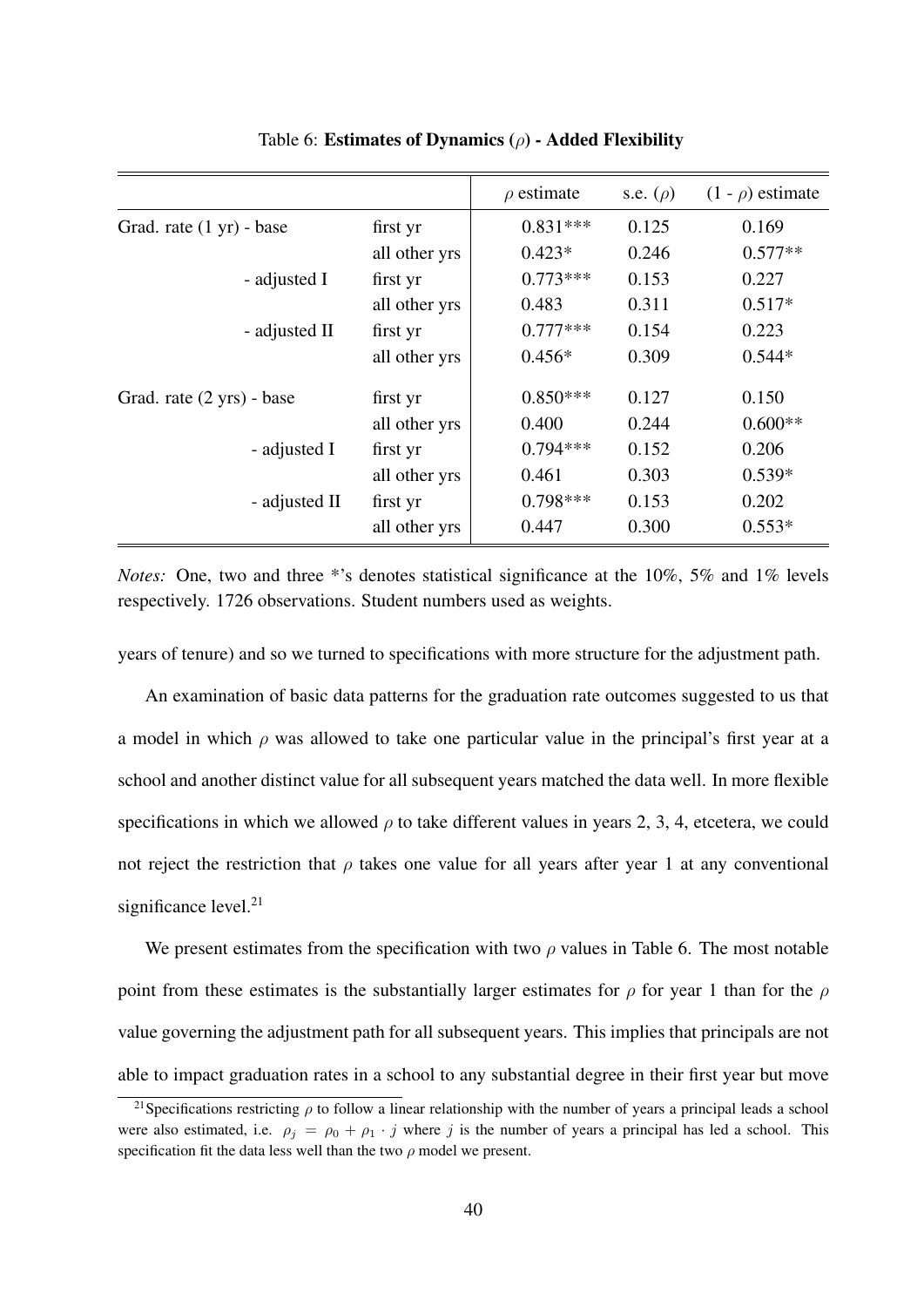|                                    | year 1 |     | year 2 year 3 year 4 year 5 year 6 FULL |     |     |     |     |
|------------------------------------|--------|-----|-----------------------------------------|-----|-----|-----|-----|
| Grad. rate $(1 \text{ yr})$ 0.5    |        | 4.0 | 6.6                                     | 7.9 | 8.5 | 8.8 | 9.1 |
| Grad. rate $(2 \text{ yrs})$   0.4 |        | 4.2 | 7.0                                     | 8.4 | 9.0 | 9.3 | 9.6 |

Table 7: Percentage of Outcome Variance Attributable to School Principals - Two *ρ* Model

*Notes:* Authors calculations based on estimates using the adjusted II measures. First column assumes all principals are in their first year at a new school, second column that all are in their second year, et cetera.

much more rapidly toward their "full" effect thereafter. Given the estimates for the Adjusted II, year 2 measure, a principal would only reach 20% of his or her full effect after year 1 but would be at 93% of it by year 4.

As in the one  $\rho$  model, we conducted a simple decomposition analysis for this particular model for the graduation rate outcomes. The results of these decompositions are presented in Table 7. These decompositions reveal the expected pattern of a small observed effect of principals in the first year they lead a school, but a much larger effect after that. The full effect estimates are also similar to those for the one *ρ* model.

While a model with two distinct  $\rho$  values fit the data well for the graduation rate outcomes, for the English exam score outcome, the original one  $\rho$  model was all that was supported by the data. In particular, when we estimated more flexible specifications, the hypothesis that  $\rho$  is equal across all years a principal leads a school could not be rejected at any conventional significance level.

#### 6.1 Robustness Checks

One concern with our estimation strategy is that our estimates of the effect of principals may reflect over time trends in student outcomes that are specific to schools. Some schools may be improving over time for reasons unrelated to principal movements, while others may be falling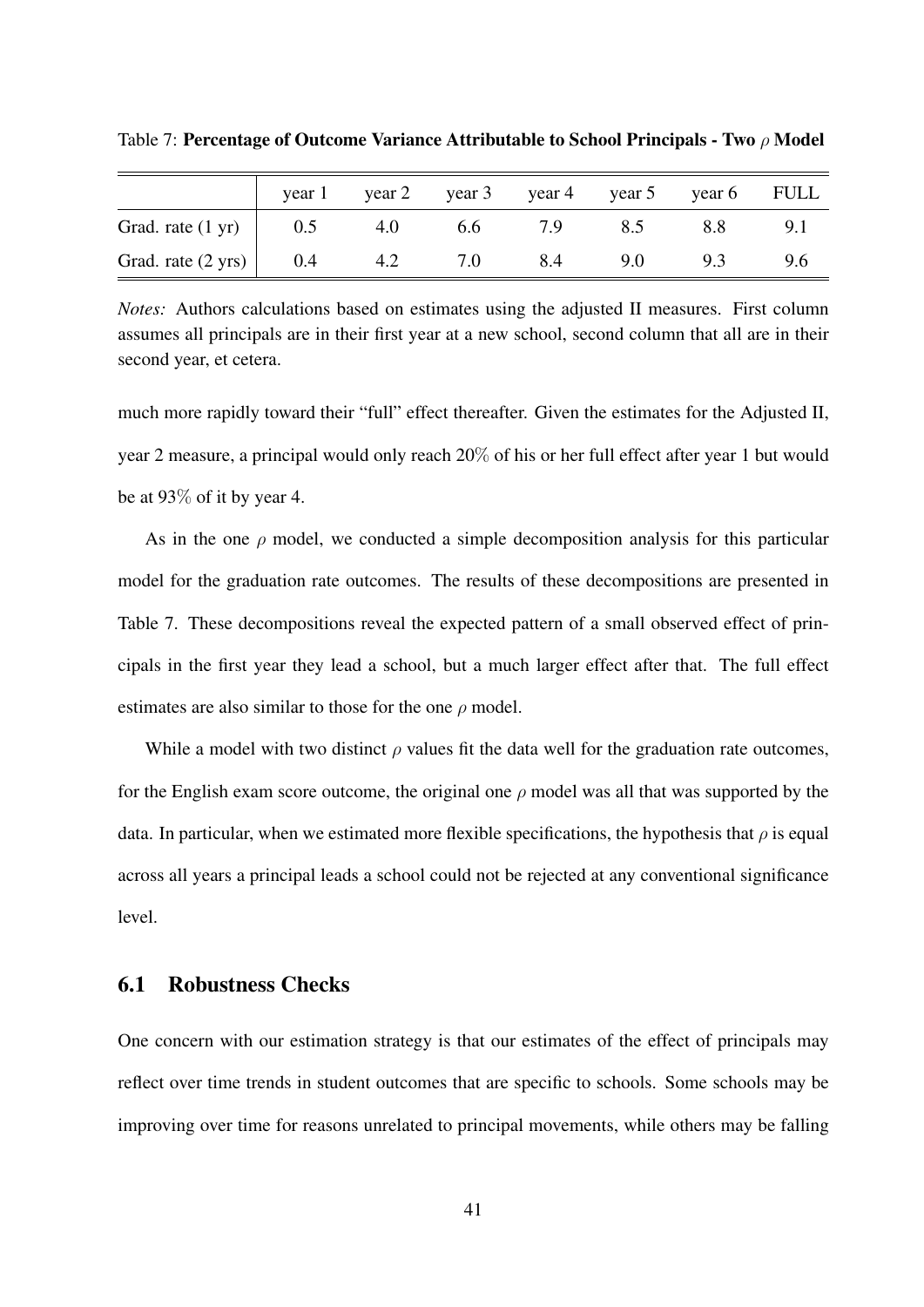backwards. Our estimates of principal effectiveness based on principal turnover may attribute these trends, if they exist, to principals. In order to check whether such trends may be affecting our results, we re-estimated our dynamic models after including school-specific linear time trend terms. Given our short time-frame of 10 years, our estimator did struggle to precisely identify both the linear time trend effect and the school principal effects, as certain school principal changes (i.e. just one change over the period) may look very similar to linear trends over time.

The upper panel of Table 8 provides the estimates of 1*−ρ* while allowing for school-specific trends. <sup>22</sup> The estimates for  $1 - \rho$  are generally larger than those reported in Table 3, implying faster adjustment to the full principal effect in these estimates than those estimated without the linear time trend terms included. Note also that these estimates of  $1 - \rho$  are statistically different from zero even for the graduation rate outcomes. The lower panel of Table 8 contains estimates of the variance of principal effects. In this case, the estimates of the variance of full principal effects are generally larger than those reported in Table 4. The impact effects (taking account of the speed of adjustment  $1 - \rho$ ) are much higher, reflecting the larger estimates of  $1 - \rho$ . The standard error on these variances are also larger. When we construct our estimates of the proportion of the outcome variance attributable to school principals (reported in Table 9), the estimates of the full effect (last column) are quite similar to those in Table 5 for the graduation rate outcome, and a little larger for English scores. The estimated contribution of principals in their early years in a school are higher in these estimates than in Table 5, however, due to the larger estimates of the impact factor  $1 - \rho$ .

As described in section 2, one potential concern given our data is that a principal who lowers the pre-grade 12 dropout rate may appear to be a bad principal in our data (which only starts in grade 12). Recall that this does not appear to be a concern for what Aman (2010) calls "regular" students but might be for Aboriginal and ESL students since the latter groups have

 $^{22}$ We present only the estimates from our preferred specification (using the adjusted II measures) here. Estimates using the other measures are presented in web appendix C.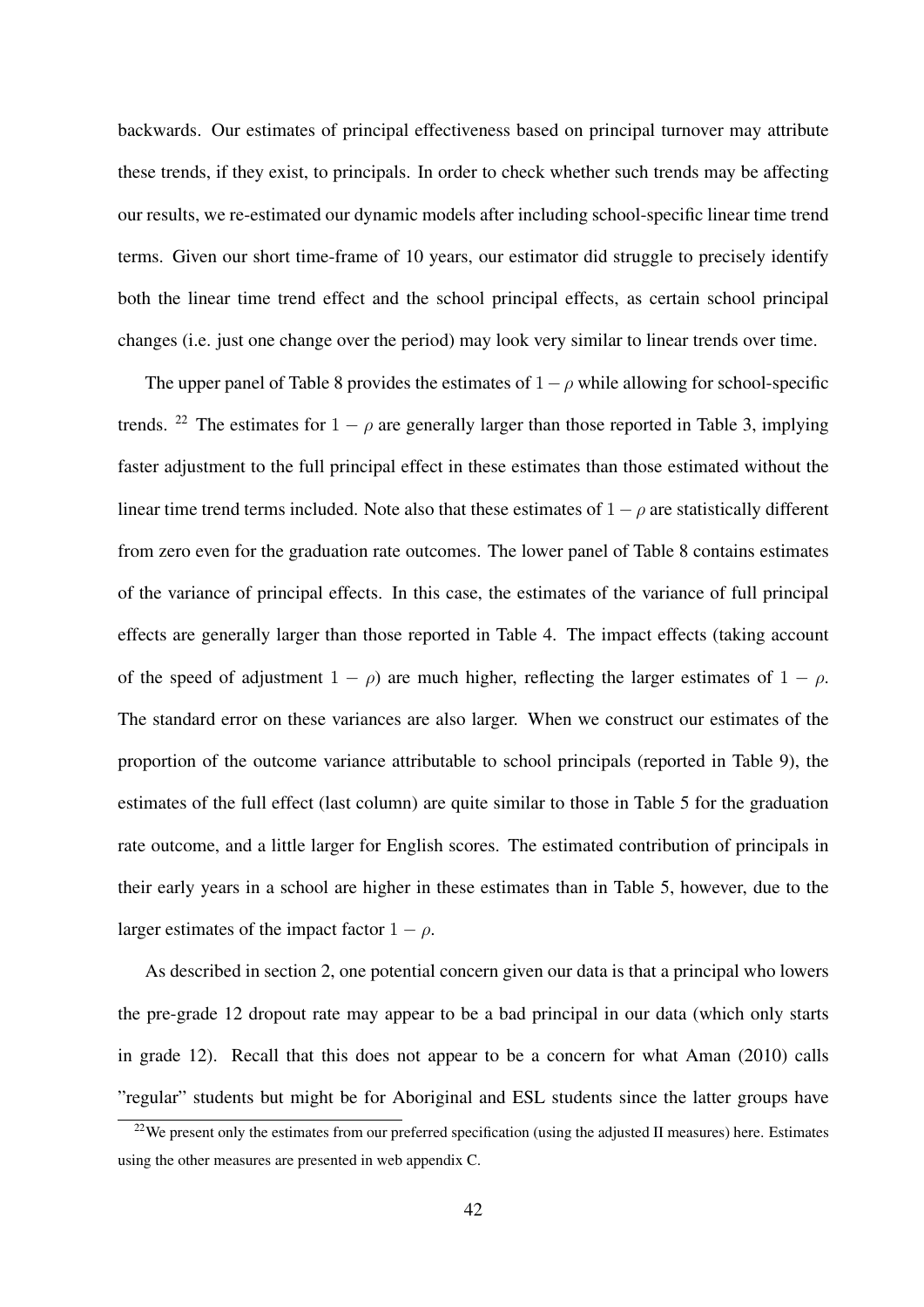|                         | $\rho$ estimate               | s.e. $(\rho)$ | $(1 - \rho)$ estimate |       |  |  |
|-------------------------|-------------------------------|---------------|-----------------------|-------|--|--|
| Graduation rate (1 yr)  | $0.496**$                     | 0.238         | $0.504**$             |       |  |  |
| Graduation rate (2 yrs) | $0.506**$                     | 0.201         | $0.494**$             |       |  |  |
| English scores          | $0.542***$                    | 0.027         | $0.458***$            |       |  |  |
|                         | Variance of Principal Effects |               |                       |       |  |  |
|                         | full effect                   |               | impact effect         |       |  |  |
|                         | variance                      | s.e.          | variance              | s.e.  |  |  |
| Graduation rate (1 yr)  | 0.259                         | 0.261         | 0.146                 | 0.135 |  |  |
| Graduation rate (2 yrs) | 0.259                         | 0.226         | 0.143                 | 0.120 |  |  |
| <b>English Scores</b>   | 13.742                        | 1.872         | 6.682                 | 0.815 |  |  |

Table 8: Estimates of Dynamic Model - Includes School-Specific Time Trends

*Notes:* Using adjusted II measures only. Two and three \*'s denote statistical significance at the 5% and 1% levels respectively. For graduation rates, 1726 observations. For English Exam Scores, 1615 observations. Student numbers used as weights. Estimates constructed using the number of years a principal is in each school as weights. The estimated principal effects were first demeaned within each school, including the imposed zero for the first principal observed in each school. Standard errors constructed using delta method, using full variance-covariance matrix of *ρ*, school fixed effects and principal full effects.

Table 9: Percentage of Outcome Variance Attributable to School Principals - Includes School-Specific Time Trends

|                              | year 1      | year 2 year 3 year 4 year 5 year 6 FULL |      |      |      |      |      |
|------------------------------|-------------|-----------------------------------------|------|------|------|------|------|
| Grad. rate $(2 \text{ yrs})$ | $\vert$ 2.3 | 5.2                                     | 6.9  | 7.9  | 8.4  | 8.7  | 8.9  |
| English Scores   41.4        |             | 62.4                                    | 70.2 | 73.6 | 75.2 | 76.0 | 76.9 |

*Notes:* Authors calculations based on estimates using the adjusted II measures. First column assumes all principals are in their first year at a new school, second column that all are in their second year, et cetera.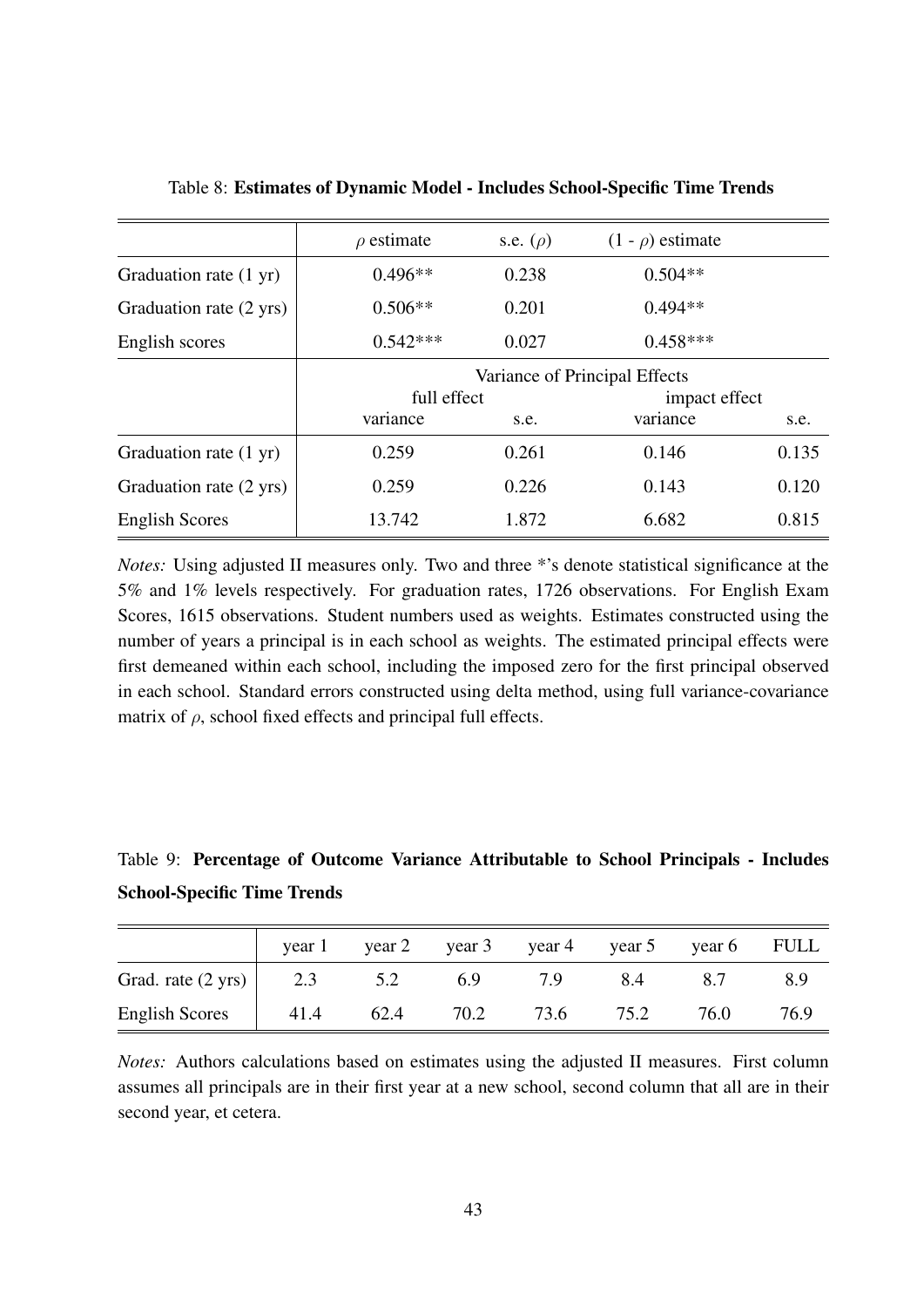non-trivial dropout rates before grade 12. To check whether this is affecting our results, we re-estimated our dynamic effects model only using students who are not Aboriginal or ESL students. For this group, there is much less concern regarding a select sample being enrolled in grade 12. The results from this estimation are provided in Tables 10 and 11. The estimates of the dynamic process in the top panel of Table 10 suggest a slightly slower adjustment to the principal full effects (smaller  $1 - \rho$ ) for the graduation outcomes and nearly identical results for the English scores to those using the full sample in Table 3. The estimates of the variance of principal effects in the lower panel indicate smaller variances for the graduation rate effects than with the full sample, though they also have much larger standard errors and continue not to be statistically significantly different from zero. For the English scores, the results are much closer. For both graduation rates and English scores, however, the combination of dynamics and full effect variances imply variances of the impact effects that are very similar between the full and restricted samples. When we construct our estimates of the proportion of the outcome variance attributable to school principals in Table 11, the estimates for English scores are essentially the same as in Table 5. For graduation rates, the results are quite similar for years 1 through 6, but the full effect is almost double in these estimates. This reflects the slower adjustment process estimated for graduation rates that has been estimated. Overall, the results for the restricted sample indicate that the pre-grade 12 dropout behaviour of Aboriginal and ESL students (or whatever else is special about them) is not driving our main conclusions.

# 7 Conclusions

Our results indicate that individual school principals can matter in terms of affecting high school student outcomes. This conclusion, though, depends heavily on how we treat the dynamics of a principal's impact on a school. In particular, when we use the Rivkin et al (2005) type estimator in which we assume that a given principal's impact is the same for each year he or she is at a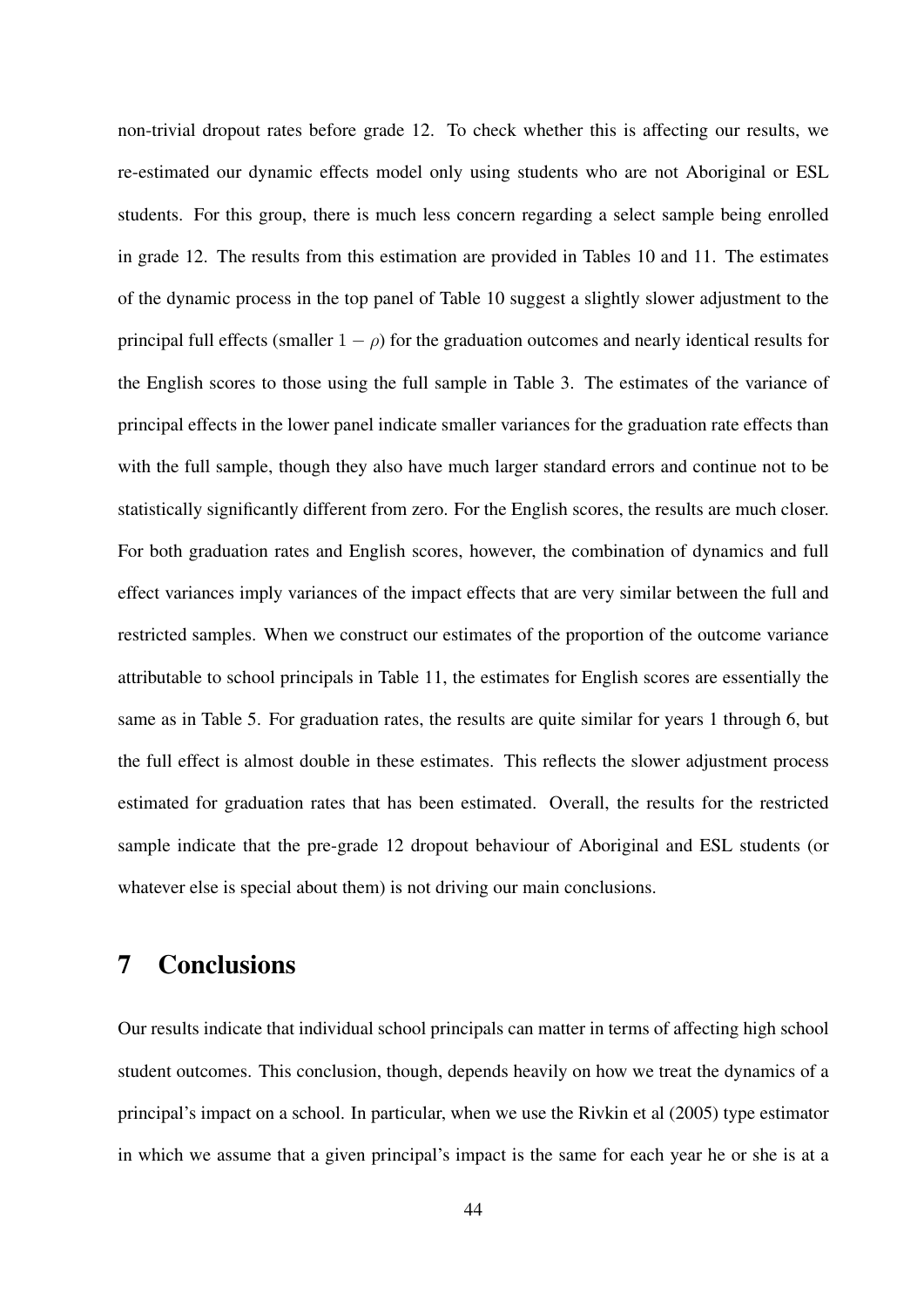|                         | $\rho$ estimate               | s.e. $(\rho)$ | $(1 - \rho)$ estimate |       |  |  |
|-------------------------|-------------------------------|---------------|-----------------------|-------|--|--|
| Graduation rate (1 yr)  | $0.802***$                    | 0.185         | 0.198                 |       |  |  |
| Graduation rate (2 yrs) | $0.844***$                    | 0.190         | 0.156                 |       |  |  |
| <b>English Scores</b>   | $0.740***$                    | 0.051         | $0.260***$            |       |  |  |
|                         | Variance of Principal Effects |               |                       |       |  |  |
|                         | full effect                   |               | impact effect         |       |  |  |
|                         | variance                      | s.e.          | variance              | s.e.  |  |  |
| Graduation rate (1 yr)  | 0.352                         | 0.645         | 0.039                 | 0.062 |  |  |
| Graduation rate (2 yrs) | 0.535                         | 1.292         | 0.039                 | 0.084 |  |  |
| <b>English Scores</b>   | 7.606                         | 2.880         | 1.246                 | 0.407 |  |  |

Table 10: Estimates of Dynamic Model - Excludes Native and ESL Students

*Notes:* Using adjusted II measures only. Two and three \*'s denote statistical significance at the 5% and 1% levels respectively. For graduation rates, 1726 observations. For English Exam Scores, 1615 observations. Student numbers used as weights. Estimates constructed using the number of years a principal is in each school as weights. The estimated principal effects were first demeaned within each school, including the imposed zero for the first principal observed in each school. Standard errors constructed using delta method, using full variance-covariance matrix of *ρ*, school fixed effects and principal full effects.

Table 11: Percentage of Outcome Variance Attributable to School Principals - Excludes Native and ESL Students

|                       | year 1 | year 2 |      | year $3$ year $4$ | year 5 |      | year 6 FULL |
|-----------------------|--------|--------|------|-------------------|--------|------|-------------|
| Grad. rate (2 yrs)    | 0.7    | 2.3    | 4.4  | 0.5               | 8.6    | 10.5 |             |
| <b>English Scores</b> | 9.9    | 24.9   | 36.4 | 44.2              | 49.5   | 53.1 | 61.8        |

*Notes:* Authors calculations based on estimates using the adjusted II measures. First column assumes all principals are in their first year at a new school, second column that all are in their second year, et cetera.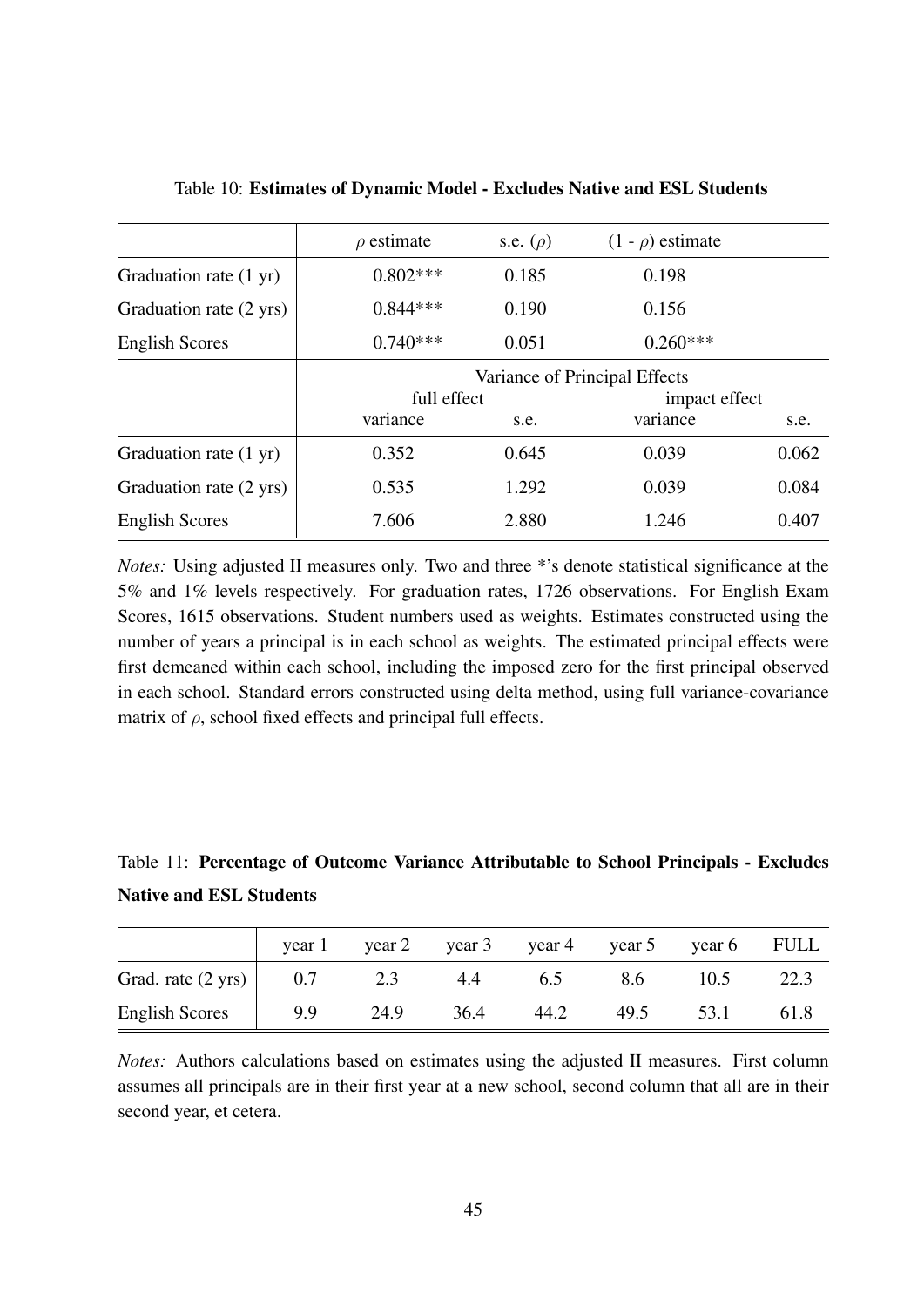school, we do not find any statistically significant effects of principals on graduation rates and only limited evidence of impacts on grade 12 English exam results. However, when we allow for the possibility that it takes time for principals to have their full effect on a school, we find that individual principals can have substantial impacts on both outcomes if given enough time at a school to make their mark. Specifically, consider a scenario in which a school draws principals A and B, with their own idiosyncratic effects, and allows them to remain in charge long enough to realize their full effects. If B's personal effect is one standard deviation higher in the distribution of full principal effects then graduation rates will be higher by 2.6 percentage points (on a mean of 82) and English exam scores will be higher by 2.5 percentage points (on a mean of 69) under B than A according to our estimates. If B followed A on the job, though, it would take several years for the difference to be evident in the school outcomes and five years before B would reach even 75% of her full effect. The fact that principals remain in a school for an average of only 3 years means that it is difficult to capture the full effects of principals using a Rivkin et al (2005) type estimator.

Our results suggest that principals have a stronger impact on English exam scores than on graduation rates. This could arise if graduation rates are a more difficult outcome for principals to influence. Getting at-risk students to remain in school may take considerable effort. Raising average English exam scores, however, may simply involve directing teachers to place a stronger emphasis on "teaching to the test". Principals may also differ more considerably on the weight they place on raising grade 12 exam scores than they do on the weight they place on improving graduation rates. All principals may have strong preferences for improving graduation rates, and thus will devote efforts to improving them. Principals may differ in their preferences for raising grade 12 English exam scores if an emphasis on English exam scores comes at the cost of reducing other student outcomes such as developing non-cognitive skills and the development of students' general life skills.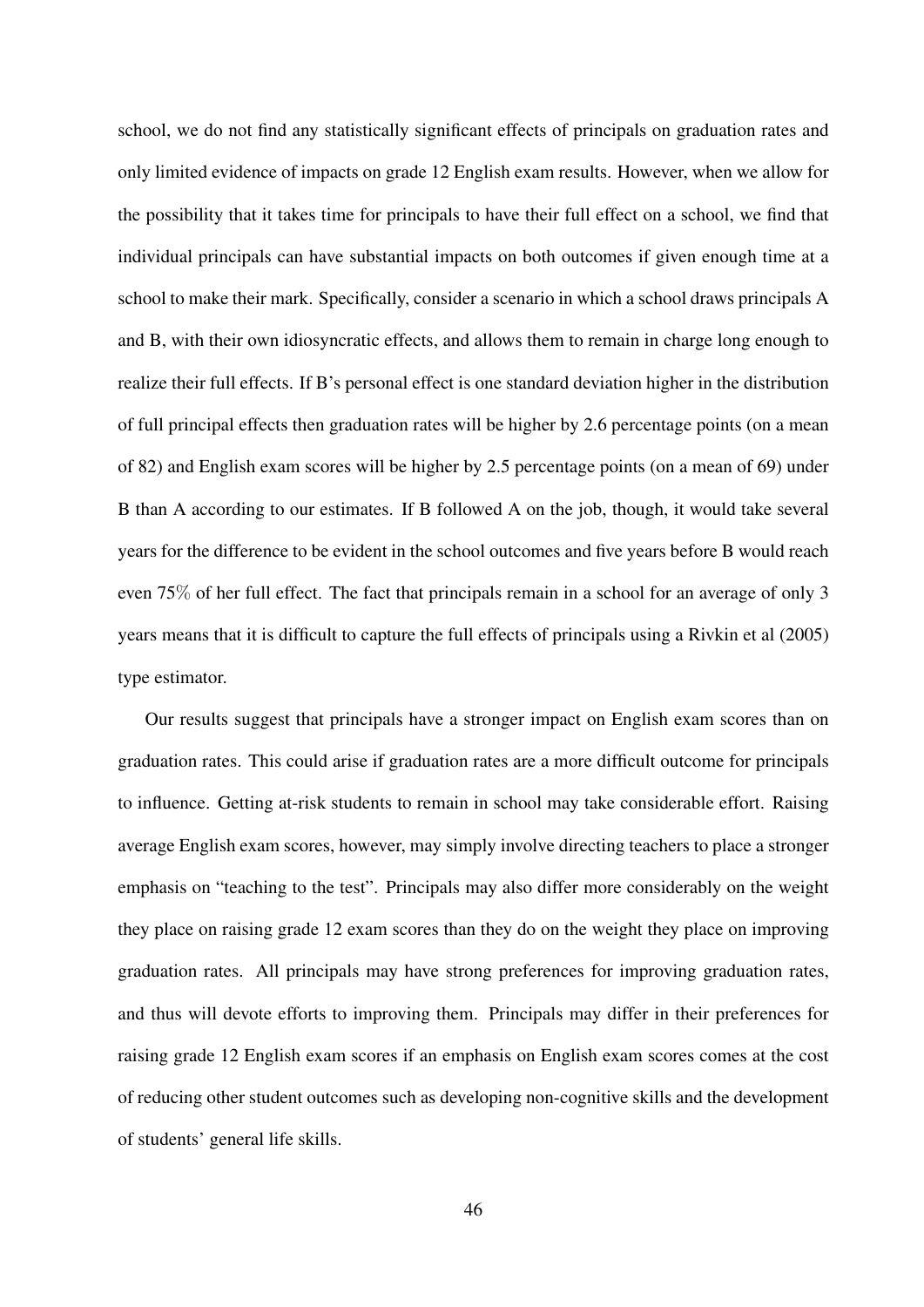A considerable amount of principal turnover that we observe in the data stems from school principals leaving the BC high school system, which may reflect quits from this type of career. Being a school principal is a stressful job, and many school districts are finding it difficult to attract quality applicants and to keep successful principals in their jobs. Our results suggest that the specific principal in charge can make an important difference in student outcomes. As a result, there may be a role for public policy in increasing efforts to retain good school principals.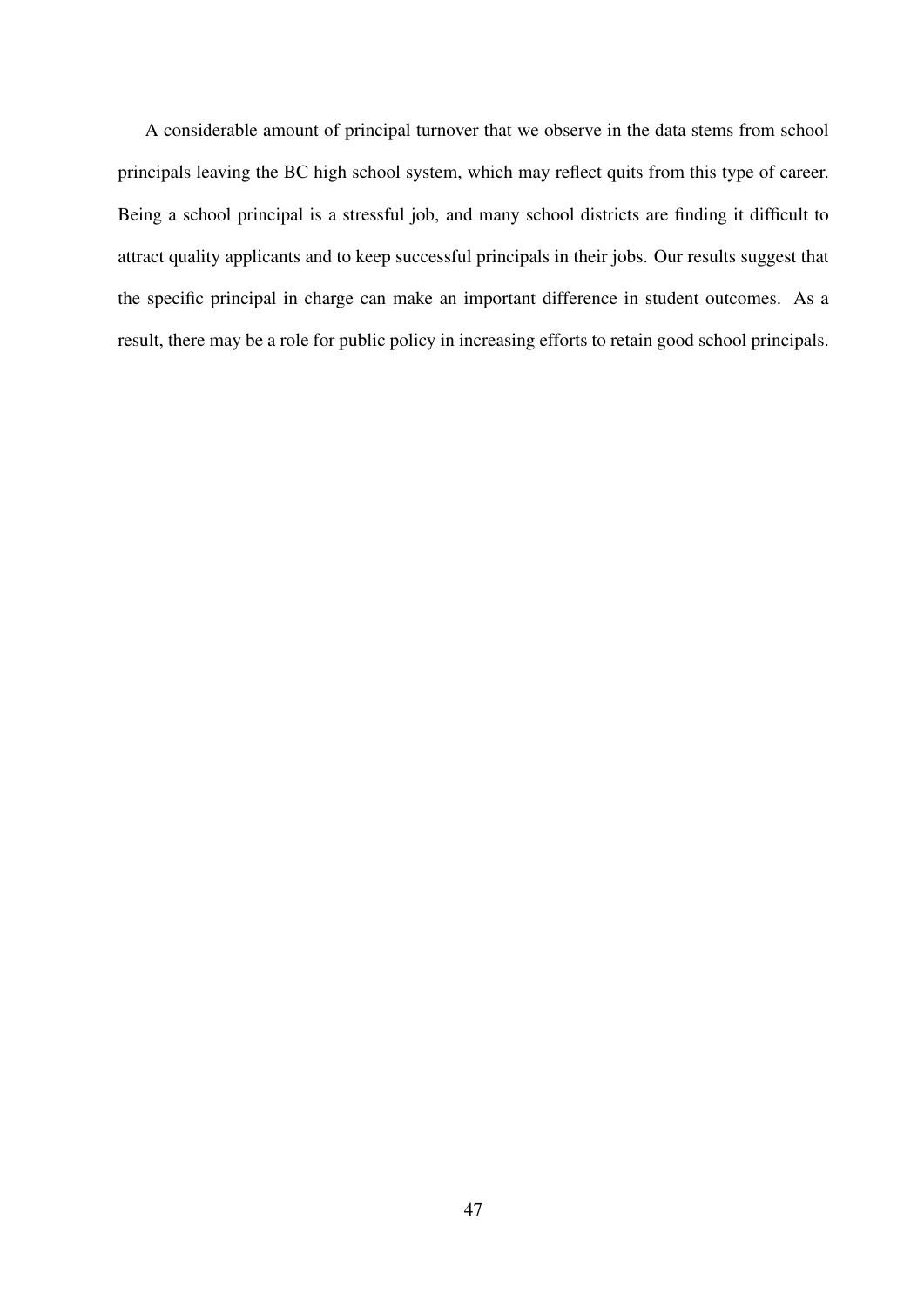## Appendix A: School Principal Turnover Term Construction

In this appendix, we present a simple example of the construction of the principal turnover term in equation 6.

$$
E\left[\frac{1}{n}\sum_{c=1}^{n}(\theta_{st}-\overline{\theta_s})^2\right] = E\left[\frac{1}{n}\sum_{c=1}^{n}(\theta_{st}^2+\overline{\theta_s}^2-2\theta_{st}\overline{\theta_s})\right]
$$
(13)

In this example, there are two principals in our school (with principal effects  $\theta_j$  and  $\theta_k$ ), and each is leading the school for three years, giving a total number of years of six ( $n = 6$ ). To begin, take the expectation of one term (cohort or year) within the school average, where the principal in charge is principal *j* (thus  $\theta_{st} = \theta_j$ ).

$$
E[\theta_j^2 + \overline{\theta_s}^2 - 2\theta_j \overline{\theta_s}] = E[\theta_j^2] + E\left[\left(\frac{1}{6}(\theta_j + \theta_j + \theta_k + \theta_k + \theta_k) \right)^2\right]
$$

$$
-2 E\left[\theta_j \left(\frac{1}{6}(\theta_j + \theta_j + \theta_k + \theta_k + \theta_k) \right)\right]
$$
(14)

Using our definition of  $E[\theta_j^2] = \sigma_{\theta_s}^2$  and our assumption that  $E[\theta_j \theta_k] = 0$ , this equation can be written as follows.

$$
E[\theta_j^2 + \overline{\theta_s}^2 - 2\theta_j \overline{\theta_s}] = \sigma_{\theta_s}^2 + \frac{1}{6^2} (3^2 + 3^2) \sigma_{\theta_s}^2 - 2 \frac{1}{6} (3) \sigma_{\theta_s}^2
$$
  
=  $\frac{1}{2} \sigma_{\theta_s}^2$  (15)

In the turnover term for this particular school, we have six equivalent terms to that above in the school average. So, our turnover term here is also simply one half.

Now, we can follow the same method to show how we develop the turnover term for the general case. Again let us look at one element of the school average term, where principal *j* is again in charge. There are a total of *J* principals in the school over the sample period, each in charge for  $q_k$  years, where  $k = 1, ..., J$ , and  $\sum_{k=1}^{J} q_k = n$ . In this general case, principal *j* is in charge for *q<sup>j</sup>* years.

$$
E[\theta_j^2 + \overline{\theta_s}^2 - 2\theta_j \overline{\theta_s}] = E[\theta_j^2] + \frac{1}{n^2} E\left[\left(\sum_{c=1}^n \theta_{cs}\right)^2\right] - 2\frac{1}{n} E\left[\theta_j \sum_{c=1}^n \theta_{cs}\right]
$$

$$
= \sigma_{\theta_s}^2 \left[1 + \frac{1}{n^2} \sum_{k=1}^J q_k^2 - \frac{2}{n} q_j\right]
$$
(16)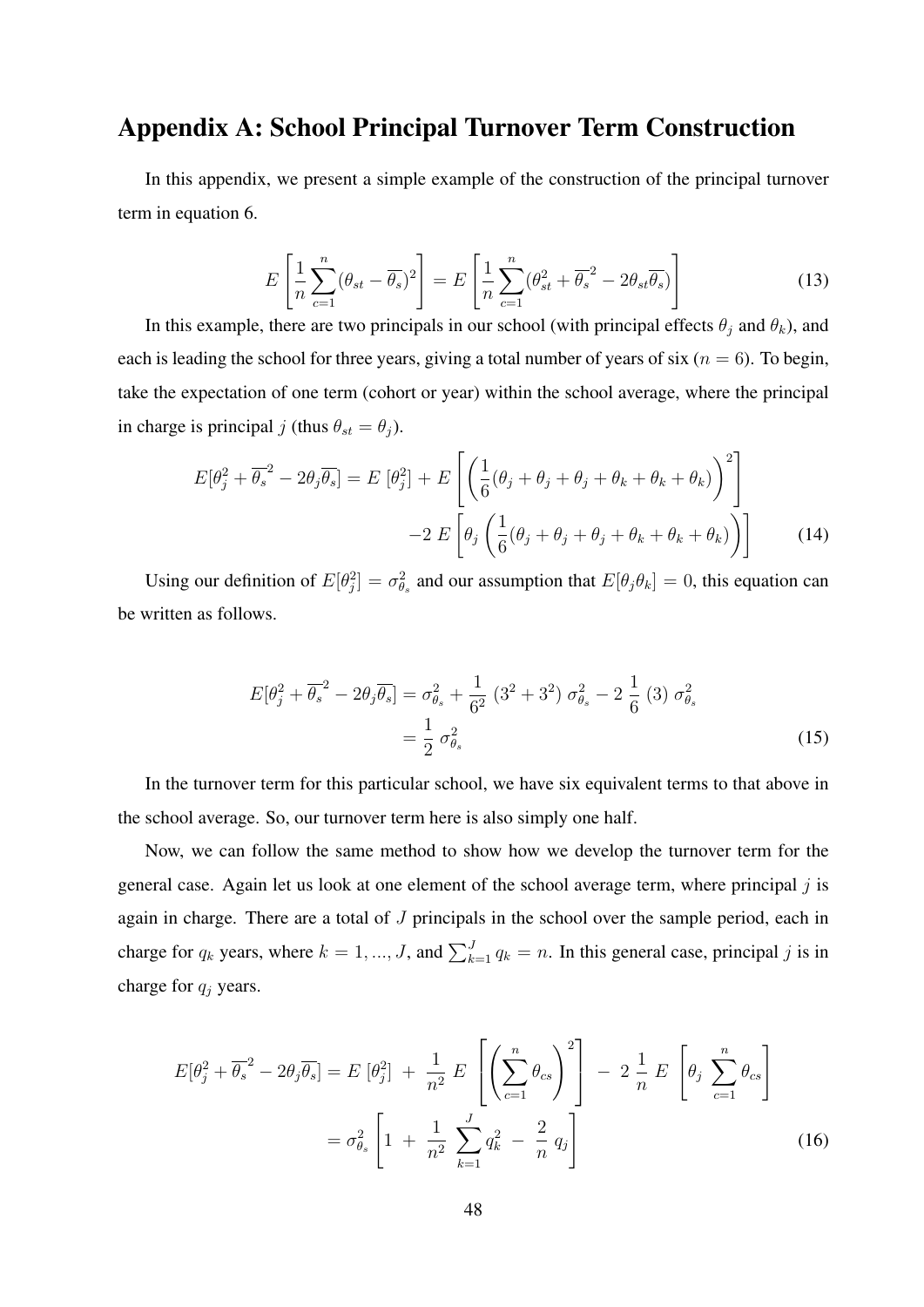Averaging this term over the *n* years that school *s* is in our sample yields equation 6, our turnover term for the general case. This average in equation 6 uses the fact that for each principal  $j$ , there are  $q_j$  equivalent terms to equation 16 in the school average.

# Appendix B: First Stage Estimates

|                  |                 | Grad. rate (1 year) |                 | Grad. rate (2 years) | <b>English Scores</b> |      |
|------------------|-----------------|---------------------|-----------------|----------------------|-----------------------|------|
|                  | Coeff.          | s.e.                | Coeff.          | s.e.                 | Coeff.                | s.e. |
| 1996             | 0.019           | 0.016               | 0.013           | 0.017                | $0.70^a$              | 0.10 |
| 1997             | $0.088^{a}$     | 0.015               | $0.076^a$       | 0.017                | $-0.06$               | 0.10 |
| 1998             | $0.171^{\circ}$ | 0.016               | $0.150^{a}$     | 0.017                | $-0.83^a$             | 0.10 |
| 1999             | $0.233^a$       | 0.016               | $0.218^{a}$     | 0.017                | $-0.35^a$             | 0.10 |
| 2000             | $0.325^a$       | 0.016               | $0.298^a$       | 0.017                | $0.89^a$              | 0.10 |
| 2001             | $0.393^a$       | 0.016               | $0.370^{a}$     | 0.017                | $1.38^{a}$            | 0.10 |
| 2002             | $0.500^{a}$     | 0.016               | $0.484^{a}$     | 0.018                | 2.01 <sup>a</sup>     | 0.10 |
| 2003             | $0.519^{a}$     | 0.017               | $0.467^{\circ}$ | 0.018                | $1.35^a$              | 0.10 |
| 2004             | $0.515^a$       | 0.016               | $0.185^{a}$     | 0.017                | $3.22^a$              | 0.10 |
| observations     |                 | 442,504             |                 | 442,504              | 316,248               |      |
| Psuedo $R^2/R^2$ |                 | 0.0060              | 0.0042          |                      | 0.0088                |      |

Table B1: First Stage - Base Measures

*Notes:* Superscripts *a*, *b* and *c* denote statistical significance at the 1%, 5% and 10% levels respectively. For graduation rates, Logit estimates. For English exam scores, OLS estimates.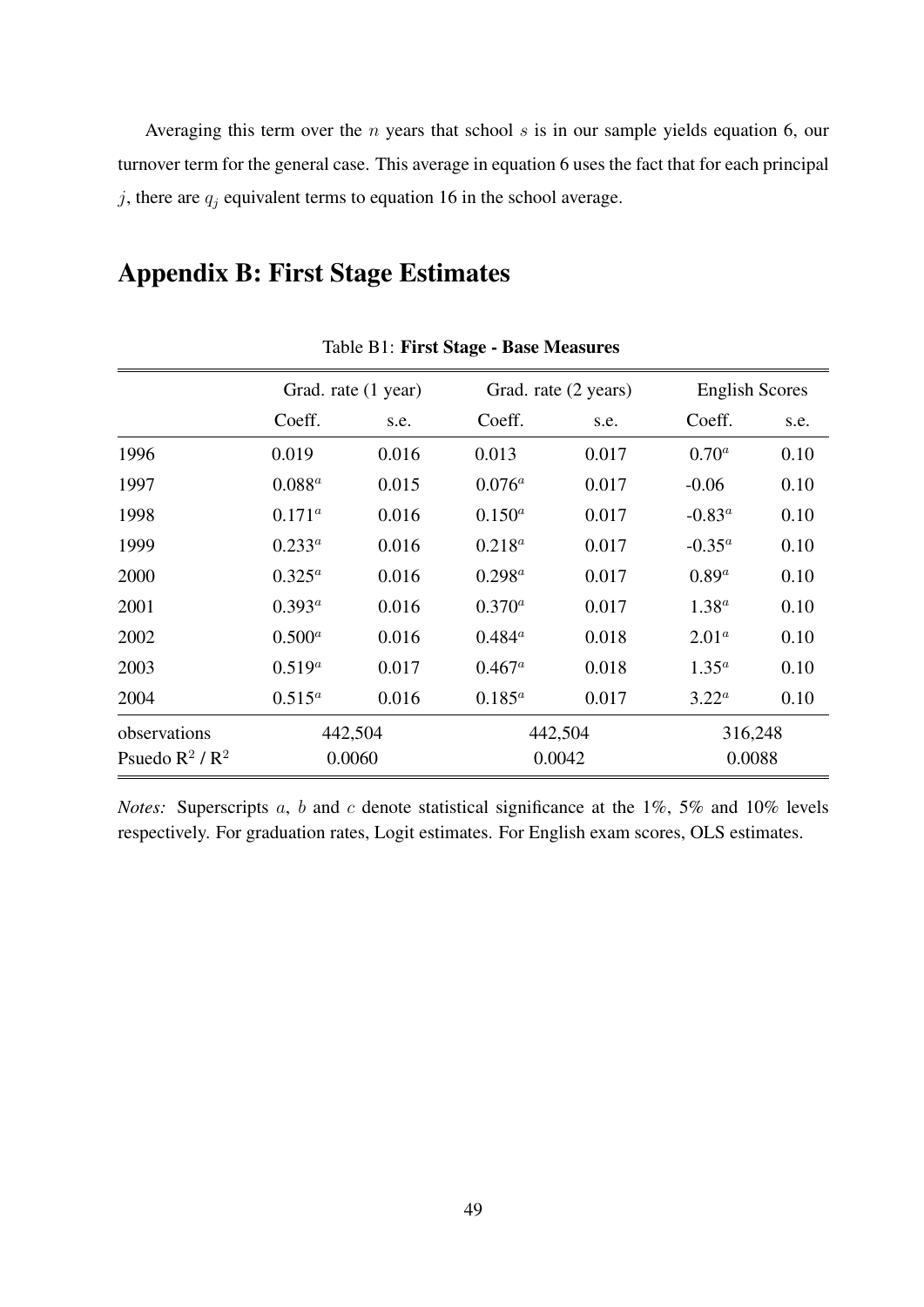|                     | Grad. rate (1 year) |         |                   | Grad. rate (2 years) | <b>English Scores</b> |        |  |
|---------------------|---------------------|---------|-------------------|----------------------|-----------------------|--------|--|
|                     | Coeff.              | s.e.    | Coeff.            | s.e.                 | Coeff.                | s.e.   |  |
| male                | $0.956^a$           | 0.199   | $2.766^a$         | 0.207                | $2.64^{b}$            | 1.06   |  |
| <b>First Nation</b> | $-1.024^a$          | 0.022   | $-1.017^a$        | 0.023                | $-4.75^{\circ}$       | 0.17   |  |
| <b>ESL</b> student  | $-0.972^a$          | 0.025   | $-0.707^a$        | 0.028                | $-9.26^a$             | 0.15   |  |
| French              | $-0.328^{a}$        | 0.098   | $-0.457^a$        | 0.101                | $-0.83$               | 0.56   |  |
| other language      | $0.236^{a}$         | 0.019   | $0.346^{a}$       | 0.021                | $-5.63^a$             | 0.09   |  |
| age (in months)     | $-0.050^a$          | 0.001   | $-0.050^a$        | 0.001                | $-0.17^a$             | 0.00   |  |
| male*First Nation   | $0.159^{a}$         | 0.031   | $0.194^{a}$       | 0.032                | $0.80^a$              | 0.26   |  |
| male*ESL student    | $0.118^a$           | 0.032   | $0.099^a$         | 0.035                | $1.33^a$              | 0.20   |  |
| male*French         | $0.326^b$           | 0.140   | $0.341^{b}$       | 0.145                | 0.47                  | 0.85   |  |
| male*other lang.    | $-0.067^a$          | 0.023   | $-0.074^a$        | 0.025                | $0.65^a$              | 0.11   |  |
| male*age            | $-0.007^a$          | 0.001   | $-0.015^a$        | 0.001                | $-0.03^a$             | 0.01   |  |
| Peer - male         | $-1.363^a$          | 0.088   | $-0.879^a$        | 0.095                | $-2.57^a$             | 0.43   |  |
| Peer - First Nation | $-1.221^a$          | 0.061   | $\text{-}1.176^a$ | 0.064                | $-15.83^{a}$          | 0.55   |  |
| Peer - ESL students | $0.868^a$           | 0.049   | $0.615^a$         | 0.053                | $8.11^a$              | 0.28   |  |
| Peer - French       | 0.849               | 0.835   | $2.312^{b}$       | 0.910                | $34.90^a$             | 4.43   |  |
| Peer - other lang.  | $-0.550^a$          | 0.027   | $-0.480^a$        | 0.029                | $-0.66^a$             | 0.14   |  |
| 1996                | 0.006               | 0.016   | $-0.002$          | 0.018                | $0.73^{\circ}$        | 0.10   |  |
| 1997                | $0.071^{a}$         | 0.016   | $0.047^a$         | 0.018                | 0.05                  | 0.10   |  |
| 1998                | $0.141^a$           | 0.017   | $0.099^a$         | 0.018                | $-0.70^a$             | 0.10   |  |
| 1999                | $0.162^a$           | 0.017   | $0.125^a$         | 0.018                | $-0.33^{a}$           | 0.10   |  |
| 2000                | $0.239^{a}$         | 0.017   | $0.183^a$         | 0.019                | $0.83^a$              | 0.10   |  |
| 2001                | $0.311^{a}$         | 0.017   | $0.258^{a}$       | 0.019                | $1.34^{a}$            | 0.10   |  |
| 2002                | $0.383^{a}$         | 0.018   | $0.333^{a}$       | 0.019                | $1.93^a$              | 0.10   |  |
| 2003                | $0.433^{a}$         | 0.018   | $0.336^{a}$       | 0.020                | $1.52^{\circ}$        | 0.10   |  |
| 2004                | $0.419^{a}$         | 0.018   | 0.028             | 0.019                | $3.46^a$              | 0.10   |  |
| observations        |                     | 442,504 | 442,504           |                      | 316,248               |        |  |
| Psuedo $R^2/R^2$    |                     | 0.0774  |                   | 0.0798               |                       | 0.1263 |  |

Table B2: First Stage - Adjusted Measures I

*Notes:* Superscripts *a*, *b* and *c* denote statistical significance at the 1%, 5% and 10% levels respectively. For graduation rates, Logit estimates. For English exam scores, OLS estimates. ESL - English as a second language. French - French spoken at home. Other language - language other than English or French spoken at home. Peer characteristics measured as proportion of students in same school and year (except oneself) with that particular characteristic.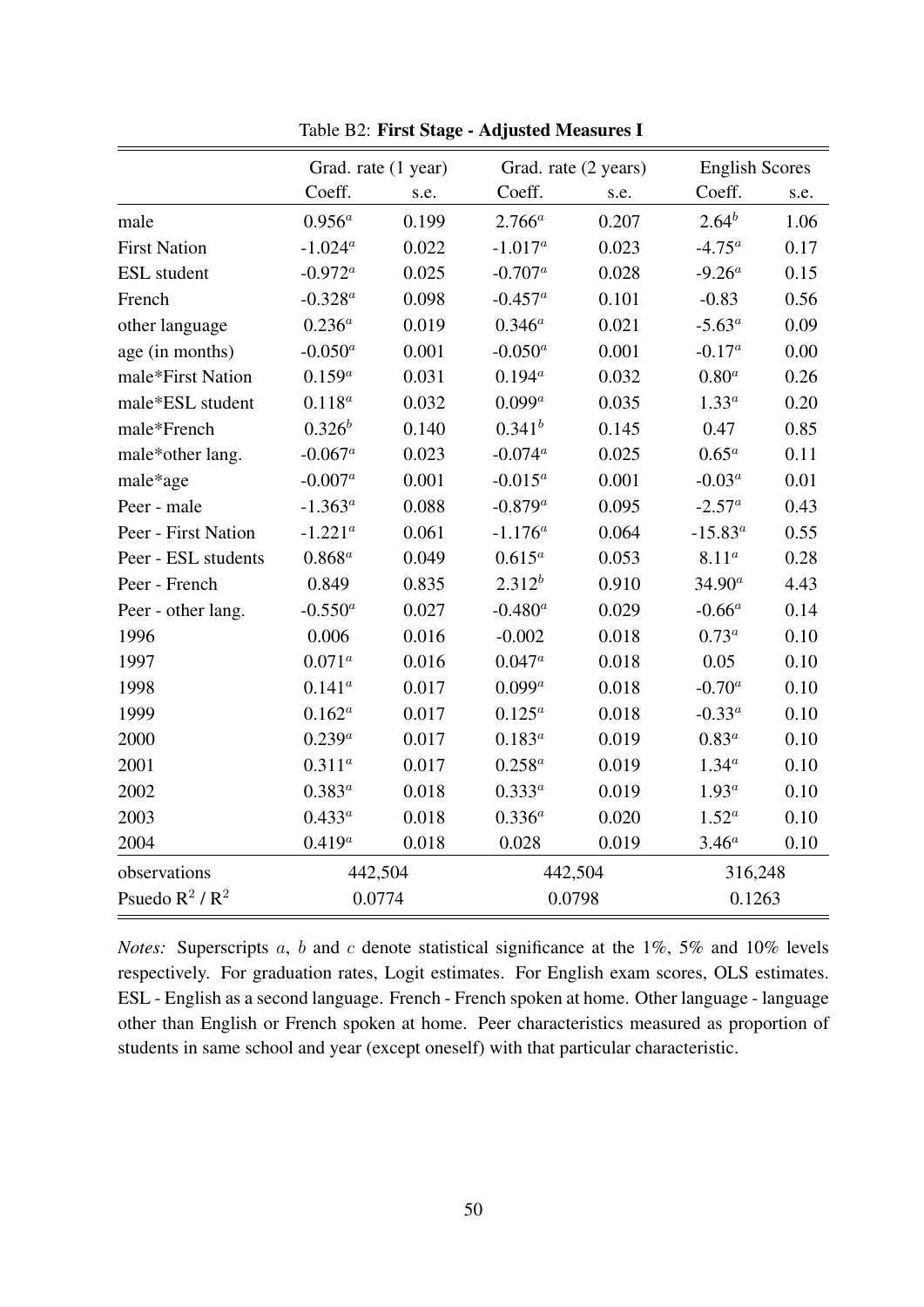|                              | Grad. rate (1 year) |         | Grad. rate (2 years) |         | <b>English Scores</b> |      |
|------------------------------|---------------------|---------|----------------------|---------|-----------------------|------|
|                              | Coeff.              | s.e.    | Coeff.               | s.e.    | Coeff.                | s.e. |
| male                         | $0.996^a$           | 0.215   | $2.776^a$            | 0.225   | 2.20 <sup>c</sup>     | 1.13 |
| <b>First Nation</b>          | $-1.001^a$          | 0.024   | $-0.994^a$           | 0.024   | $-4.53^{\circ}$       | 0.17 |
| <b>ESL</b> student           | $-0.998^a$          | 0.027   | $-0.730^{a}$         | 0.030   | $-9.39^a$             | 0.16 |
| French speaking              | $-0.267^b$          | 0.109   | $-0.402^a$           | 0.112   | $-0.70$               | 0.61 |
| other language               | $0.237^{a}$         | 0.020   | $0.345^a$            | 0.022   | $-5.57^a$             | 0.09 |
| age (in months)              | $-0.049^a$          | 0.001   | $-0.050$             | 0.001   | $-0.16^a$             | 0.00 |
| male*First Nation            | $0.162^a$           | 0.032   | $0.198^{a}$          | 0.033   | $0.89^a$              | 0.27 |
| male*ESL student             | $0.105^a$           | 0.034   | $0.086^b$            | 0.038   | $1.29^a$              | 0.22 |
| male*French speaking         | $0.295^c$           | 0.153   | $0.321^{b}$          | 0.158   | 0.39                  | 0.90 |
| male*other lang.             | $-0.046c$           | 0.024   | $-0.051$             | 0.026   | $0.69^a$              | 0.12 |
| male*age                     | $-0.007^a$          | 0.001   | $-0.015^a$           | 0.001   | $-0.03^a$             | 0.01 |
| Peer - male                  | $-1.659^a$          | 0.095   | $-1.110^a$           | 0.102   | $-5.92^{\circ}$       | 0.46 |
| Peer - First Nation          | $-0.879^a$          | 0.082   | $-0.841^a$           | 0.086   | $-7.08^a$             | 0.71 |
| Peer - ESL students          | $0.786^{a}$         | 0.055   | $0.492^a$            | 0.059   | $5.86^{a}$            | 0.31 |
| Peer - French speaking       | 1.824c              | 0.934   | $3.417^a$            | 1.015   | $18.24^a$             | 4.85 |
| Peer - other lang.           | $-0.359^{a}$        | 0.038   | $-0.385^a$           | 0.042   | 0.31                  | 0.20 |
| N - Lone parents             | $-0.277^a$          | 0.080   | $-0.389^{a}$         | 0.086   | $-0.58$               | 0.46 |
| N - Number rooms             | $0.094^a$           | 0.009   | $0.098^a$            | 0.010   | $0.16^a$              | 0.05 |
| N - Rented proportion        | $-0.221^a$          | 0.056   | $-0.138^b$           | 0.060   | 0.16                  | 0.32 |
| N - Non-English at home      | $-0.216$            | 0.168   | $-0.021$             | 0.183   | $-2.72^{\circ}$       | 0.92 |
| N - Immigrants               | 0.107               | 0.111   | $0.205^c$            | 0.120   | $-3.20^a$             | 0.60 |
| N - First nation             | $-0.389^{a}$        | 0.105   | $-0.191^{c}$         | 0.109   | $-3.41^{\circ}$       | 0.71 |
| N - Unemployment rate        | $-0.609^a$          | 0.171   | $-0.555^a$           | 0.183   | $-6.83^a$             | 1.00 |
| N - Less than grade 9        | $1.404^a$           | 0.209   | $0.958^a$            | 0.227   | $13.51^a$             | 1.17 |
| N - University educated      | 0.152               | 0.140   | 0.033                | 0.152   | $12.95^a$             | 0.74 |
| N - other post-secondary     | $0.525^a$           | 0.146   | $0.541^a$            | 0.158   | 3.81 <sup>a</sup>     | 0.81 |
| N - family income (\$'000s)  | $0.004^a$           | 0.001   | $0.004^a$            | 0.001   | $0.00^{b}$            | 0.00 |
| N - dwelling value (\$'000s) | $-0.000^a$          | 0.000   | $-0.000$             | 0.000   | $-0.00^a$             | 0.00 |
| Observations                 |                     | 400,116 |                      | 400,116 | 287,047               |      |
| Psuedo $R^2/R^2$             | 0.0825              |         | 0.0846               |         | 0.1373                |      |

Table B3: First Stage - Adjusted Measures II, including Neighborhood Characteristics

*Notes:* Superscripts *a*, *b* and *c* denote statistical significance at the 1%, 5% and 10% levels respectively. For graduation rates, Logit estimates. For English exam scores, OLS estimates. ESL - English as a second language. French - French spoken at home. Other language - language other than English or French spoken at home. Peer characteristics measured as proportion of students in same school and year (except oneself) with that particular characteristic. N - neighbourhood characteristics taken from 2001 Canadian Census. For discrete neighbourhood characteristics, measures are proportions of the local population. Year indicators also included.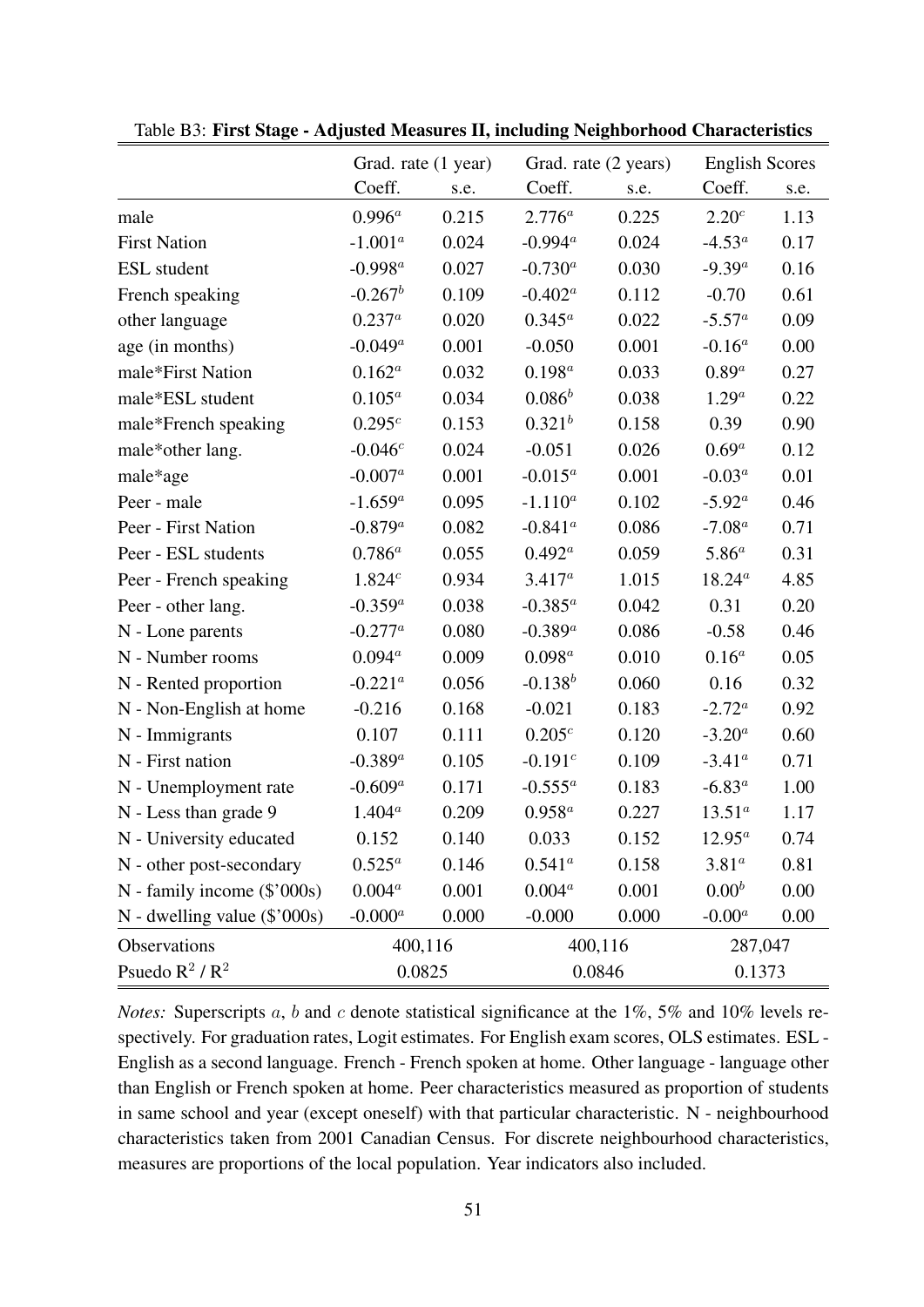|                                              | Mean    | Standard deviation |
|----------------------------------------------|---------|--------------------|
| Graduation rate (1 year)                     | 0.772   | 0.419              |
| Graduation rate (2 years)                    | 0.818   | 0.386              |
| English Exam Scores (per cent)               | 68.8    | 12.4               |
| male                                         | 0.511   | 0.500              |
| <b>First Nation</b>                          | 0.047   | 0.212              |
| <b>ESL</b> student                           | 0.066   | 0.248              |
| French speaking                              | 0.003   | 0.051              |
| other language                               | 0.200   | 0.400              |
| age (months)                                 | 213.3   | 15.5               |
| Peer - male                                  | 0.511   | 0.043              |
| Peer - First Nation                          | 0.047   | 0.065              |
| Peer - ESL students                          | 0.066   | 0.115              |
| Peer - French speaking                       | 0.003   | 0.005              |
| Peer - other language                        | 0.200   | 0.226              |
| N - Lone parents                             | 0.248   | 0.088              |
| N - Number rooms                             | 6.738   | 1.000              |
| N - Rented proportion                        | 0.274   | 0.143              |
| N - Non-English at home                      | 0.083   | 0.106              |
| N - Immigrants                               | 0.261   | 0.168              |
| N - First nation                             | 0.037   | 0.051              |
| N - Unemployment rate                        | 0.085   | 0.035              |
| N - Less than grade 9                        | 0.064   | 0.040              |
| N - University educated                      | 0.167   | 0.101              |
| N - other post-secondary                     | 0.499   | 0.091              |
| N - ave. family income                       | 66412   | 19059              |
| N - value of dwellings                       | 235741  | 115735             |
| <b>Observations</b>                          | 442,504 |                    |
| Observations (English scores)                | 316,248 |                    |
| Observations (Neighbourhood characteristics) | 400,116 |                    |

Table B4: Summary Statistics for First Stage Estimations

*Notes:* ESL - English as a second language. French - French spoken at home. Other language language other than English or French spoken at home. Peer characteristics measured as proportion of students in same school and year (except oneself) with that particular characteristic. N - neighbourhood characteristics taken from 2001 Canadian Census. For discrete neighbourhood characteristics, measures are proportions of the local population. Lower number of observations for the neighbourhood characteristics is due to no such characteristics being able to be linked for students in 1995.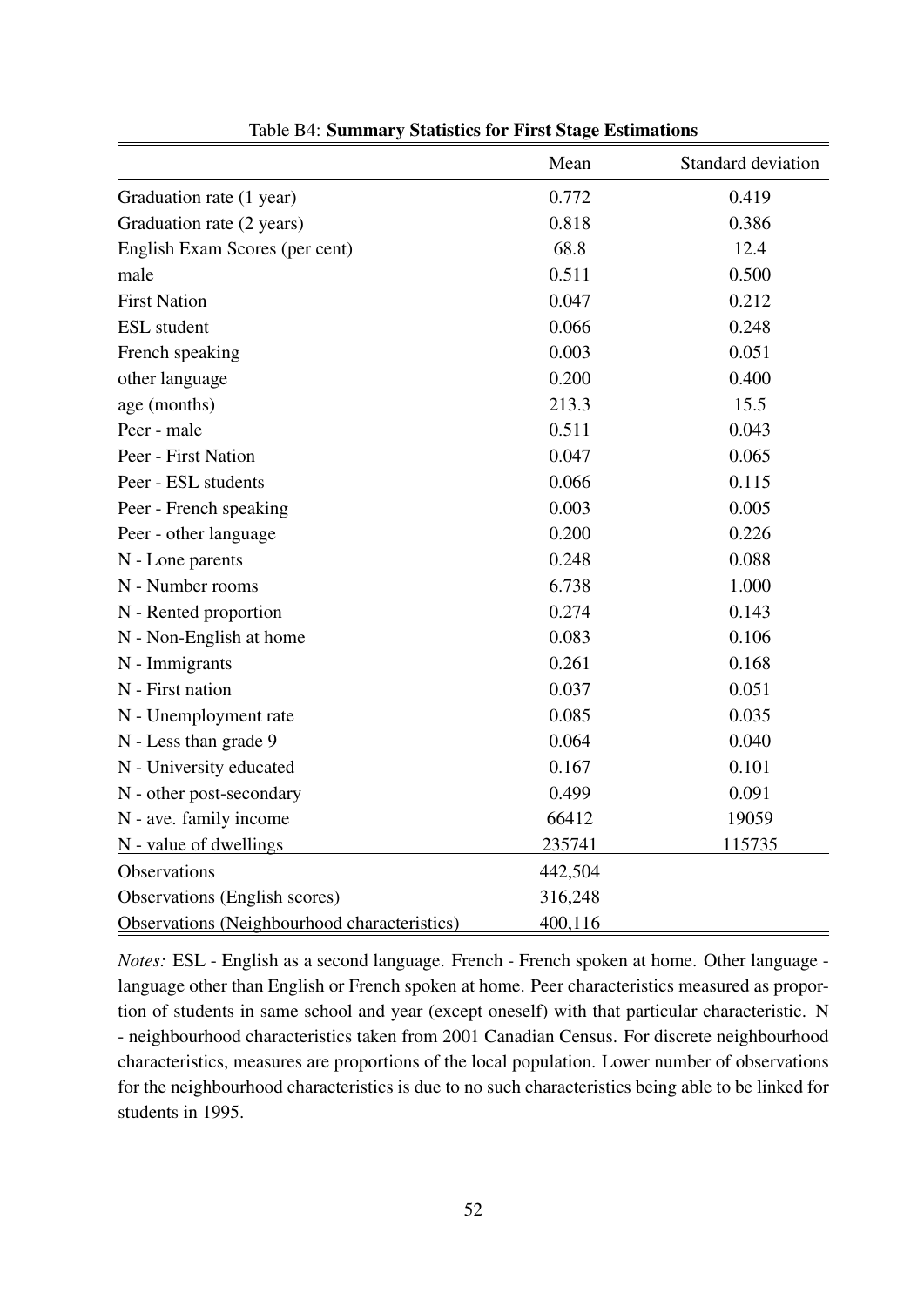#### References

- Aaronson, D., Barrow, L., & Sander, W. (2007). Teachers and Student Achievement in the Chicago Public High Schools. *Journal of Labor Economics*, 25 (1), 95-135, January.
- Aman, Cheryl (2010). The Relationship of Student Mobility to Graduation Rates in Three Kindergarten to Grade 12 Cohorts in British Columbia. Canadian Council on Learning Commissioned Report, Ottawa, Ontario.
- Armor, D., Conry-Osequera, P., Cox, M., King, N., McDonnell, L., Pascal, A., Pauly, E. & Zellman, G. (1976). Analysis of the school preferred reading program in selected Los Angeles minority schools. R-2007-LAUSD, Rand Corporation, Santa Monica.
- Beresford, C., & Heather Fussell (2009). When More is Less: Education Funding in BC. Centre for Civic Governance.
- Boudarbat, Brahim, Thomas Lemieux, and W. Craig Riddell (2010). The Evolution of the Returns to Human Capital in Canada. *Canadian Public Policy*, 36 (1), 63-89.
- Bowlby, Geoff (2005). Provincial Drop-out Rates Trends and Consequences. *Education Matters*, Vol. 2, No. 4.
- Branch, Gregory F., Eric A. Hanushek & Steven G. Rivkin (2008). Principal Turnover and Effectiveness. Paper prepared for the annual meetings of the American Economics Association, San Francisco, CA.
- British Columbia Ministry of Education (2008). Policy Document: K-12 Funding General. Issued September 1, 2002. Revised, July 1, 2008.
- Brock, William A. & Steven N. Durlauf (2001). Interactions-Based Models. In J.J. Heckman & E. Leamer, *Handbook of Econometrics, Volume 5* (pp. 3297-3380). North-Holland.
- Carneiro, Pedro, K. T. Hansen, & James J. Heckman (2003). Estimating Distributions of Treatment Effects with an Application to the Returns to Schooling and Measurement of the Effects of Uncertainty on College Choice. *International Economic Review*, 44 (2), 361- 422.
- Clark, Damon, Paco Martorell & Jonah Rockoff (2009). School Principals and School Performance. Center for Analysis of Longitudinal Data in Education Research (CALDER) Working Paper no. 38, Urban Institute.
- Coleman, James S., Ernest Q. Campbell, Carol J. Hobson, James McPartland, Alexander M. Mood, Frederic D. Weinfeld, & Robert L. York (1966) *Equality of educational opportunity*. Washington DC: U.S. Government Printing Office.
- Cullen, Julie B. & Michael J. Mazzeo (2007). Implicit Performance Awards: An Empirical Analysis of the Labor Market for Public School Administrators. Unpublished manuscript, UC San Diego and Northwestern.
- Figlio, David (2006). Testing, Crime and Punishment. *Journal of Public Economics*, 90 (4-5), 837-851.
- Foley, Kelly (2010). Can Neighbourhoods Change the Decisions of Youth on the Margins of University Participation? Copenhagen Business School Working Paper.
- Friesen, Jane & Brian Krauth (forthcoming). Sorting, Peers and Achievement of Aboriginal Students in British Columbia. *Canadian Journal of Economics*.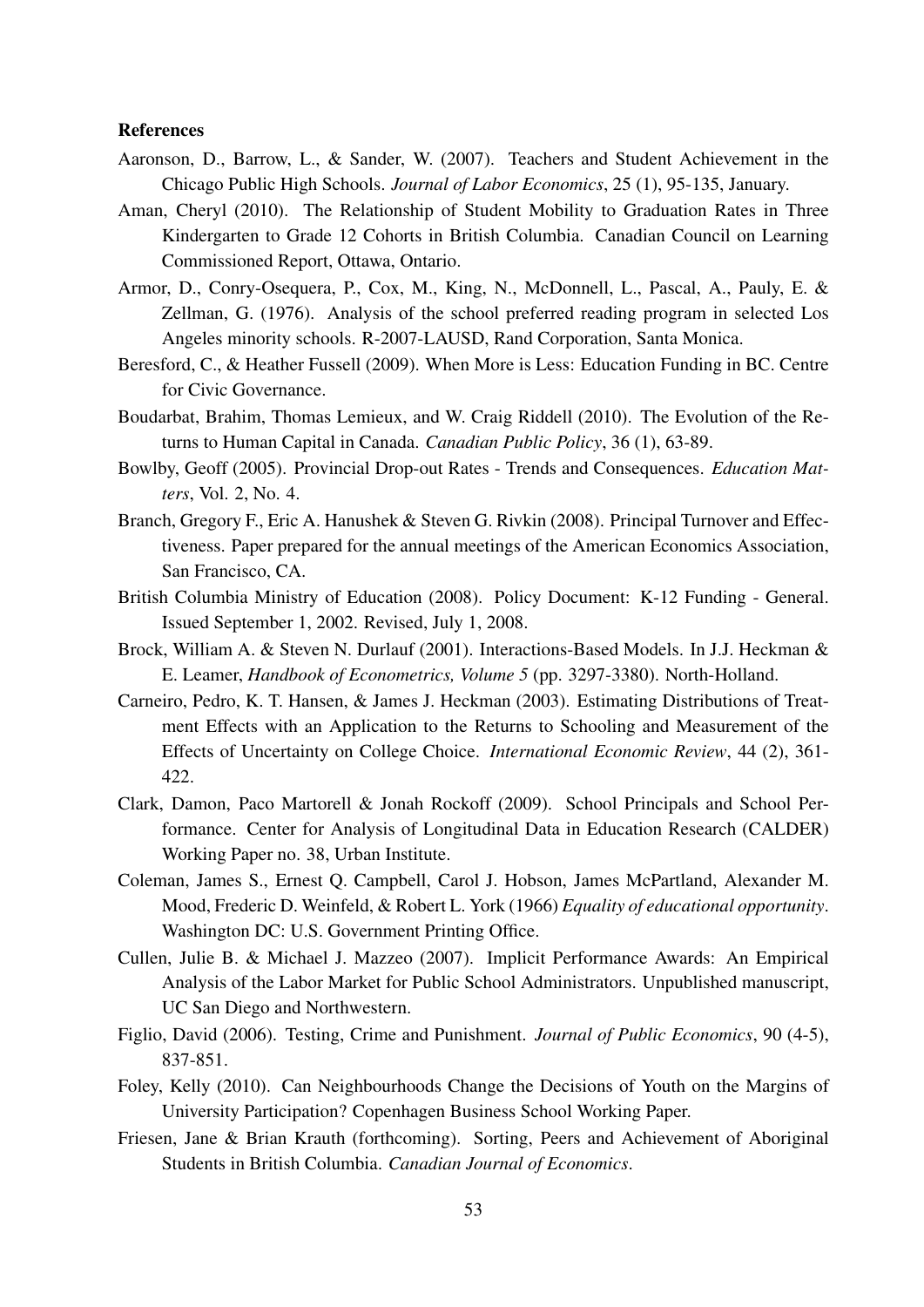- Gates, Susan M., Jeanne S. Ringel, Lucrecia Santibaez, Cassandra Guarino, Bonnie Ghosh-Dastidar, & Abigail Brown (2006). Mobility and turnover among school principals. *Economics of Education Review*, 25 (3), 289-302.
- Gilmore, Jason (2010). Trends in Dropout Rates and the Labour Market Outcomes of Young Dropouts. *Education Matters*, Statistics Canada, 7 (4).
- Goldhaber, Dan D., & Dominic J. Brewer (1997). Why Don't Schools and Teachers Seem to Matter? Assessing the Impact of Unobservables on Educational Productivity. *The Journal of Human Resources*, 32 (3), 505-523.
- Hallinger, Philip & Ronald H. Heck (1998). Exploring the Principal's Contribution to School Effectiveness: 1980-1995. *School Effectiveness and School Improvement*, 9 (2), 157-191.
- Hanushek, Eric A. (1971). Teacher Characteristics and Gains in Student Achievement: Estimation Using Micro Data. *The American Economic Review: Papers and Proceedings*, 61 (2), 280-288.
- Hanushek, Eric A. (2003). The failure of input-based schooling policies. *The Economic Journal*, 113, F64-F98.
- Jacob, Brian A. & Steven D. Levitt (2003). Rotten Apples: An Investigation of the Prevalence and Predictors of Teacher Cheating. *Quarterly Journal of Economics*, 118 (3), 843-77.
- Kane, Thomas J., Jonah E. Rockoff & Douglas O. Staiger (2008). What Does Certification Tell Us About Teacher Effectiveness? *Economics of Education Review*, 27 (6), 615-631.
- Koedel, Cory (2008). Teacher quality and dropout outcomes in a large, urban school district. *Journal of Urban Economics*, 64 (3), 560-572.
- Konstantopoulos, Spyros (2007). How Long Do Teacher Effects Persist? Institute for the Study of Labor (IZA) Discussion Paper No. 2893, Bonn.
- Krueger, Alan (2003). Economic considerations and class size. *The Economic Journal*, 113, F34-F63.
- Lavy, Victor (2008). Does Raising the Principals Wage Improve the Schools Outcomes? Quasiexperimental Evidence from an Unusual Policy Experiment in Israel. *Scandinavian Journal of Economics*, 110 (4), 639662.
- Leigh, Andrew (2007). Estimating Teacher Effectiveness from Two-Year Changes in Students' Test Scores. Unpublished manuscript, Australian National University, May.
- Leithwood, Kenneth & Doris Jantzi (1999). The Relative Effects of Principal and Teacher Sources of Leadership on Student Engagement with School. *Education Administration Quarterly*, 35 (Supplemental), 679-706.
- Manski, Charles F. (1993). Identification of Endogenous Social Effects: The Reflection Problem. *The Review of Economic Studies*, 60 (3), 531-542.
- McNeil, Linda McSpadden, Eileen Coppola, Judy Radigan, & Julian Vasquez Heilig (2008). Avoidable Losses: High Stakes Accountability and the Dropout Crisis. *Education Policy Analysis Archives*, 16 (3), 1-48.
- Miller, Ashley (2009). Principal Turnover, Student Achievement and Teacher Retention. unpublished manuscript, Princeton University.